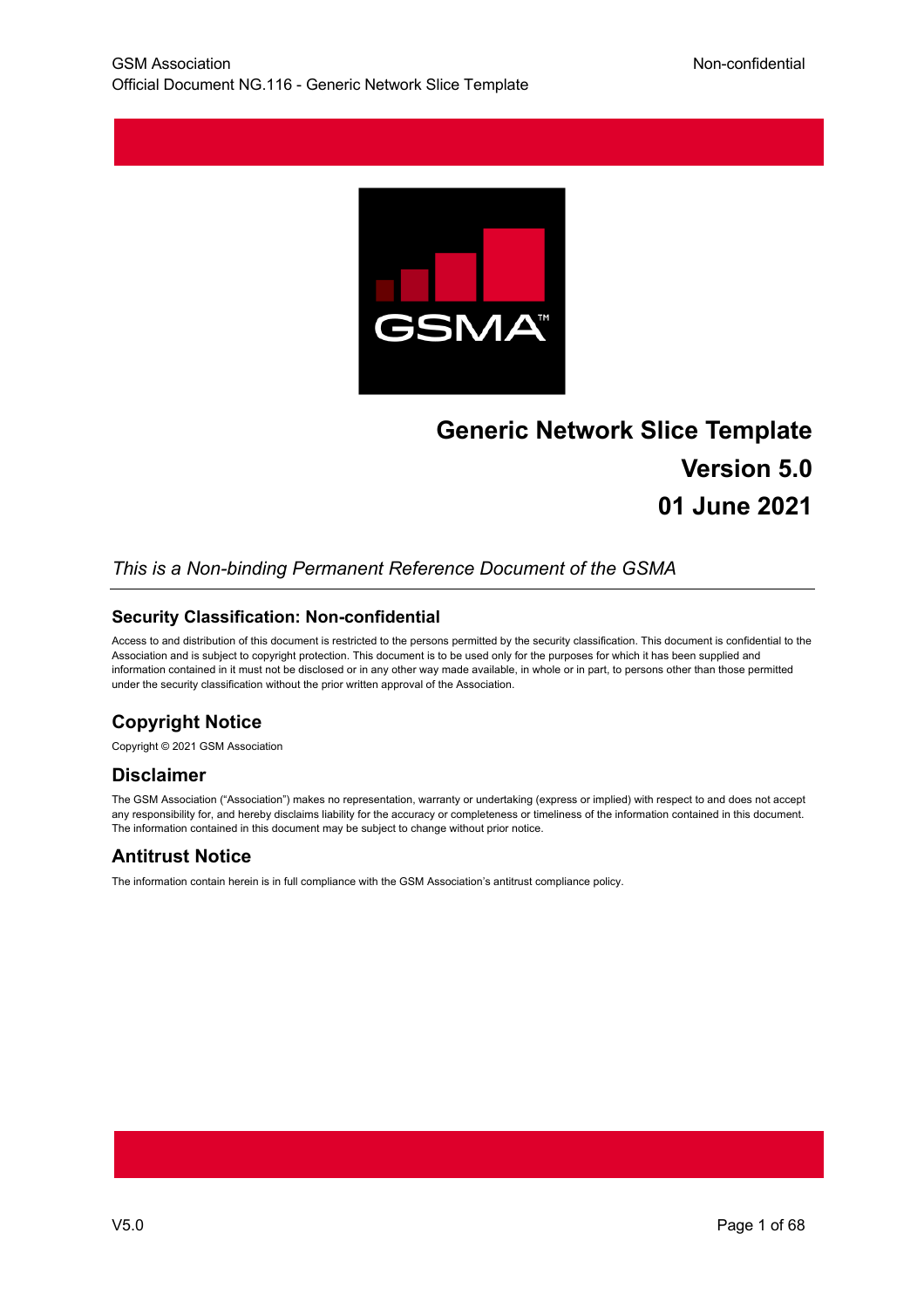## **Table of Contents**

| 1 | <b>Introduction</b> |                                                   | 4                |
|---|---------------------|---------------------------------------------------|------------------|
|   | 1.1                 | Overview                                          | 4                |
|   | 1.2                 | Relationship to existing standards                | 4                |
|   | 1.3                 | Scope                                             | $\overline{4}$   |
|   | 1.4                 | <b>Definitions</b>                                | 4                |
|   | 1.5                 | Abbreviations                                     | 5                |
|   | 1.6                 | References                                        | $\overline{7}$   |
|   | 1.7                 | Conventions                                       | $9\,$            |
| 2 |                     | <b>Network Slicing</b>                            | $\boldsymbol{9}$ |
|   | 2.1                 | Roles in network slicing                          | 9                |
|   | $2.2\,$             | Generic network Slice Template (GST)              | 10               |
|   | $2.3\phantom{0}$    | Network slices and roaming                        | 11               |
| 3 |                     | <b>GST Attributes</b>                             | 11               |
|   | 3.1                 | Attribute presence                                | 11               |
|   | 3.2                 | Attribute categories and tagging                  | 11               |
|   | 3.2.1               | Access Type considerations in Attributes          | 12               |
|   | 3.3                 | Void                                              | 12               |
|   | 3.4                 | <b>Attributes</b>                                 | 13               |
|   | 3.4.1               | Availability                                      | 13               |
|   | 3.4.2               | Area of service                                   | 13               |
|   | 3.4.3               | Delay tolerance                                   | 15               |
|   | 3.4.4               | Deterministic communication                       | 16               |
|   | 3.4.5               | Downlink throughput per network slice             | 17               |
|   | 3.4.6               | Downlink maximum throughput per UE                | 19               |
|   | 3.4.7               | Energy efficiency                                 | 21               |
|   | 3.4.8               | Group communication support                       | 21               |
|   | 3.4.9               | <b>Isolation level</b>                            | 22               |
|   | 3.4.10              | Void                                              | 25               |
|   |                     | 3.4.11 Maximum supported packet size              | 25               |
|   | 3.4.12              | Mission critical support                          | 26               |
|   | 3.4.13              | <b>MMTel support</b>                              | 28               |
|   | 3.4.14              | <b>NB-IoT Support</b>                             | 29               |
|   | 3.4.15              | Network functions owned by Network Slice Customer | 29               |
|   | 3.4.16              | Maximum number of PDU sessions                    | 30               |
|   | 3.4.17              | Maximum number of UEs                             | 31               |
|   | 3.4.18              | Performance monitoring                            | 32               |
|   | 3.4.19              | Performance prediction                            | 33               |
|   | 3.4.20              | Positioning support                               | 35               |
|   | 3.4.21              | Radio spectrum                                    | 39               |
|   | 3.4.22              | Void                                              | 39               |
|   | 3.4.23              | Root cause investigation                          | 40               |
|   | 3.4.24              | Session and Service Continuity support            | 40               |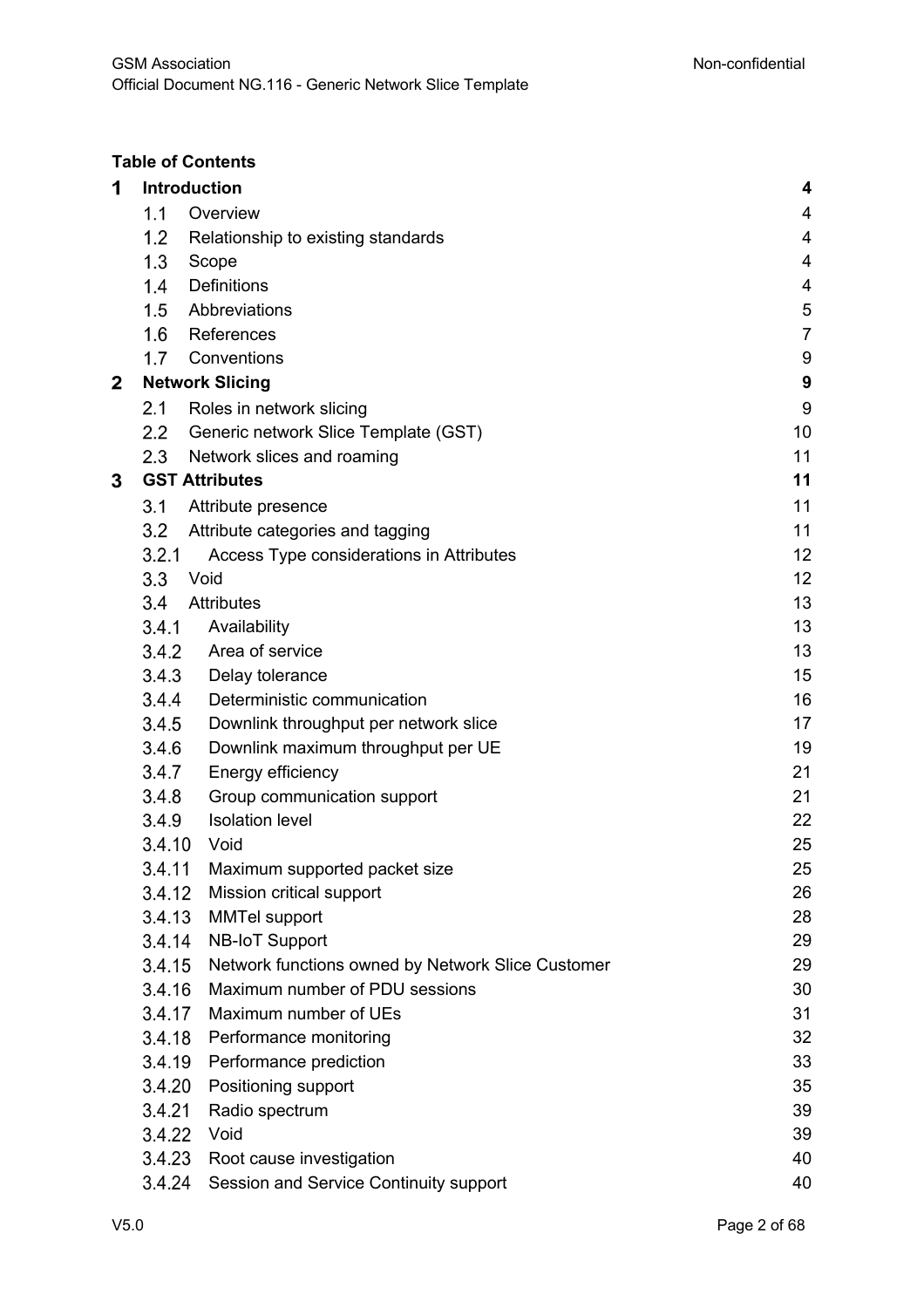|   | 3.4.25                             | Simultaneous use of the network slice                            | 41 |
|---|------------------------------------|------------------------------------------------------------------|----|
|   | 3.4.26<br>Slice quality of service |                                                                  | 43 |
|   |                                    | 3.4.27 Support for non-IP traffic                                | 49 |
|   | 3.4.28                             | Supported device velocity                                        | 50 |
|   | 3.4.29                             | Synchronicity                                                    | 51 |
|   | 3.4.30                             | UE density                                                       | 52 |
|   | 3.4.31                             | Uplink throughput per network slice                              | 53 |
|   | 3.4.32                             | Uplink maximum throughput per UE                                 | 54 |
|   | 3.4.33                             | User management openness                                         | 56 |
|   |                                    | 3.4.34 Data network access                                       | 57 |
|   | 3.4.35                             | V2X communication mode                                           | 58 |
|   | 3.4.36                             | Latency from (last) UPF to Application Server                    | 59 |
|   | 3.4.37                             | Network Slice Specific Authentication and Authorization (NSSAA)  |    |
|   |                                    | Required                                                         | 59 |
|   | 3.4.38                             | <b>Multimedia Priority Service</b>                               | 60 |
|   | 3.4.39                             | Supported data network                                           | 62 |
| 4 | <b>NEST</b>                        |                                                                  | 64 |
|   | 4.1                                | NEST for enhanced Mobile Broadband with IMS support              | 64 |
|   | 4.2                                | NEST for ultra-reliable and ultra-low latency communication      | 64 |
|   | 4.3                                | NEST for Massive IoT                                             | 64 |
|   | 4.4                                | NEST for High-Performance Machine-Type Communications            | 65 |
|   | 4.5                                | <b>NEST for Public Safety</b>                                    | 65 |
|   | <b>Annex A</b>                     | <b>Relation between GST and network slice NRM ServiceProfile</b> | 67 |
|   |                                    | <b>Document Management</b>                                       | 68 |
|   |                                    | Document History                                                 | 68 |
|   |                                    | <b>Other Information</b>                                         | 68 |
|   |                                    |                                                                  |    |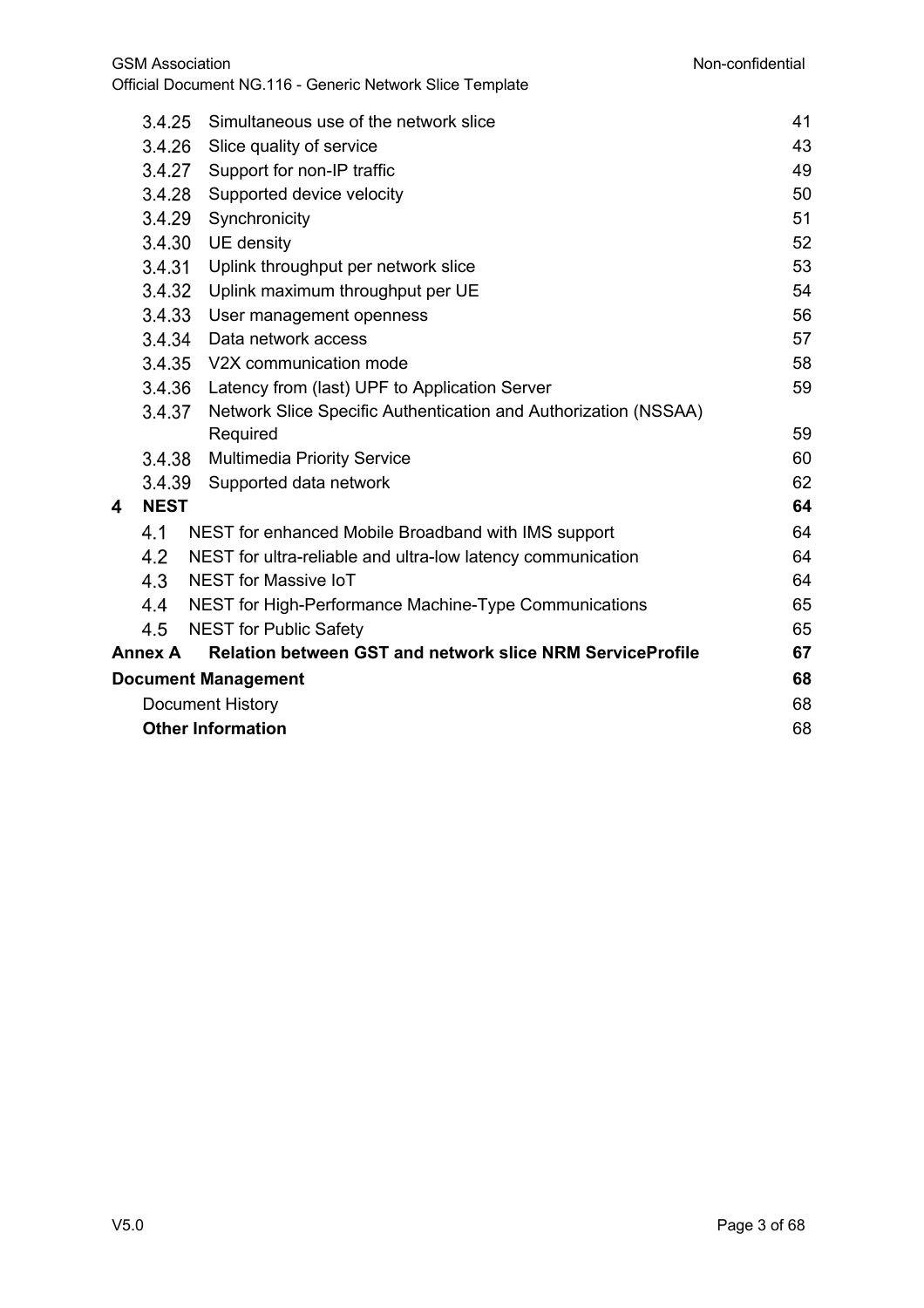#### **Introduction**  $\mathbf 1$

#### $1.1$ **Overview**

The purpose of this document is to provide the standardised list of attributes that can characterise a type of network slice. Network slicing is the key feature of the 5G networks and enables to build dedicated logical networks on a shared infrastructure. These dedicated networks would permit the implementation of tailor-made functionality and network operation specific to the needs of each slice customer, rather than a one-size-fits-all approach as witnessed in the current and previous mobile generations which would not be economically viable.

## **Relationship to existing standards**

## **3GPP**

Unless otherwise stated, the attributes listed in this document are based on the open and published 3GPP specifications as listed in the Section 1.6. 3GPP Release 16 is taken as the basis.

#### $1.3$ **Scope**

The scope of this document is to provide the description of:

- Generic network Slice Template (GST); attributes that can characterise a type of network slice.
- Examples of Network Slice Types (NESTs) with a recommended minimum set of attributes and their suitable values.

The GST attributes apply to any access unless they are defined to apply to a specific access only. If a NEST includes attributes specific to an access network, those apply only to that access network.

The GST attributes apply for a Network Slice whether it is accesses in the HPMN or in a VPMN, unless otherwise specified.

| <b>Term</b>                      | <b>Description</b>                                                                                                                                                                                |
|----------------------------------|---------------------------------------------------------------------------------------------------------------------------------------------------------------------------------------------------|
| <b>Network Slice</b>             | A logical network that provides specific network capabilities and network<br>characteristics [1]                                                                                                  |
| Network Slice<br>Instance        | A set of Network Function instances and the required resources (e.g. compute,<br>storage and networking resources) which form a deployed Network Slice as<br>defined in section 3.1 of [1]        |
| Network Slice<br>Subnet          | A representation of the management aspects of a set of Managed Functions<br>and the required resources (e.g. compute, storage and networking resources)<br>$[25]$                                 |
| Network Slice<br>Subnet Instance | An instance of Network Slice Subnet representing the management aspects of a<br>set of Managed Function instances and the used resources (e.g. compute,<br>storage and networking resources) [25] |

#### $1.4$ **Definitions**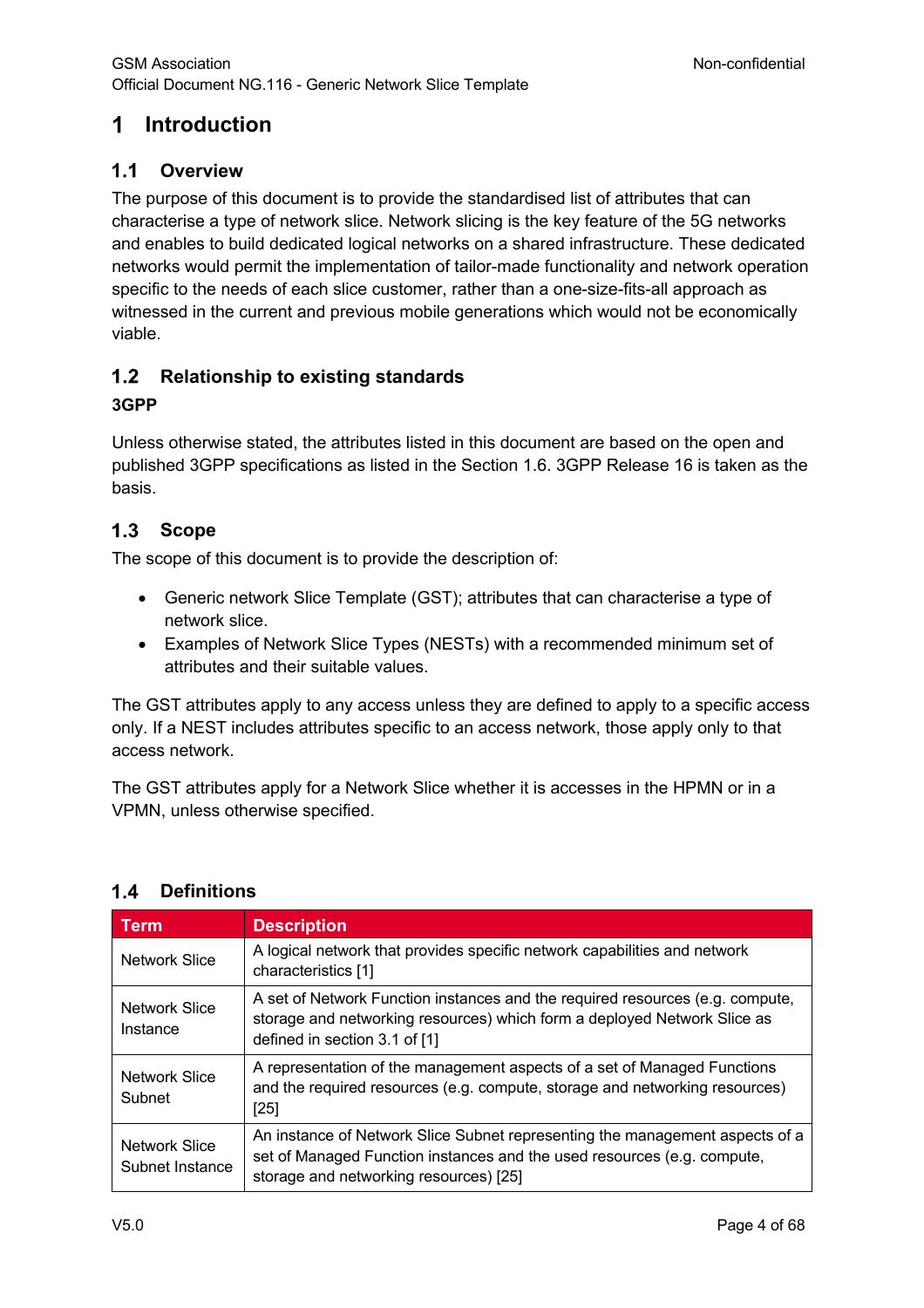| Term       | <b>Description</b>                                                        |
|------------|---------------------------------------------------------------------------|
| Service    | The uninterrupted user experience of a service, including the cases of IP |
| Continuity | address and/or anchoring point change [1]                                 |

## **Abbreviations**

| <b>Term</b><br><b>Description</b>                   |                                                    |
|-----------------------------------------------------|----------------------------------------------------|
| 5GAA                                                | 5G Automotive Association                          |
| 5GS<br>5G System                                    |                                                    |
| 5QI<br>5G QoS identifier                            |                                                    |
| <b>AECID</b>                                        | <b>Adaptive Enhanced Cell Identity</b>             |
| AN                                                  | <b>Access Network</b>                              |
| AoA                                                 | Angle of Arrival                                   |
| <b>API</b>                                          | Application programming interface                  |
| <b>APN</b>                                          | <b>Access Point Name</b>                           |
| <b>BS</b>                                           | <b>Base Station</b>                                |
| <b>CID</b>                                          | Cell ID                                            |
| <b>CN</b>                                           | <b>Core Network</b>                                |
| <b>CPE</b>                                          | Customer premises equipment                        |
| <b>CSC</b>                                          | <b>Communication Service Customer</b>              |
| <b>CSP</b><br><b>Communication Service Provider</b> |                                                    |
| <b>CUPS</b><br>Control and User Plane Separation    |                                                    |
| Down Link<br><b>DL</b>                              |                                                    |
| <b>DN</b>                                           | Data Network                                       |
| <b>DNN</b>                                          | Data Network Name                                  |
| <b>DSL</b>                                          | <b>Digital Subscriber Line</b>                     |
| <b>DV</b><br>Data Volume                            |                                                    |
| E <sub>2</sub> E                                    | End to End                                         |
| EC                                                  | <b>Energy Consumption</b>                          |
| <b>ECID</b>                                         | <b>Enhanced Cell ID</b>                            |
| <b>EPC</b>                                          | <b>Evolved Packet Core</b>                         |
| <b>EPS</b>                                          | <b>Evolved Packet System</b>                       |
| E-UTRAN                                             | Evolved Universal Terrestrial Radio Access Network |
| <b>FFS</b>                                          | For Further Study                                  |
| FGML5G                                              | Machine Learning for Future Networks including 5G  |
| <b>GBR</b>                                          | <b>Guaranteed Bit Rate</b>                         |
| <b>GERAN</b>                                        | <b>GSM/Edge Radio Access Network</b>               |
| <b>GFBR</b>                                         | <b>Guaranteed Flow Bit Rate</b>                    |
| <b>GNSS</b>                                         | <b>Global Navigation Satellite Systems</b>         |
| <b>GPS</b>                                          | <b>Global Positioning System</b>                   |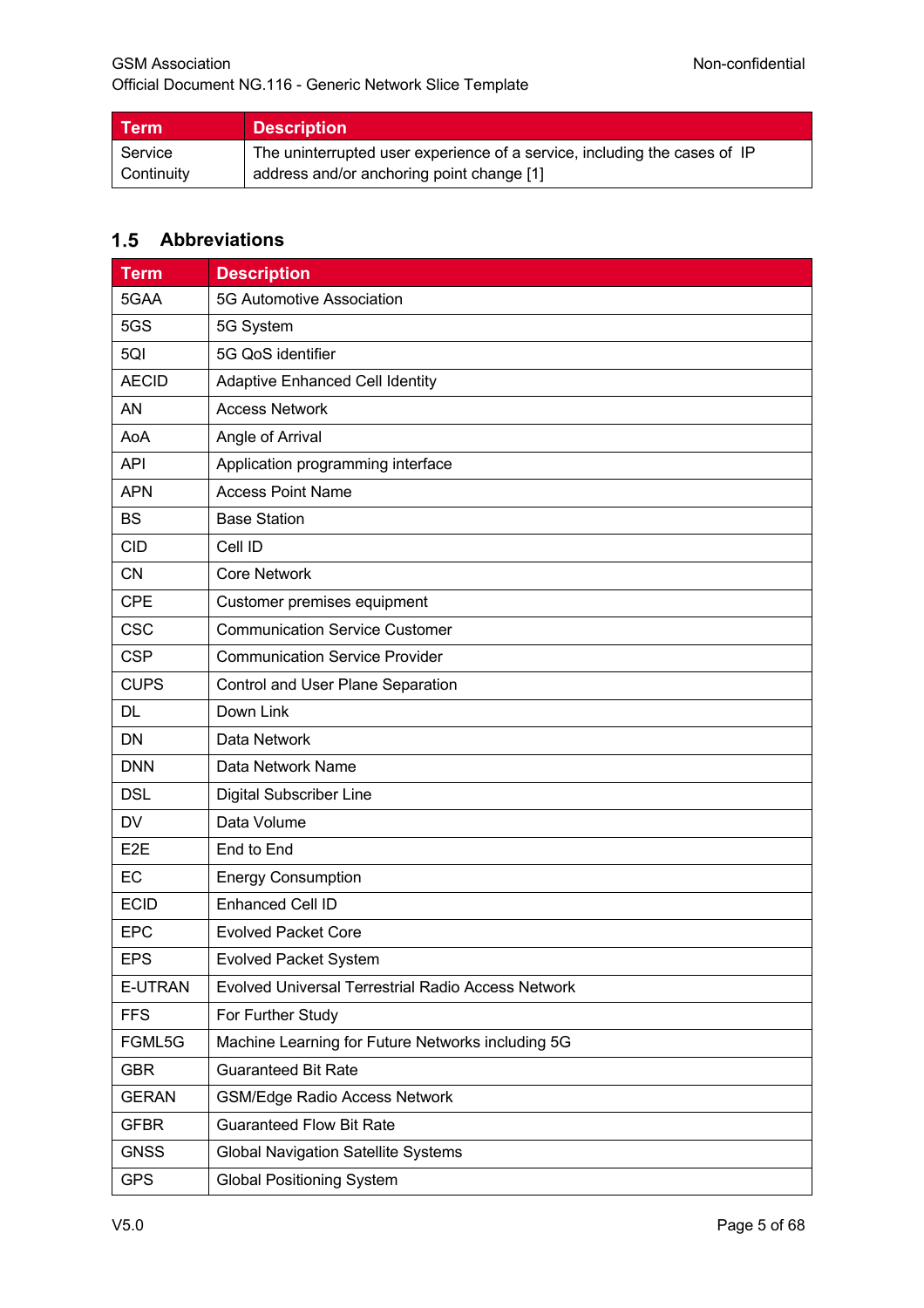| <b>Term</b>                                         | <b>Description</b>                           |  |
|-----------------------------------------------------|----------------------------------------------|--|
| <b>GRE</b>                                          | <b>Generic Routing Encapsulation</b>         |  |
| <b>GST</b>                                          | <b>Generic Slice Template</b>                |  |
| <b>HARQ</b><br>Hybrid automatic repeat request      |                                              |  |
| <b>IMS</b><br>IP Multimedia System                  |                                              |  |
| <b>IOPS</b>                                         | Isolated E-UTRAN Operation for Public Safety |  |
| IoT                                                 | Internet of Things                           |  |
| <b>KPI</b>                                          | Key Performance Indicators                   |  |
| KQI                                                 | <b>Key Quality Indicators</b>                |  |
| L <sub>2</sub> TP                                   | Layer 2 Tunnelling Protocol                  |  |
| LTE-M                                               | Long Term Evolution for Machines             |  |
| <b>MDBV</b>                                         | Maximum Data Burst Volume                    |  |
| <b>MC</b>                                           | Mission-Critical                             |  |
| <b>MCC</b>                                          | Mobile Country Code                          |  |
| <b>MCD</b>                                          | <b>Mission-Critical Data</b>                 |  |
| <b>MCI</b>                                          | Mission-Critical Interworking                |  |
| Mission-Critical Push-To-Talk<br><b>MCPTT</b>       |                                              |  |
| <b>MCVideo</b><br><b>Mission-Critical Video</b>     |                                              |  |
| <b>MEC</b><br>Multi-access Edge Computing           |                                              |  |
| <b>MFBR</b>                                         | <b>Maximum Flow Bit Rate</b>                 |  |
| MIoT                                                | Massive IoT                                  |  |
| <b>MMTel</b>                                        | Multimedia Telephony Service                 |  |
| <b>MNC</b>                                          | Mobile Network Code                          |  |
| <b>MNO</b>                                          | Mobile Network Operator                      |  |
| <b>MPS</b>                                          | Multimedia Priority Service                  |  |
| <b>MTU</b>                                          | <b>Maximum Transmission Unit</b>             |  |
| NB-IoT                                              | Narrowband IoT                               |  |
| <b>NEF</b>                                          | <b>Network Exposure Function</b>             |  |
| <b>NEST</b>                                         | <b>NEtwork Slice Type</b>                    |  |
| <b>NF</b>                                           | <b>Network Function</b>                      |  |
| <b>NOP</b>                                          | Network Operator                             |  |
| <b>NR</b>                                           | New Radio                                    |  |
| <b>NSC</b>                                          | <b>Network Slice Customer</b>                |  |
| <b>NSI</b>                                          | <b>Network Slice Instance</b>                |  |
| <b>NSP</b>                                          | <b>Network Slice Provider</b>                |  |
| <b>NSS</b><br><b>Network Slice Subnet</b>           |                                              |  |
| <b>NSSI</b><br><b>Network Slice Subnet Instance</b> |                                              |  |
| <b>NSST</b>                                         | Network Slice Subnet Template                |  |
| <b>OTDOA</b>                                        | Observed Time Difference of Arrival          |  |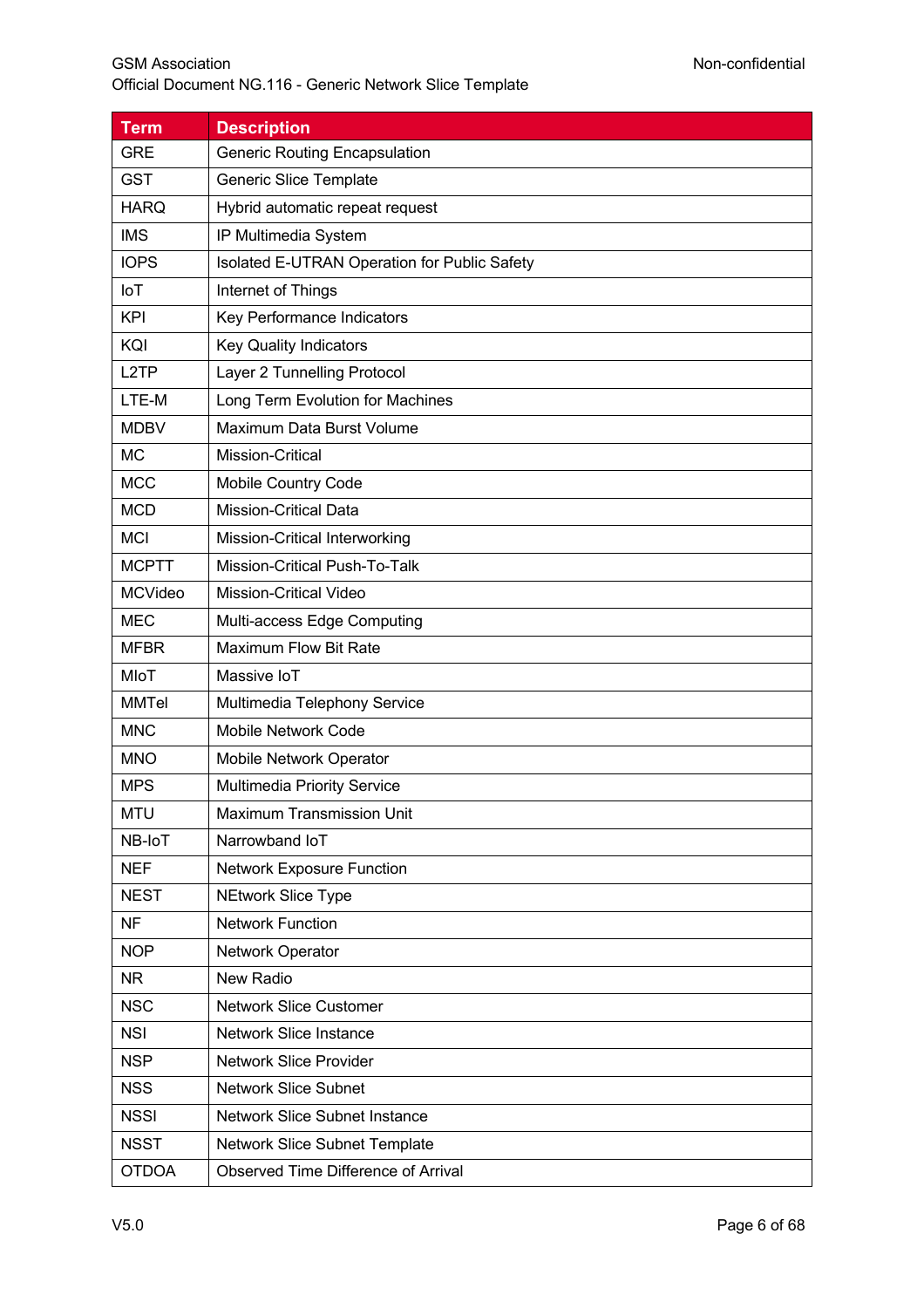| <b>Term</b>                                              | <b>Description</b>                         |  |
|----------------------------------------------------------|--------------------------------------------|--|
| <b>PDB</b>                                               | Packet Delay budget                        |  |
| <b>PER</b>                                               | Packet Error Rate                          |  |
| PDU<br>Protocol Data Unit                                |                                            |  |
| QoS                                                      | Quality of Service                         |  |
| <b>RAN</b>                                               | Radio Access Network                       |  |
| <b>RAT</b>                                               | Radio Access Type                          |  |
| <b>RF</b>                                                | Radio Frequency                            |  |
| <b>RSTD</b>                                              | Reference Signal Time Difference           |  |
| <b>SC-PTM</b>                                            | Single Cell Point to Multipoint            |  |
| <b>SDO</b>                                               | Standards developing organizations         |  |
| <b>SLA</b>                                               | Service Level Agreement                    |  |
| <b>SMF</b>                                               | <b>Session Management Function</b>         |  |
| <b>SSC</b>                                               | <b>Session Service Continuity</b>          |  |
| <b>SST</b>                                               | Slice/Service Type                         |  |
| <b>TN</b>                                                | <b>Transmission Network</b>                |  |
| <b>TRxP</b>                                              | <b>Transmission Reception Point</b>        |  |
| <b>TSN</b>                                               | <b>Time-Sensitive Networking</b>           |  |
| <b>UE</b>                                                | <b>User Equipment</b>                      |  |
| <b>UDM</b>                                               | User Data Management                       |  |
| UL                                                       | Uplink                                     |  |
| <b>UDR</b>                                               | User Data Register                         |  |
| UL                                                       | Up Link                                    |  |
| <b>UPF</b>                                               | <b>User Plan Function</b>                  |  |
| <b>URLLC</b><br>Ultra-Reliable Low Latency Communication |                                            |  |
| <b>UTRAN</b>                                             | Universal Terrestrial Radio Access Network |  |
| VM                                                       | <b>Virtual Machine</b>                     |  |
| <b>VPN</b>                                               | <b>Virtual Private Network</b>             |  |

## 1.6 References

| <b>Ref</b> | <b>Doc Number</b> | <b>Title</b>                                                                                                                            |
|------------|-------------------|-----------------------------------------------------------------------------------------------------------------------------------------|
|            | 3GPP TS 23.501    | System Architecture for the 5G System; Stage 2 (Rel-15)                                                                                 |
| 2          | RFC2119           | "Key words for use in RFCs to Indicate Requirement Levels", S.<br>Bradner, March 1997. Available at http://www.ietf.org/rfc/rfc2119.txt |
| 3          | 3GPP TR 22.804    | Study on Communication for Automation in Vertical domains (CAV)                                                                         |
| 4          | 3GPP TS 38.101    | NR; User Equipment (UE) radio transmission and reception; Part 1:<br>Range 1 Standalone                                                 |
| 5          | 3GPP TS 36,104    | Evolved Universal Terrestrial Radio Access (E-UTRA); Base Station<br>(BS) radio transmission and reception                              |
| 6          | 3GPP TR 22.904    | Study on user centric identifiers and authentication                                                                                    |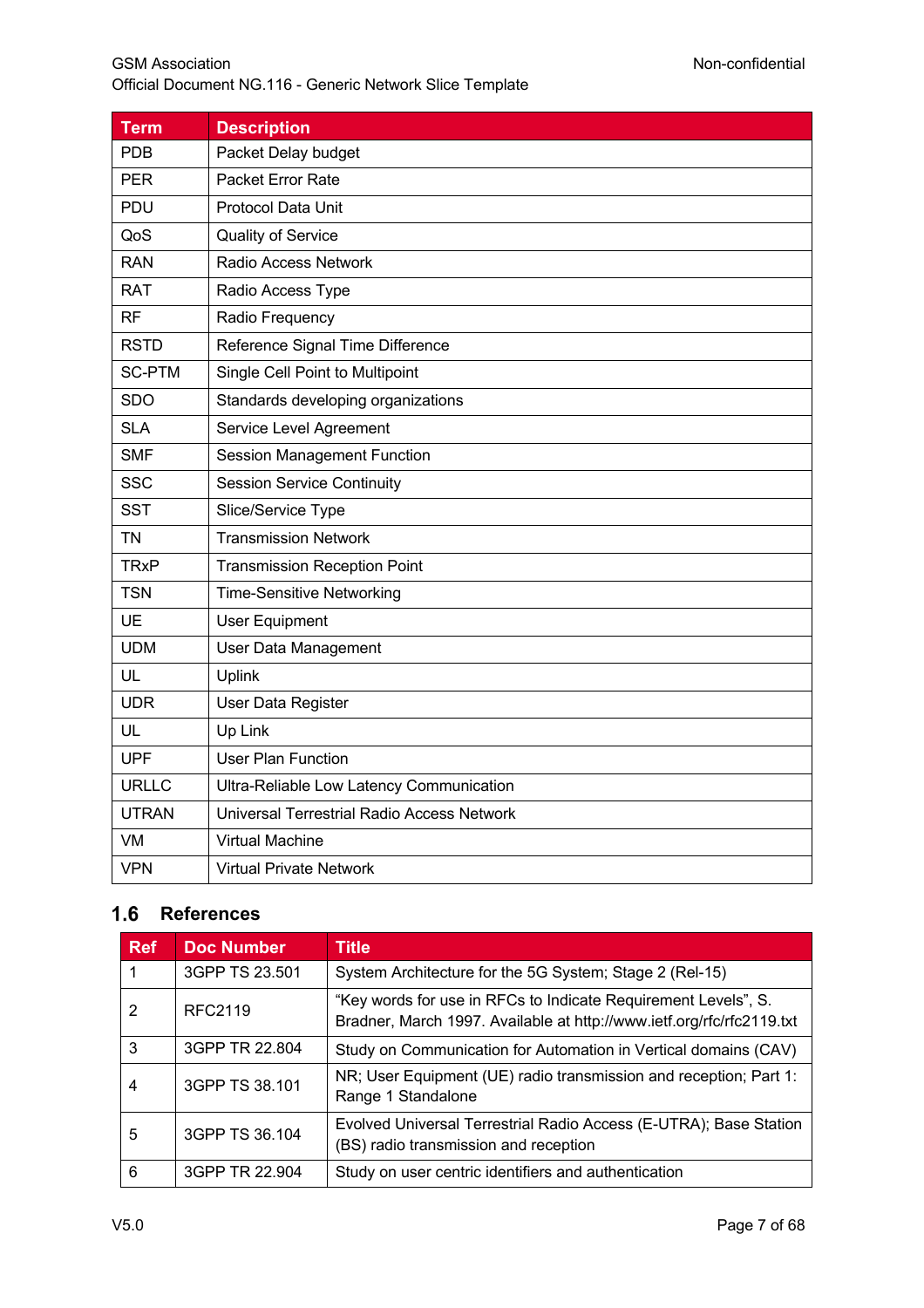| <b>Ref</b>     | <b>Doc Number</b>                | <b>Title</b>                                                                                                                                                                                                                                 |
|----------------|----------------------------------|----------------------------------------------------------------------------------------------------------------------------------------------------------------------------------------------------------------------------------------------|
| $\overline{7}$ | <b>IEEE 1588</b>                 | <b>Precision Time Protocol</b>                                                                                                                                                                                                               |
| 8              | <b>IEEE 802.1</b>                | <b>TSN</b>                                                                                                                                                                                                                                   |
| 9              | ETSI GS MEC 016                  | Mobile Edge Computing (MEC); UE application interface                                                                                                                                                                                        |
| 10             | 3GPP TS 23.214                   | Architecture enhancements for control and user plane separation of<br>EPC nodes                                                                                                                                                              |
| 11             | 3GPP TS 29.244                   | Interface between the Control Plane and the User Plane nodes                                                                                                                                                                                 |
| 12             | 3GPP TS 29.561                   | 5G System; Interworking between 5G Network and external Data<br>Networks; Stage 3                                                                                                                                                            |
| 13             | 3GPP TS 23.032                   | Universal Geographical Area Description (GAD)                                                                                                                                                                                                |
| 14             | 3GPP TS 33.501                   | Security architecture and procedures for 5G System                                                                                                                                                                                           |
| 15             | 3GPP TS 23.379                   | Functional architecture and information flows to support Mission<br>Critical Push To Talk (MCPTT); Stage 2                                                                                                                                   |
| 16             | 3GPP TS 23.282                   | Functional architecture and information flows to support Mission<br>Critical Data (MCData); Stage 2                                                                                                                                          |
| 17             | 3GPP TS 23.281                   | Functional architecture and information flows to support Mission<br>Critical Video (MCVideo); Stage 2                                                                                                                                        |
| 18             | 3GPP TS 23.401                   | General Packet Radio Service (GPRS) enhancements for Evolved<br>Universal Terrestrial Radio Access Network (E-UTRAN) access                                                                                                                  |
| 19             | 3GPP TS 33.401                   | 3GPP System Architecture Evolution (SAE); Security architecture                                                                                                                                                                              |
| 20             | 3GPP TS 23.283                   | Mission Critical Communication Interworking with Land Mobile<br>Radio Systems                                                                                                                                                                |
| 21             | ETSI EN 302 636-<br>$4 - 1$      | Intelligent Transport Systems (ITS); Vehicular Communications;<br>GeoNetworking; Part 4: Geographical addressing and forwarding for<br>point-to-point and point-to-multipoint communications; Sub-part 1:<br>Media-Independent Functionality |
| 22             | GSMA NG.114                      | IMS Profile for Voice, Video and Messaging over 5GS                                                                                                                                                                                          |
| 23             | 3GPP TS 38.101-1                 | NR; User Equipment (UE) radio transmission and reception; Part 1:<br>Range 1 Standalone                                                                                                                                                      |
| 24             | 3GPP TR 23.799                   | Study on Architecture for Next Generation System                                                                                                                                                                                             |
| 25             | 3GPP TS 28.530                   | Aspects; Management and orchestration; Concepts, use cases and<br>requirements                                                                                                                                                               |
| 26             | ETSI ES 203 228                  | Environmental Engineering (EE); Assessment of mobile network<br>energy efficiency                                                                                                                                                            |
| 27             | 3GPP TS 22.261                   | Service requirements for the 5G system; Stage 1                                                                                                                                                                                              |
| 28             | 3GPP TS 22.104                   | Service requirements for cyber-physical control applications in<br>vertical domains                                                                                                                                                          |
| 29             | 3GPP TS 28.541                   | 5G Network Resource Model (NRM); Stage 2 and stage 3                                                                                                                                                                                         |
| 30             | <b>GSMA PRD</b><br><b>NG.113</b> | 5GS Roaming Guidelines                                                                                                                                                                                                                       |
| 31             | 3GPP TS 22.153                   | Technical Specification Group Services and System Aspects;<br>Multimedia priority service                                                                                                                                                    |
| 32             | 3GPP TS 28.554                   | Management and orchestration;                                                                                                                                                                                                                |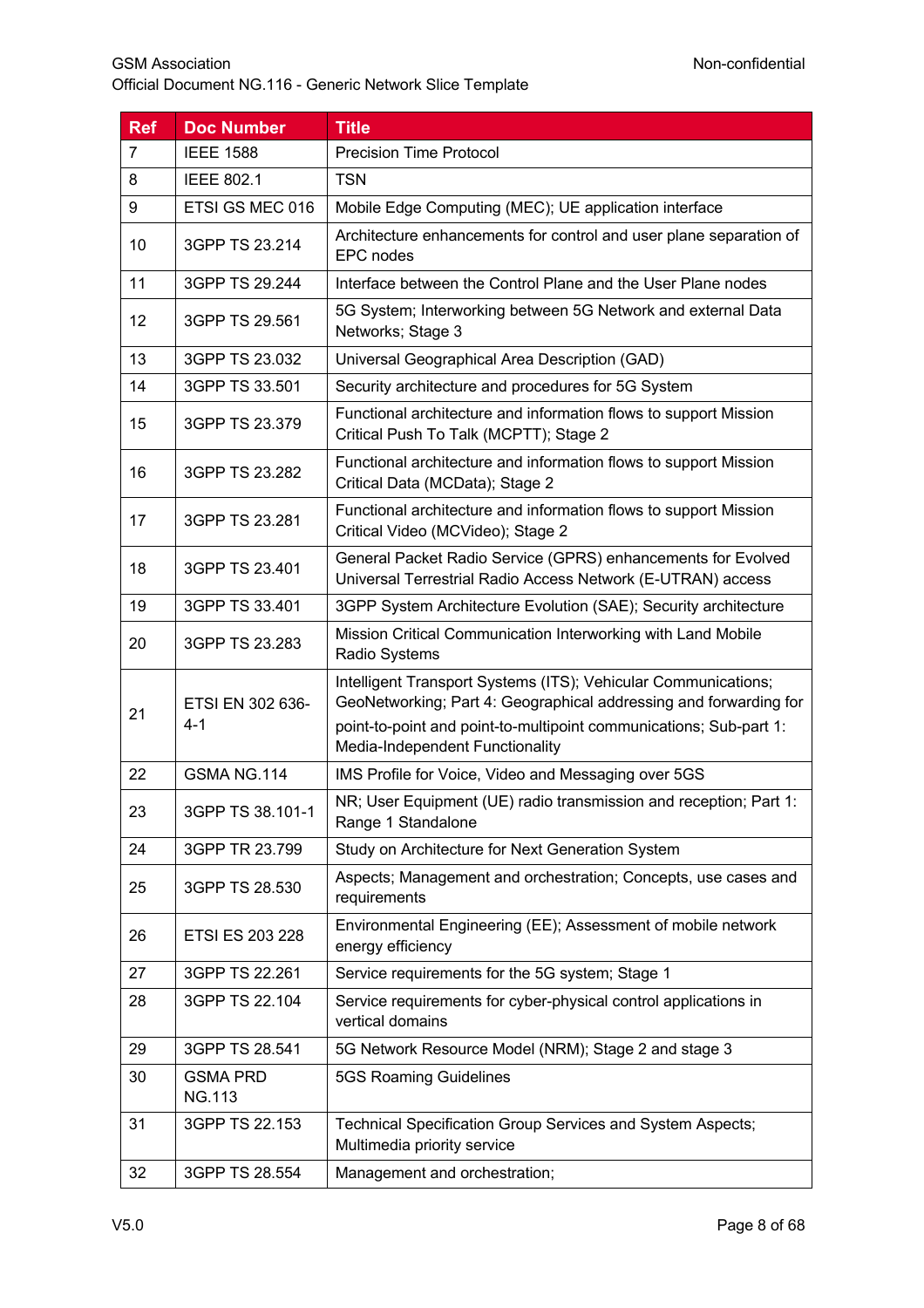| Ref Doc Number | ∣ Title                                        |
|----------------|------------------------------------------------|
|                | 5G end to end Key Performance Indicators (KPI) |

## **Conventions**

If the document includes binding material, this section shall contain the following statement, and RFC 2119 shall be included as a reference:

"The key words "must", "must not", "required", "shall", "shall not", "should", "should not", "recommended", "may", and "optional" in this document are to be interpreted as described in RFC2119 [2]."

# **Network Slicing**

Network slicing is a mandatory feature of the 5G System (5GS). As defined in 3GPP TS 23.501 [1], a network slice as a logical network that provides specific network capabilities and network characteristics. The network slice can be tailored based on the specific requirements agreed between Network Slice Customer (NSC) and Network Slice Provider (NSP), see also below.

A network slice could span across multiple network domains used by a NSP (e.g. access network, core network and transport network). A network slice is comprised of dedicated and/or shared resources, e.g. in terms of functionality, processing power, storage, and bandwidth. Dedicated resources can be isolated from other network slices. A network slice available in the HPMN to their own subscribers, may also be available when the UE is roaming.

#### $2.1$ **Roles in network slicing**

Multiple roles related to network slicing are displayed in Figure 1 and specified in 3GPP TS 28.530 [25]. In this document the following roles are used:

- **Communication Service Customer (CSC)**: Uses communication services, e.g. end user, tenant, vertical.
- **Communication Service Provider (CSP)**: Provides communication services. Designs, builds and operates its communication services. The CSP provided communication service can be built with or without network slice.
- **Network Operator (NOP)**: Provides network services. Designs, builds and operates its networks to offer such services.
- **Network Slice Customer (NSC)**: The Communication Service Provider (CSP) or Communication Service Customer (CSC) who uses Network Slice as a Service.
- **Network Slice Provider (NSP)**: The Communication Service Provider (CSP) or Network Operator (NOP) who provides Network Slice as a Service.

Depending on actual scenarios an organisation can play one or several roles simultaneously, e.g.:

• CSP only provided by NOP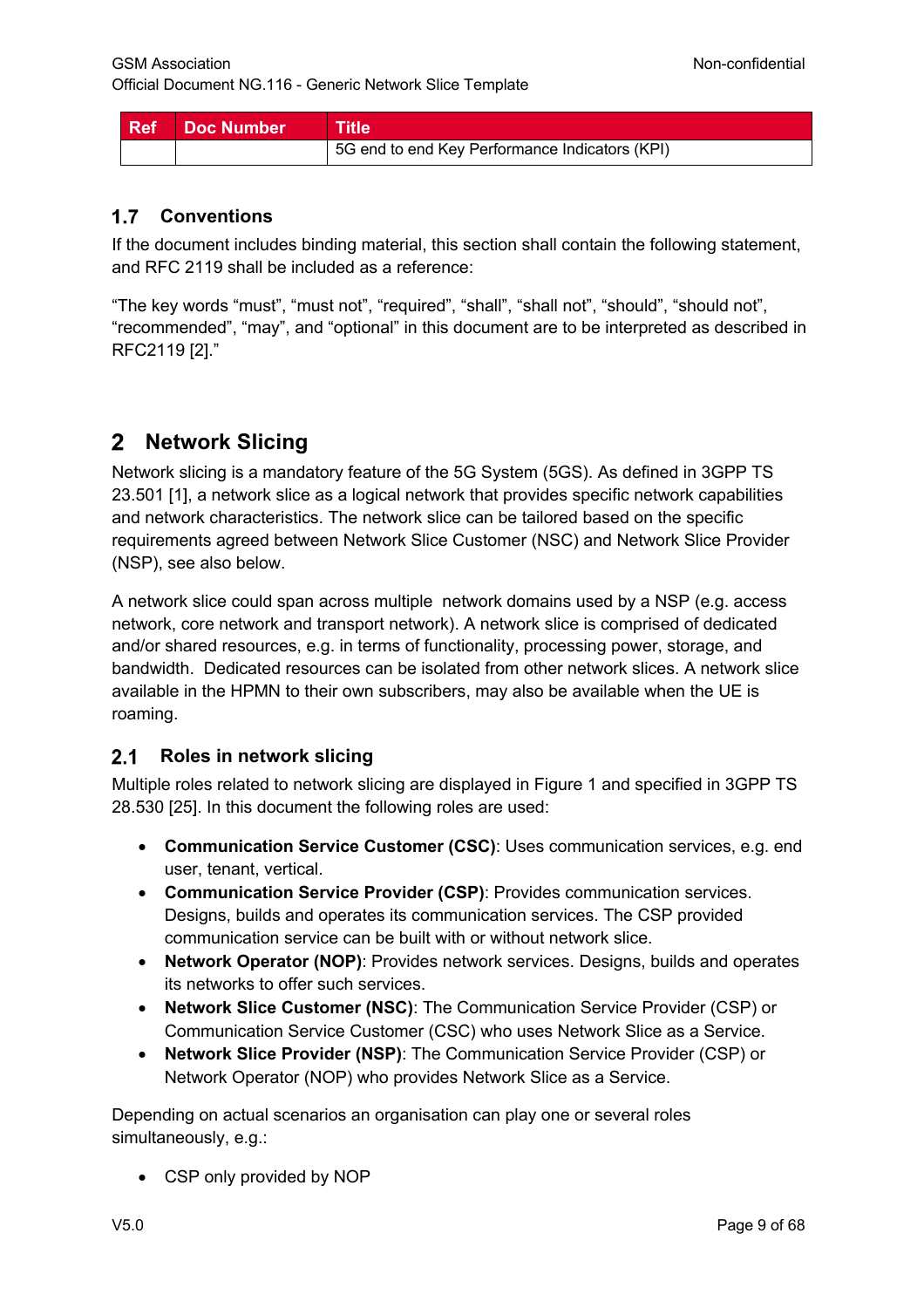- One company is CSP, NOP, and NSP, and
- One company is CSC and NSC, or
- CSP only provided by CSC
	- One company is CSC, CSP and NSC and
	- One company is NOP and NSP.
- Both NOP and CSC are CSP for different services:
	- One company is CSC, CSP (Service B) and NSC, and
	- One company is CSP (Service A), NOP and NSP.



**Figure 1: Model roles in network slicing**

#### $2.2$ **Generic network Slice Template (GST)**

The Generic Network Slice Template (GST) is a set of attributes that can characterise a type of network slice/service. GST is generic and is not tied to any specific network deployment.

The NEtwork Slice Type (NEST) is a GST filled with values. The values are assigned to express a given set of requirements to support a network slice customer use case. The NEST is an input to the network slice preparation performed by the Network Slice Provider (NSP). All of this is depicted in Figure 2.

A UE can use a network slice when the related S-NSSAI, together with any applicable information mapping to the NEST-related attributes and parameter values, is included in the subscription information for the UE. NEST-related attributes can be differentiated by a Service Category. For instance, when an attribute of a NEST includes a Service Category parameter and the UE subscription information includes a parameter value associated with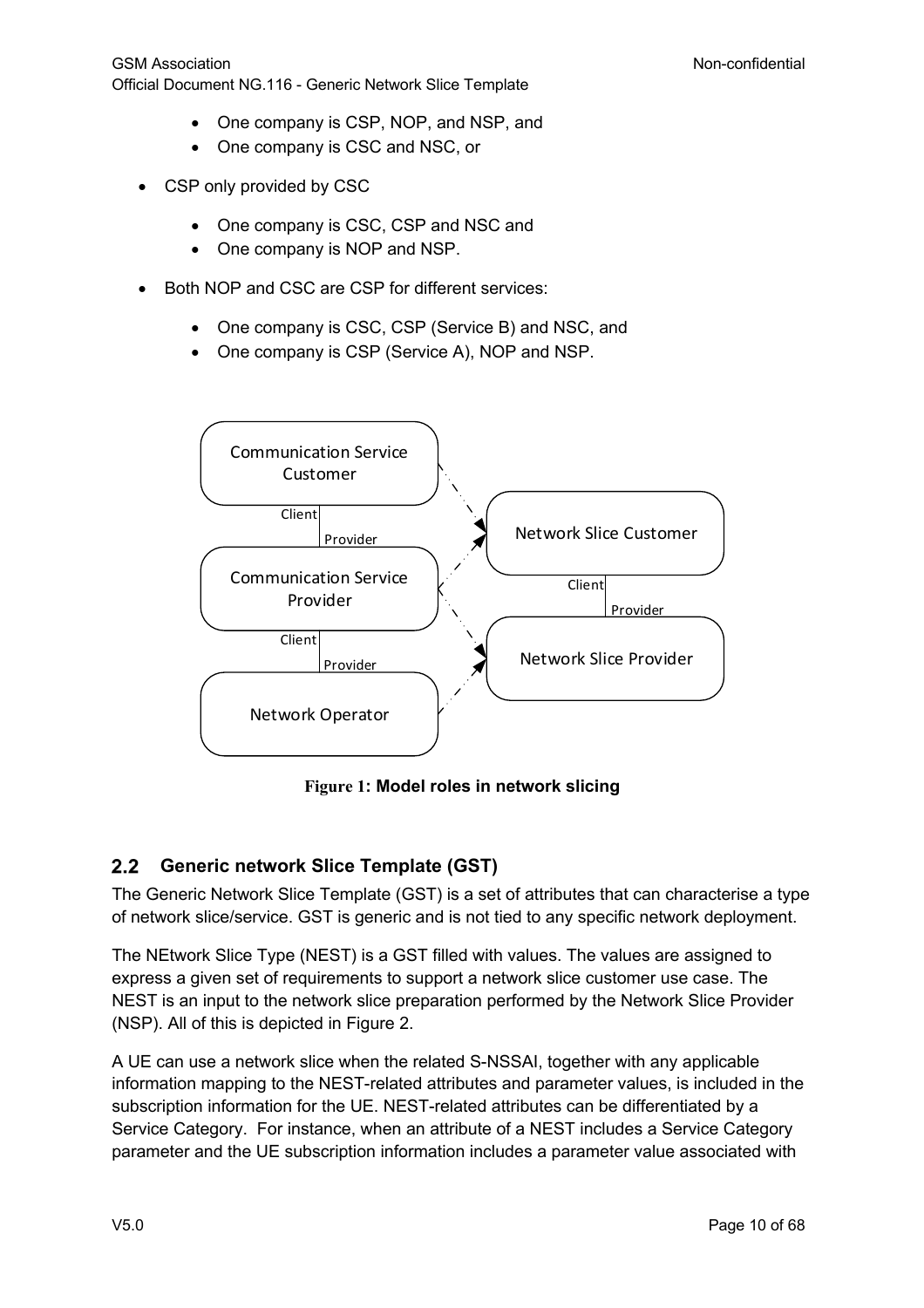that Service Category, then the UE will be subject to the differentiated service associated with the Service Category in the network slice.



## **Figure 2 : GST and NEST in context of the network slice lifecycle**

#### $2.3$ **Network slices and roaming**

Every NSP deploying 5GS will deploy network slices fitting its business. These may be network slices based on NESTs defined in clause 4 or NSP-defined NEST.

In order for NSP to ensure that the service requirements for the service are met while roaming, a roaming agreement to support network slicing between NSP A and NSP B must be in place that covers the related network functionality and required services.

Guidance on roaming architecture, Inter-PMN security deployment models and general technical roaming guidelines are found in GSMA PRD NG.113 [30].

#### **GST Attributes** 3

#### $3.1$ **Attribute presence**

Each attribute has a defined presence in the GST:

- Mandatory the attribute's value must be present
- Conditional the attribute's value is mandatory if a certain condition exists
- Optional the attribute's value doesn't need to be present

#### $3.2$ **Attribute categories and tagging**

In general, attributes can be categorised into character attributes and scalability attributes. An attribute can be either a character or a scalability attribute but not both:

• **Character attributes** - characterise a slice (e.g. throughput, latency, Application Program Interfaces (APIs), etc.) and are independent of the Network Slice Customer (NSC) and the Network Slice Provider (NSP).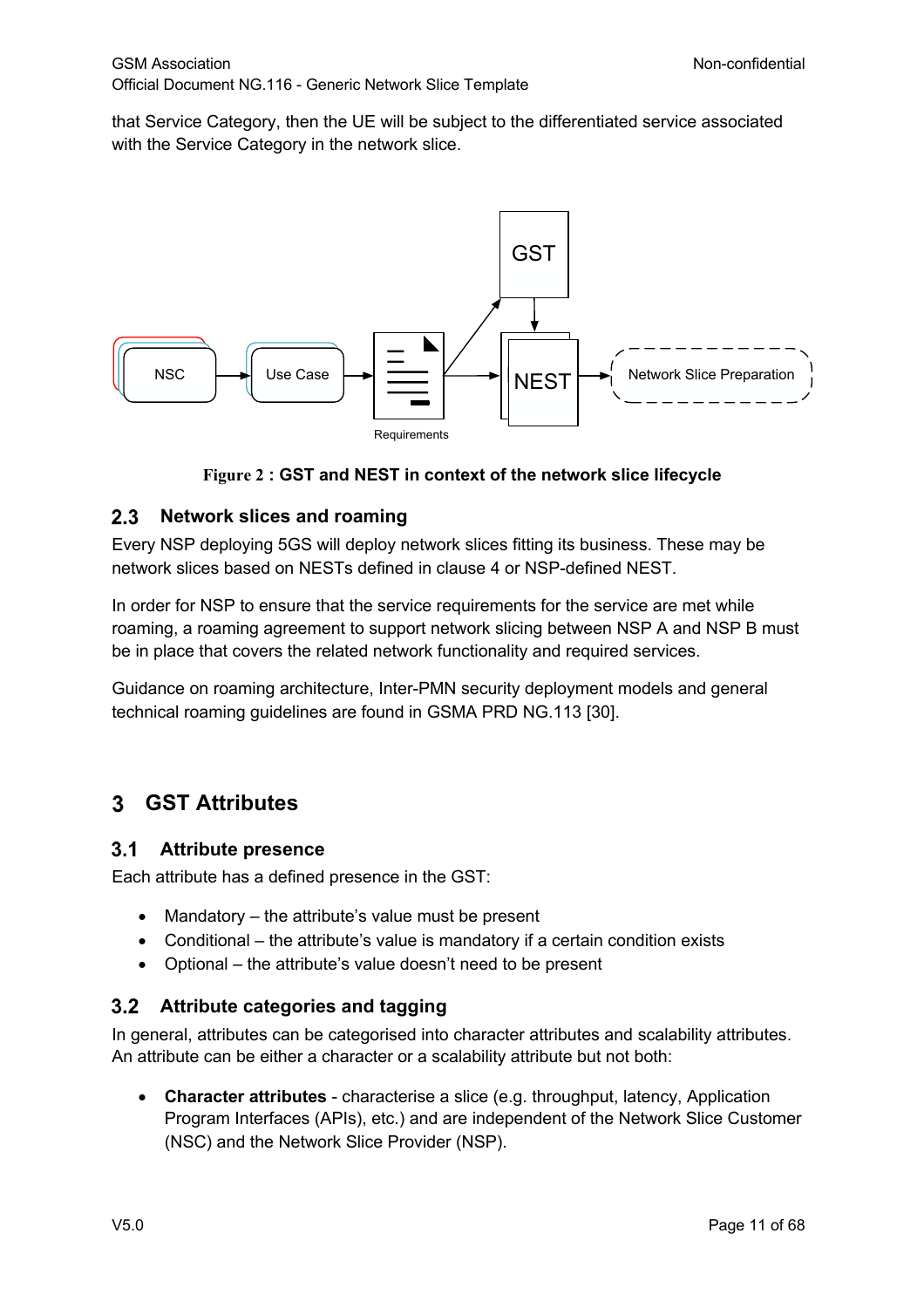- **Scalability attributes** provide information about the scalability of the slice (e.g. number of UEs, etc.) and are specific for the NSC and the NSP.
- Note: Different use cases and network slice designs could result in some attributes being a character or a scalability attribute (e.g. area of service), but never both at the same time.

Character attributes can be further tagged. Tags are used as labels attached to the attributes to give additional information about the nature of each attribute. Each attribute could have multiple tags. The following tags apply to the character attributes:

- **Performance related** specify the KPIs (Key Performance Indicators) supported by a slice (e.g. throughput, latencies, etc.). Performance related attributes are relevant before the slice is instantiated.
- **Function related** specify functionality provided by the slice (e.g. positioning, prediction, etc.). Function related attributes are relevant before the slice is instantiated.
- **Control and management related** specify which methods are provided to the NSC in order to control and manage the slice. These attributes are relevant after the slice is instantiated.

## **Exposure Attributes**

The way the attributes interact with the NSC can be used for tagging:

- **API** these attributes provide an API to the NSC in order to get access to the slice capabilities. Many of the functional- and operational related attributes provide APIs to the NSC.
- **KPI** these attributes provide certain performance capabilities (e.g. throughput and delay).

#### $3.2.1$ **Access Type considerations in Attributes**

Some attributes may include an access type (e.g. 3GPP, Non 3GPP) applied to them in the attribute description. When an access type is specified for the attribute, it implies that the attribute is only considered for SLA enforcement when this access type is used to access the network.

When no specific access type is specified for an attribute, it implies that SLA enforcement applies when any access is used to access the network.

## **Void**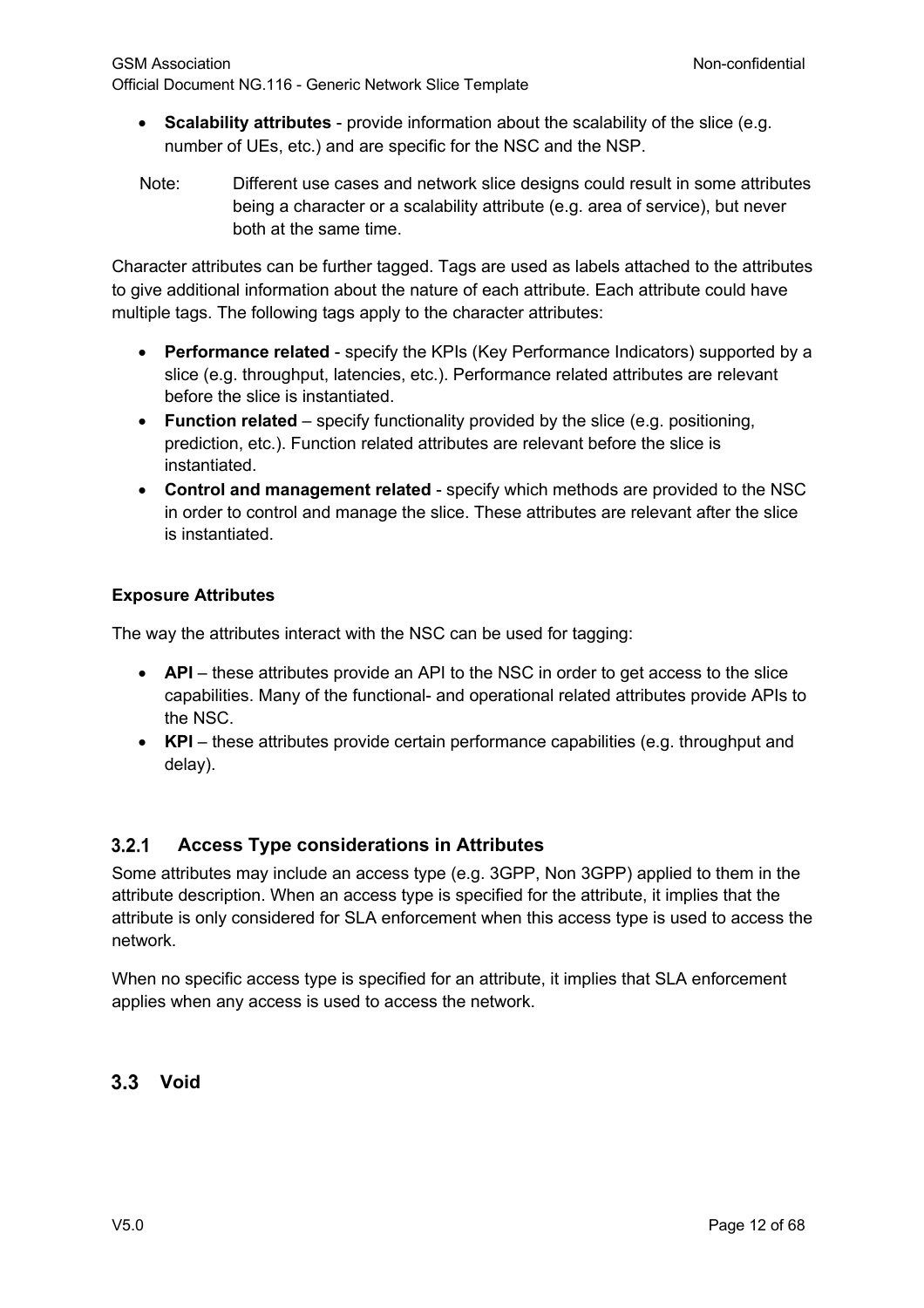#### $3.4$ **Attributes**

#### $3.4.1$ **Availability**

(Communication service) availability: percentage value of the amount of time the end-to-end communication service is delivered according to an agreed QoS, divided by the amount of time the system is expected to deliver the end-to-end service according to the specification in a specific area, see also 3GPP TS 22.261 [27].

Typical values:

- Low: <90%
- Medium: 90-95%
- High: >95-99.999%
- Very high: >99.999%

| <b>Availability</b>   |                                  |
|-----------------------|----------------------------------|
| Measurement unit      | percent                          |
| <b>Allowed Values</b> | Any desired value                |
| Tags                  | Character attribute / Functional |

| <b>Presence</b> |  |
|-----------------|--|
| Mandatory       |  |
| Conditional     |  |
| Optional        |  |

### **Table 1 Availability Table**

#### $3.4.2$ **Area of service**

This attribute specifies the area where the UEs can access a particular network slice.

Therefore, the attribute specifies the list of the countries where the service will be provided. The list is specific to NSPs and their roaming agreements.

In case the list comprises more than one entry, roaming agreements between the HPMN and the VPMNs are required.

Note: Comma separated multiple values are allowed.

*Editor's note: This attribute is FFS in 3GPP Rel17.*

| <b>Area of service</b> |           |
|------------------------|-----------|
| Measurement unit       | <b>NA</b> |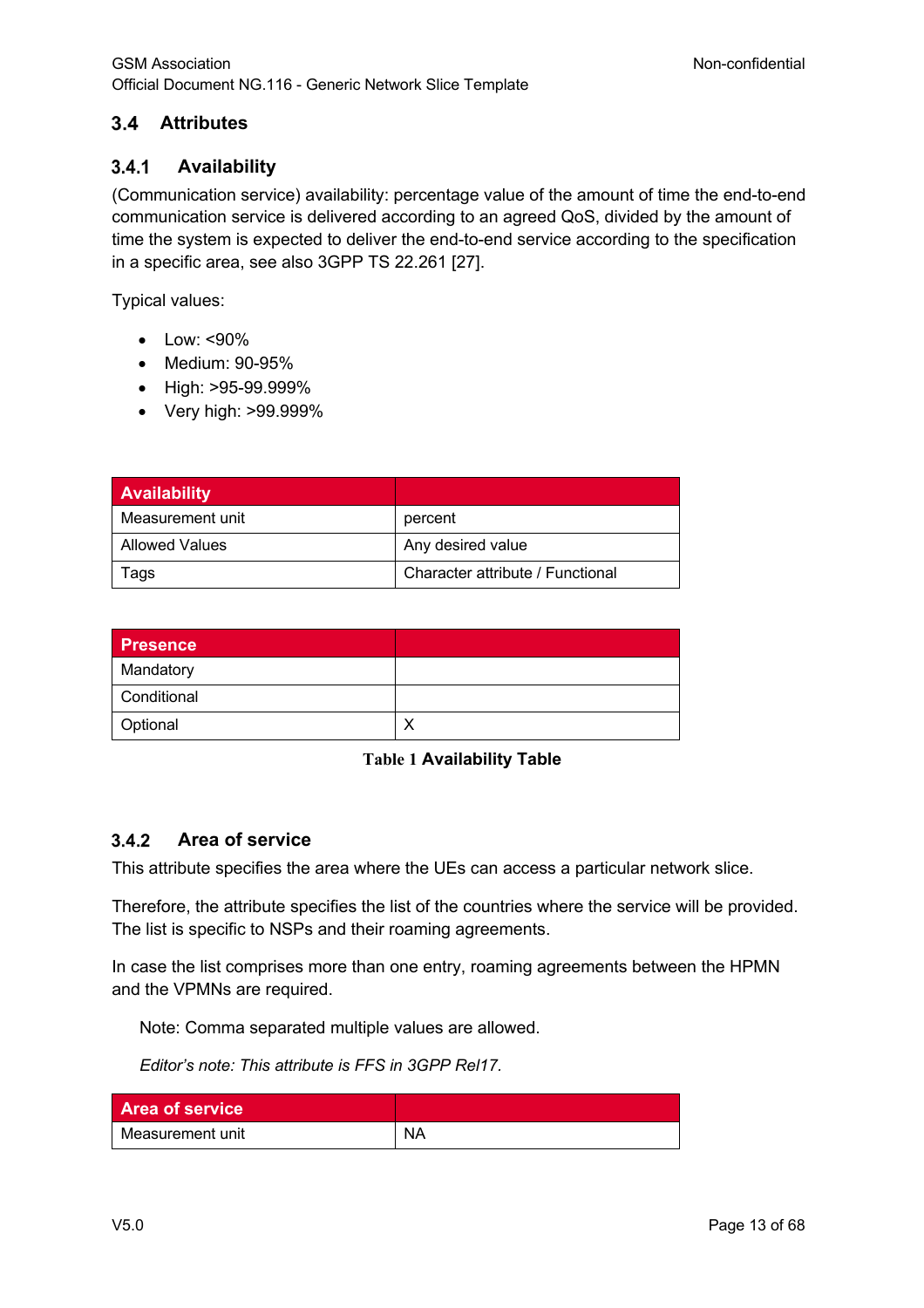| <b>Area of service</b> |                                                                    |
|------------------------|--------------------------------------------------------------------|
| <b>Allowed Values</b>  | All ISO 3166-1 Alpha-2 country codes<br>(two letter country codes) |
|                        | <b>Character Attribute/ Operation</b>                              |
| Tags                   | Scalability Attribute*                                             |
|                        | KPI                                                                |

\*Depends on the use case, this attribute can be also scalability attribute.

| <b>Presence</b> |  |
|-----------------|--|
| Mandatory       |  |
| Conditional     |  |
| Optional        |  |

### **Table 2 Area of Service Table**

### **Region specification**

For every single country listed in the area of service attribute it needs to be indicated if the service will be provided in the whole country or just in part of the country.

If the NSC requires a specific location, this parameter can be used to specify the regions of the country where the service will be provided. It needs to be completed for every country listed in the Area of service attribute.

The list of regions is specific for each country and the way to define these regions is the decision of the NSC and NSP. Examples of how the regions could be specified is provided in the clause on "Additional information" here below.

| <b>Region specification</b> |                                       |
|-----------------------------|---------------------------------------|
| Measurement unit            | ΝA                                    |
| <b>Allowed Values</b>       | Full country                          |
|                             | List of regions                       |
| Tags                        | <b>Character Attribute/ Operation</b> |
|                             | Scalability Attribute*                |
|                             | KPI                                   |

\*Depending on the use case, this parameter can also be scalability attribute.

| <b>Presence</b> |  |
|-----------------|--|
| Mandatory       |  |
| Conditional     |  |
| Optional        |  |

### **Table 3 Region Specification Table**

### **Additional Information**

The regions specification, which is defined based on agreement between NSC and NSP, specifies per county the area of service. This can be done for example by: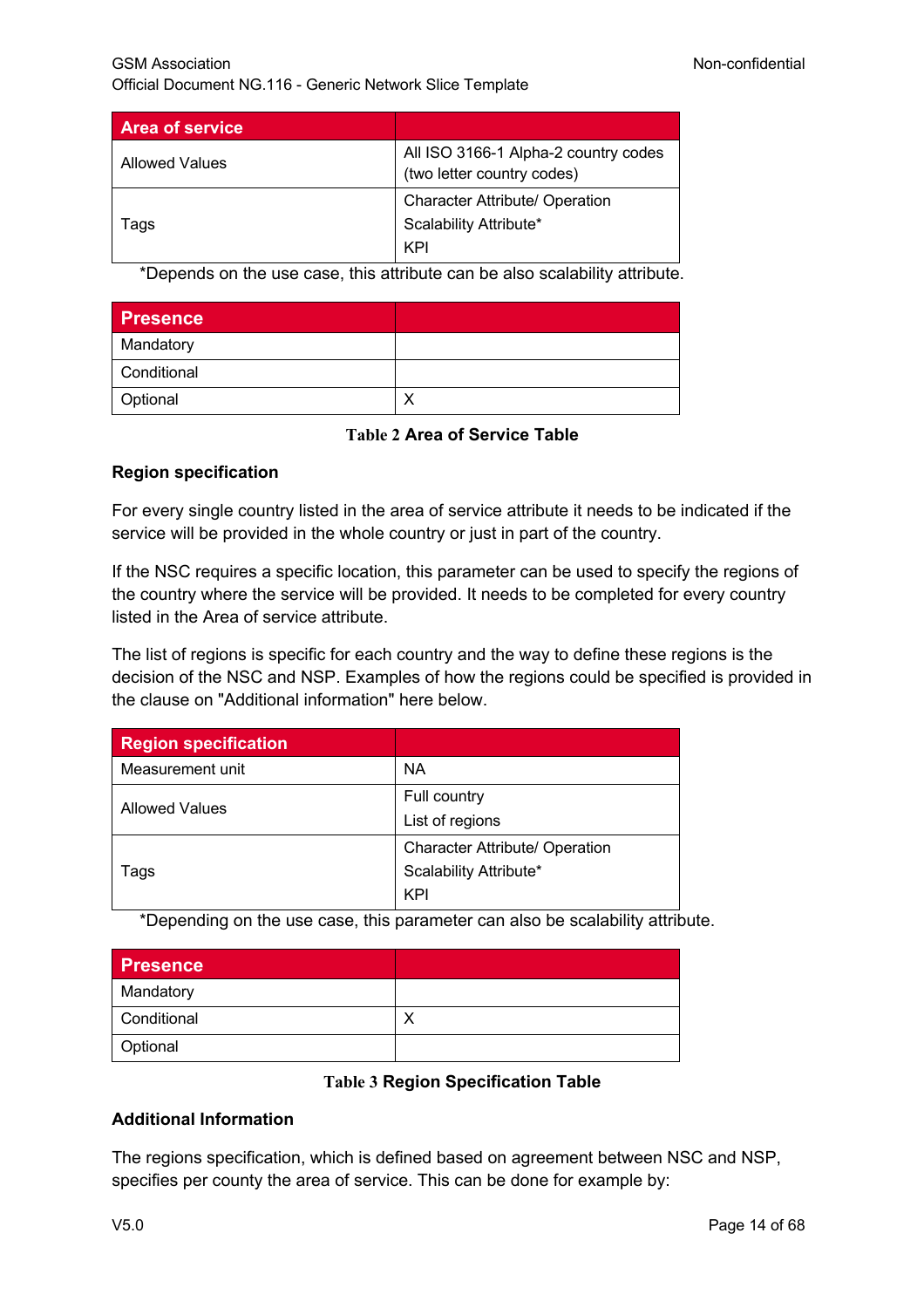Geodetic shapes (defining 2D or 3D shapes of coverage) as defined in 3GPP TS 23.032: "Universal Geographical Area Description (GAD)" [13].

Civic addresses or identification of known locations (e.g. name of a stadium, or location of a certain enterprise site etc.)

Specification of a geographic region/location by means of string of text which defines it univocally (e.g. a city, a Postcode or list of postcodes, a county, a state)

#### $3.4.3$ **Delay tolerance**

Provide the NSC with service delivery flexibility, especially for the vertical services that are not chasing a high system performance. For instance, the service will be delivered once the mobile system has sufficient resources or during the off-peak hours. For this type of traffic, it is not too critical how long it takes to deliver the amount of data, e.g. within hours, days, weeks, etc.

Note: Not including this attribute is equal to setting it to Not supported.

*Editor's note: This attribute is FFS in 3GPP.*

| <b>Delay tolerance</b> |                                  |
|------------------------|----------------------------------|
| Measurement unit       | <b>NA</b>                        |
| <b>Allowed Values</b>  | Not supported                    |
|                        | Supported                        |
| Tags                   | Character attribute / Functional |
|                        | KPI                              |

| <b>Presence</b> |  |
|-----------------|--|
| Mandatory       |  |
| Conditional     |  |
| Optional        |  |

### **Table 4 Delay Tolerance Table**

## **Additional information**

In principle, relevant mechanisms are available for Application Function (AF). For instance, this type of traffic could be scheduled for transmission to the UE in dedicated times of the day when the traffic load is low or this traffic could get an own traffic class which is deprioritized over all other traffic.

Certain traffic flows, should reach the end user within certain latency boundary. At the same time, there are use cases that are less sensitive to delay variations, giving AF some level of flexibility in scheduling downlink traffic. For instance, in automotive industry, (non-critical) software/firmware update could be deprioritised and delivered when traffic is low such as during off-peak hours.

This attribute applies to 3GPP access type only.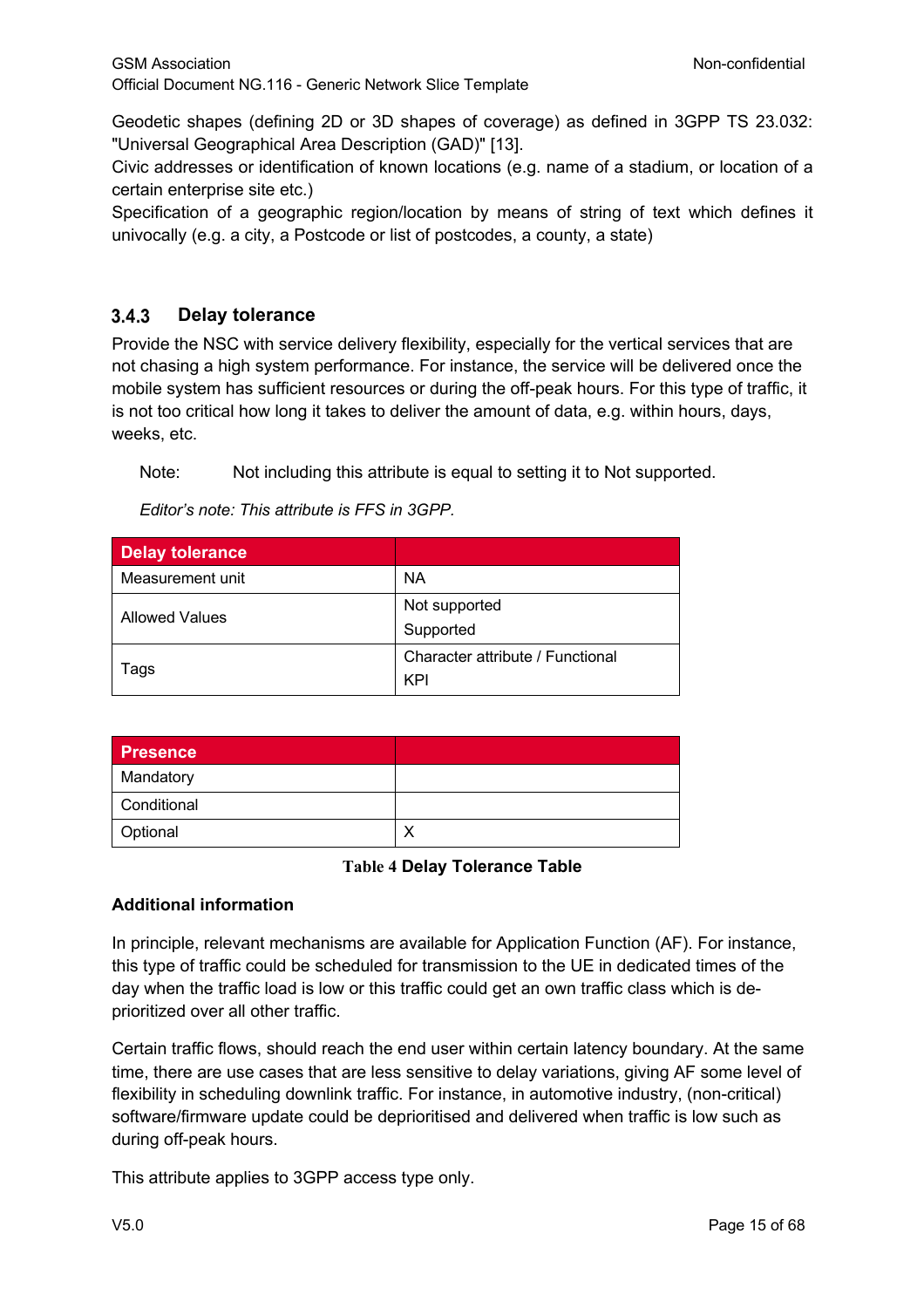#### $3.4.4$ **Deterministic communication**

This attribute defines if the network slice supports deterministic communication for periodic UE traffic. Periodic traffic refers to the type of traffic with periodic transmissions.

*Editor's note: This attribute is FFS in 3GPP.*

### **Availability**

This parameter describes if the network slice supports deterministic communication.

Note: Not including this parameter is equal to setting it to Not supported.

| <b>Availability</b>   |                                          |
|-----------------------|------------------------------------------|
| Measurement unit      | <b>NA</b>                                |
| <b>Allowed Values</b> | Not supported<br>Supported               |
| Tags                  | Character attribute / Performance<br>KPI |

| <b>Presence</b> |  |
|-----------------|--|
| Mandatory       |  |
| Conditional     |  |
| Optional        |  |

### **Table 5 Deterministic Communication Table**

### **Periodicity**

This parameter provides a list of periodicities supported by the network slice.

This parameter must be present when the "Availability" is set to Supported.

Examples:

- 200s motion control printing machine
- 600s temperature sensors
- $\bullet$  1\*10<sup>-3</sup>s motion control machine tool

| <b>Periodicity</b>    |                                    |
|-----------------------|------------------------------------|
| Measurement unit      | Seconds                            |
| <b>Allowed Values</b> | Any desired value                  |
| Tags                  | Character attributes / Performance |
|                       | KPI                                |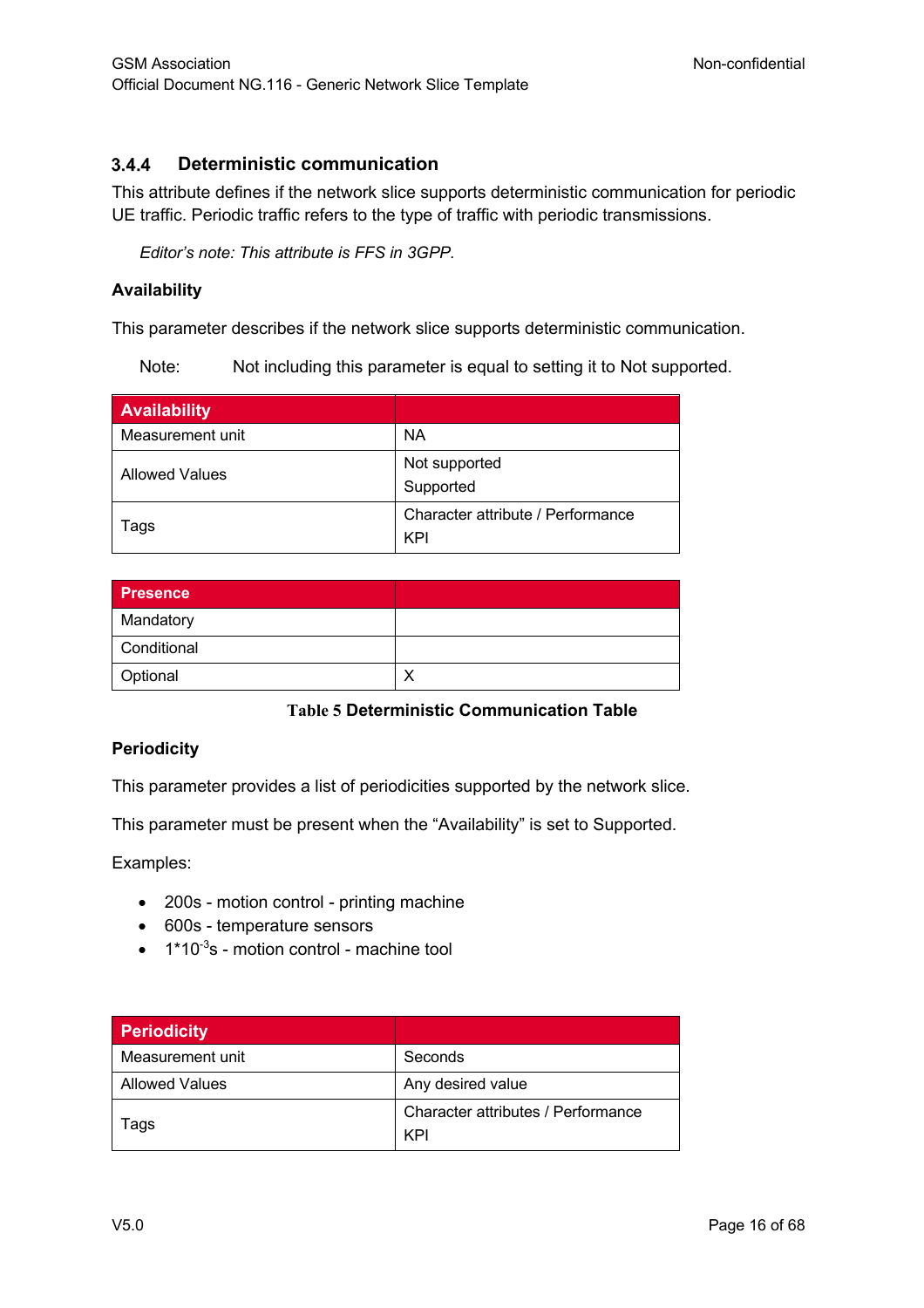| <b>Presence</b> |  |
|-----------------|--|
| Mandatory       |  |
| Conditional     |  |
| Optional        |  |

**Table 6 Periodicity Table**

### **Additional information**

Periodic traffic has a transmission interval (in which a single packet is transmitted) that is repeated. For example, a transmission occurs every 15 ms. Reasons for a periodic uplink transmission can be the periodic update of a position or the repeated monitoring of a characteristic parameter.

Note: Transmission of a temperature every 15 minutes is a periodical transmission. However, most periodic intervals in communication for automation are rather short. The transmission is started once and continues unless a stop command is provided [3].

Determinism refers to whether the delay between transmission of a packet and receipt of the packet at the destination address is stable (within bounds). Usually, communication is called deterministic if it is bounded by a given threshold for the latency/transit time [3].

It should be noted that multiple periodicities could be supported. It is then a matter of resource scheduling and the identification of the different packets in order to treat them in a way to not disturb their periodicity.

This attribute should not be mixed up with periodic communication demand in which periodically a specific amount of data (not only a single packet) needs to be transmitted. Hence, there is no periodicity between individual data packets but there is a periodicity between activities of a customer or device.

(R)AN/TN/CN (Radio Access Network/Transport Network/Core Network) may use this attribute to optimize the scheduling and performance.

This attribute applies to 3GPP access type only.

#### $3.4.5$ **Downlink throughput per network slice**

This attribute relates to the aggregated data rate in downlink for all UEs together in the network slice (this is not per UE).

This attribute applies to 3GPP access type only.

*Editor's note: This attribute is FFS .*

#### **Guaranteed downlink throughput quota**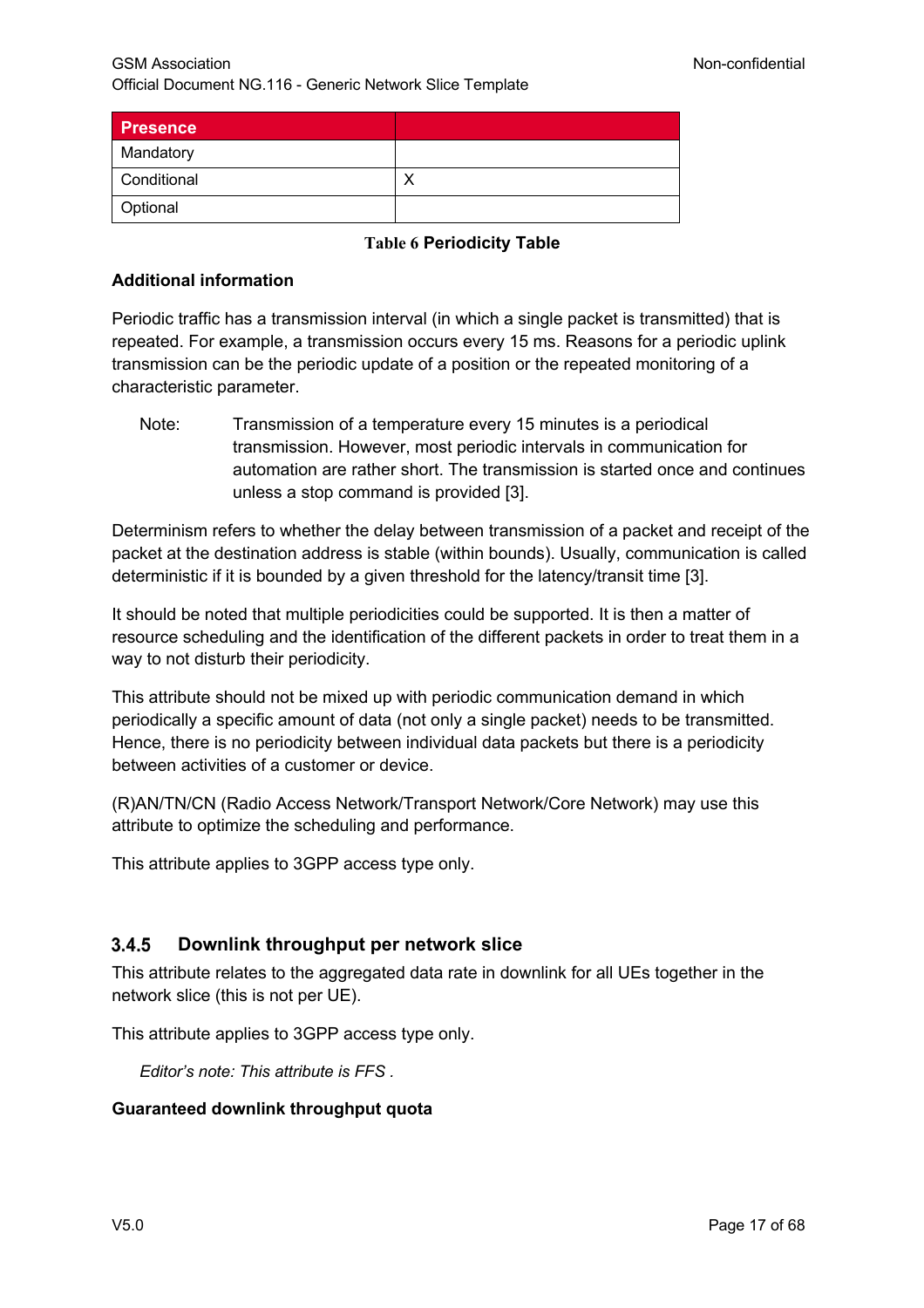This parameter describes the guaranteed throughput/data rate supported by the network slice for the aggregate of all GBR QoS flows in downlink belonging to the set of all UEs using the network slice.

Not including this parameter or if the value is 0, best effort traffic is expected where no minimum throughput is guaranteed.

Examples:

- 0 (best effort)
- 10 000 kbps
- 1 000 000 kbps

| <b>Guaranteed downlink throughput quota</b> |                              |
|---------------------------------------------|------------------------------|
| Measurement unit                            | kbps                         |
| <b>Allowed Values</b>                       | Any desired value            |
| Tags                                        | Scalability attribute<br>KPI |

| <b>Presence</b> |   |
|-----------------|---|
| Mandatory       |   |
| Conditional     |   |
| Optional        | x |

### **Table 7 Guaranteed Downlink Throughput Table**

### **Additional downlink GBR QoS flows**

| <b>Additional downlink GBR QoS flows</b> |                                                                                                 |
|------------------------------------------|-------------------------------------------------------------------------------------------------|
| Measurement unit                         | <b>NA</b>                                                                                       |
| Allowed Values                           | No additional downlink GBR QoS<br>flows allowed<br>Additional downlink GBR QoS flows<br>allowed |
| Tags                                     | Scalability attribute<br>KPI                                                                    |

| <b>Presence</b> |  |
|-----------------|--|
| Mandatory       |  |
| Conditional     |  |
| Optional        |  |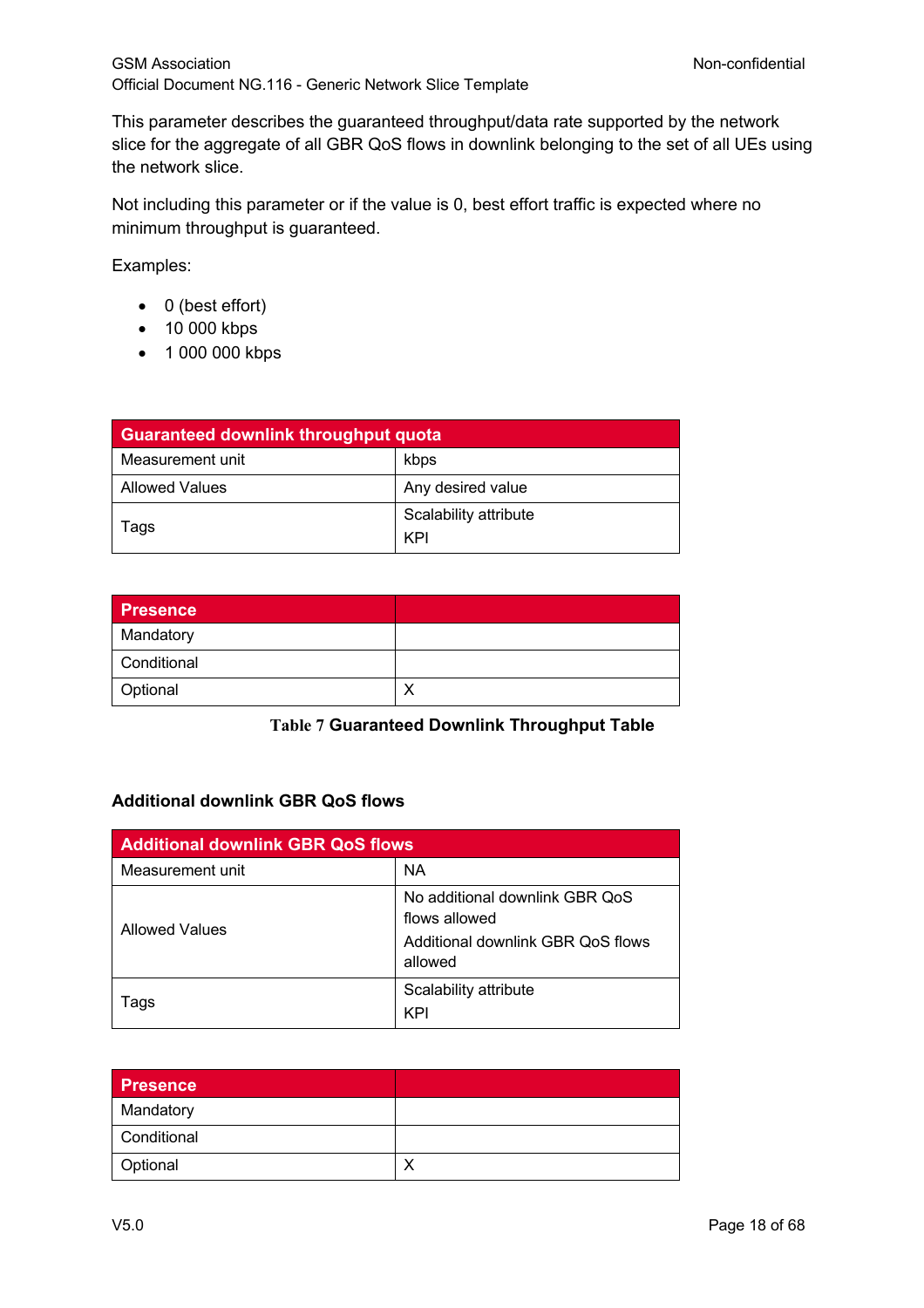## **Table 8 Additional downlink GBR QoS flows Table**

#### **Maximum downlink throughput**

This parameter defines the maximum data rate supported by the network slice for all UEs together in downlink.

Examples:

- 100 000 kbps
- 20 000 000 kbps

Note: The sum of all data rates in downlink for all UEs does not exceed this value.

| <b>Maximum downlink throughput</b> |                        |
|------------------------------------|------------------------|
| Measurement unit                   | kbps                   |
| <b>Allowed Values</b>              | Any desired value      |
| Tags                               | Scalability attributes |
|                                    | KPI                    |

| <b>Presence</b> |  |
|-----------------|--|
| Mandatory       |  |
| Conditional     |  |
| Optional        |  |

#### **Table 9 Maximum Downlink Throughput Table**

#### $3.4.6$ **Downlink maximum throughput per UE**

This attribute describes the maximum data rate supported by the network slice per UE in downlink.

The attribute is comprised of a list of Service Category parameters with the associated Maximum Downlink Throughput per UE value.

If no Service Category parameter is present all devices in the network slice, experience the same Maximum Downlink Throughput per UE value. If Service Category parameters are present, then the UEs will be associated with a specific Maximum Downlink Throughput per UE parameter value depending on which Service Category the UE is associated with for the network slice. In this case, different UEs within a network slice can experience a different maximum data rate.

Examples: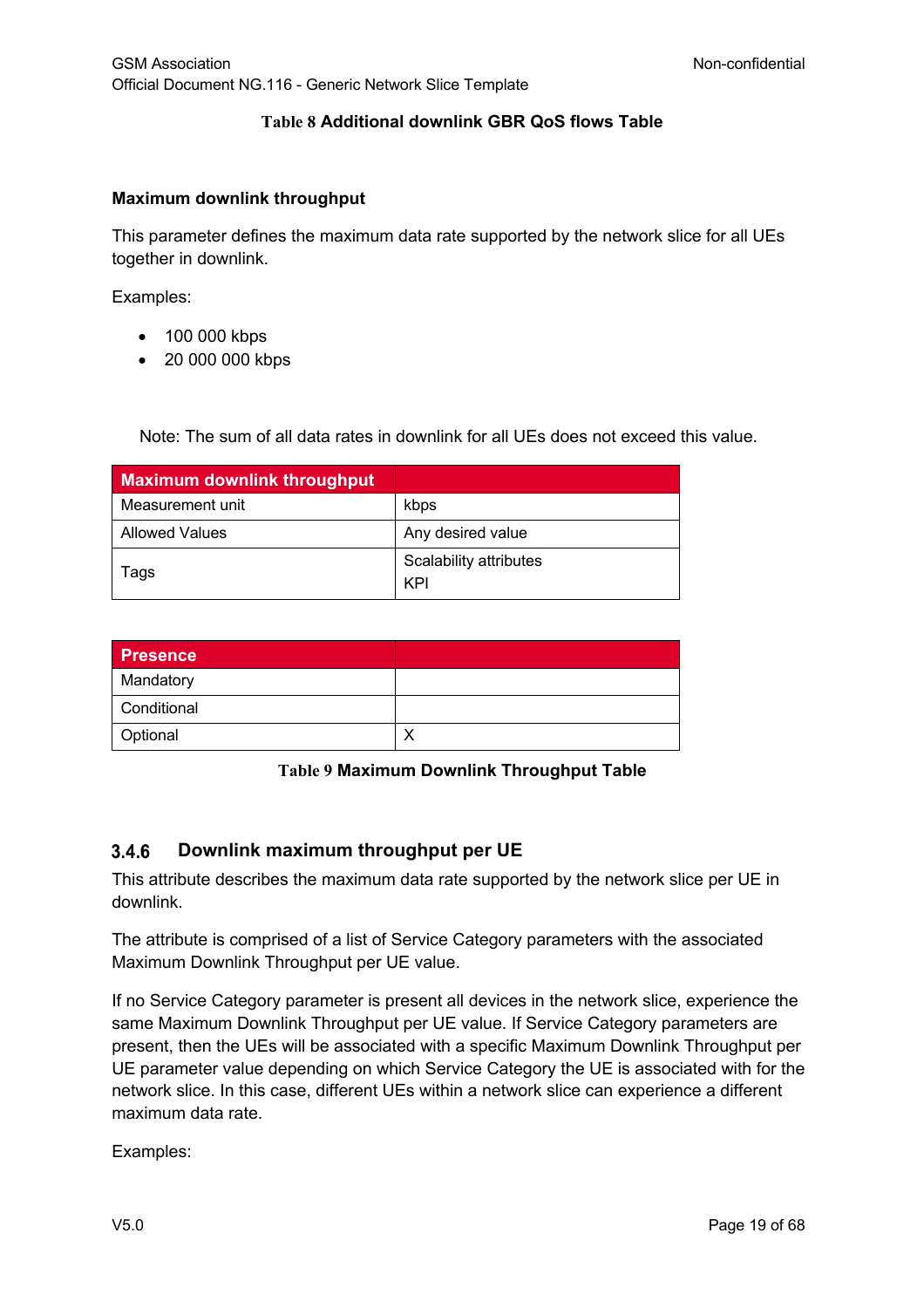- 50 000 (Service Category 1)
- 400 000 (Service Category 2)
- 1 000 000 (Service Category 3)

### **Maximum downlink throughput per UE value**

This parameter defines the Maximum Downlink Throughput per UE value. This may be associated with a Service Category parameter.

| Maximum downlink throughput per UE value |                                         |
|------------------------------------------|-----------------------------------------|
| Measurement unit                         | kbps                                    |
| Allowed Values                           | Any desired value                       |
| laqs                                     | Character attribute /Performance<br>KPI |

| <b>Presence</b> |  |
|-----------------|--|
| Mandatory       |  |
| Conditional     |  |
| Optional        |  |

### **Table 10 Maximum Downlink Throughput per UE Table**

### **Service category**

This parameter defines a service category which may be assigned to certain groups of devices using the network slice. If present, it shall be associated with a Maximum Downlink Throughput Value parameter.

| <b>Service category</b> |                                              |
|-------------------------|----------------------------------------------|
| Measurement unit        | NA                                           |
| Allowed Values          | Any text identifying the Service<br>Category |
| Гаqѕ                    | Character attribute / Functional             |

| <b>Presence</b> |  |
|-----------------|--|
| Mandatory       |  |
| Conditional     |  |
| Optional        |  |

### **Table 11 Downlink Maximum Rate Service Category Table**

### **Additional information**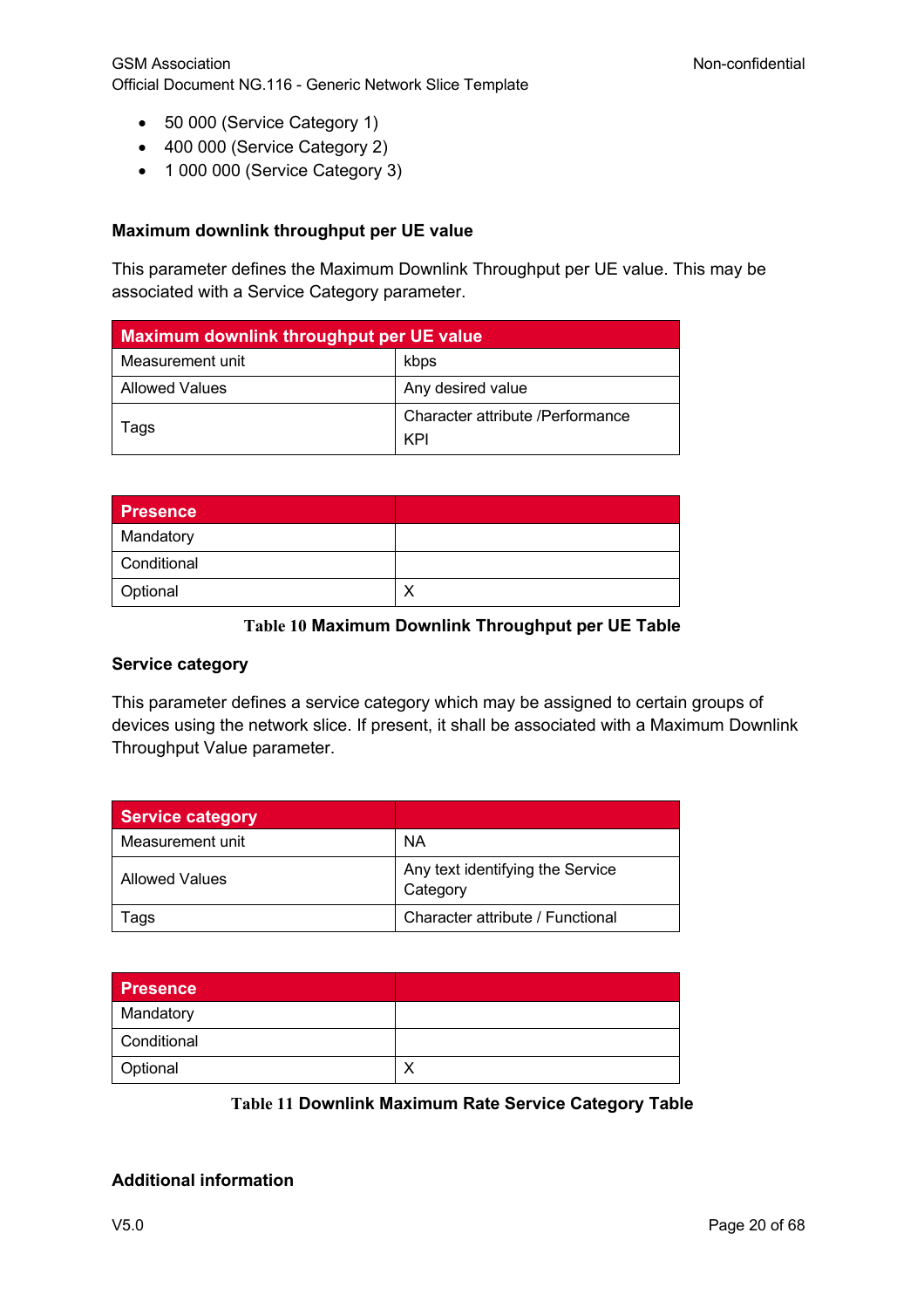Maximum throughput can be used to offer different service categories which have different maximum throughput values.

This attribute applies to 3GPP access type only, across GBR and Non-GBR QoS flows.

This attribute applies to 3GPP access type only.

#### **Energy efficiency**  $3.4.7$

This attribute describes whether the network slice supports the energy efficiency KPI.

The energy efficiency is evaluated only when the network is running.

*Editor's note: This attribute is FFS in 3GPP Rel17.*

#### **Network slice energy efficiency KPI**

Network slice energy efficiency KPI is defined in 3GPP Release 17 TS 28.554 Section 6.7 [32]. It is defined as a ratio between the performance of a network slice and its energy consumption.

Note: Not including this parameter is equal to setting it to Not supported.

| <b>Energy efficiency</b> |                                    |
|--------------------------|------------------------------------|
| Measurement unit         | <b>NA</b>                          |
| <b>Allowed Values</b>    | Not Supported                      |
|                          | Supported                          |
| lags                     | Character attributes / Operational |
|                          | KPI                                |

| Presence    |  |
|-------------|--|
| Mandatory   |  |
| Conditional |  |
| Optional    |  |

**Table 12 Energy Efficiency Table**

#### $3.4.8$ **Group communication support**

This attribute describes which type of group communication is provided by the network slice. This attribute applies to 3GPP access type only.

Note: Not including this attribute is equal to setting it to Not supported.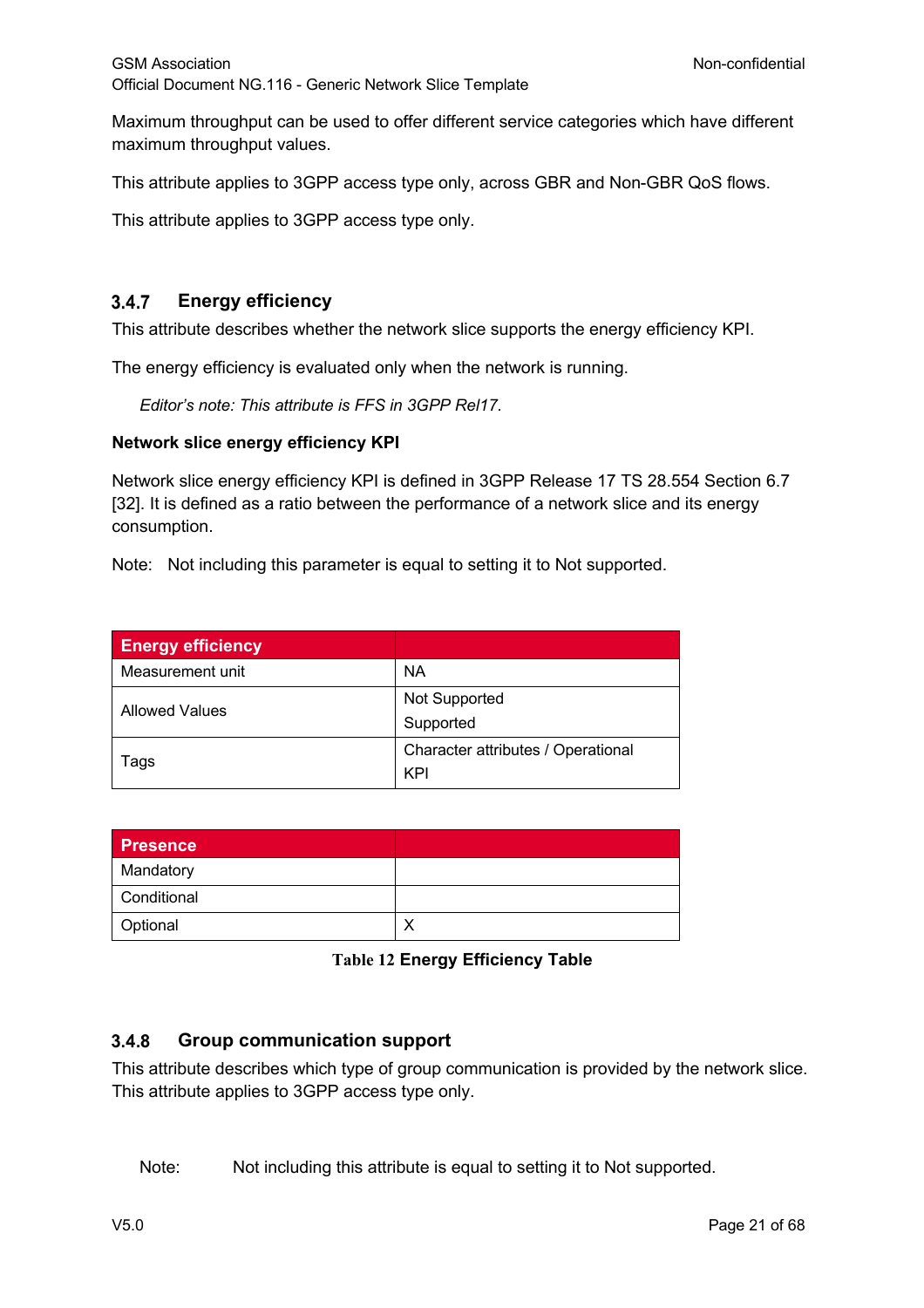*Editor's note: This attribute is FFS in 3GPP Rel17.*

| <b>3Group communication support</b> |                                              |
|-------------------------------------|----------------------------------------------|
| Measurement unit                    | <b>NA</b>                                    |
| <b>Allowed Values</b>               | Not supported                                |
|                                     | Single Cell Point to Multipoint (SC-<br>PTM) |
|                                     | Broadcast/Multicast                          |
|                                     | Broadcast/Multicast + SC-PTM                 |
|                                     | Unicast                                      |
| Tags                                | Character attribute / Functional             |

| <b>Presence</b> |  |
|-----------------|--|
| Mandatory       |  |
| Conditional     |  |
| Optional        |  |

**Table 13 Group Communication Support Table**

#### $3.4.9$ **Isolation level**

Isolation is one of the key expectations of network slicing. A network slice instance may be fully or partly, logically and/or physically, isolated from another network slice instance [24]. This attribute describes different types of isolation:

- Physical network slices are physically separated (e.g. different rack, different hardware, different location, etc.)
	- Process and threads isolation
	- Physical memory isolation
	- Physical storage isolation
	- Physical network isolation

Note: For physical isolation, "memory" here refers to RAM only and "storage" here refers to the system for a relatively long-term data storage.

- Logical network slices are logically separated.
	- Virtual resources isolation a network slice has access to specific range of resources that do not overlap with other network slices (e.g. VM isolation)
	- Network functions isolation NF (Network Function) is dedicated to the NSC, but virtual resources are shared
	- Tenant/Service Isolation NSC data are isolated from other NSCs, but virtual resources and NFs are shared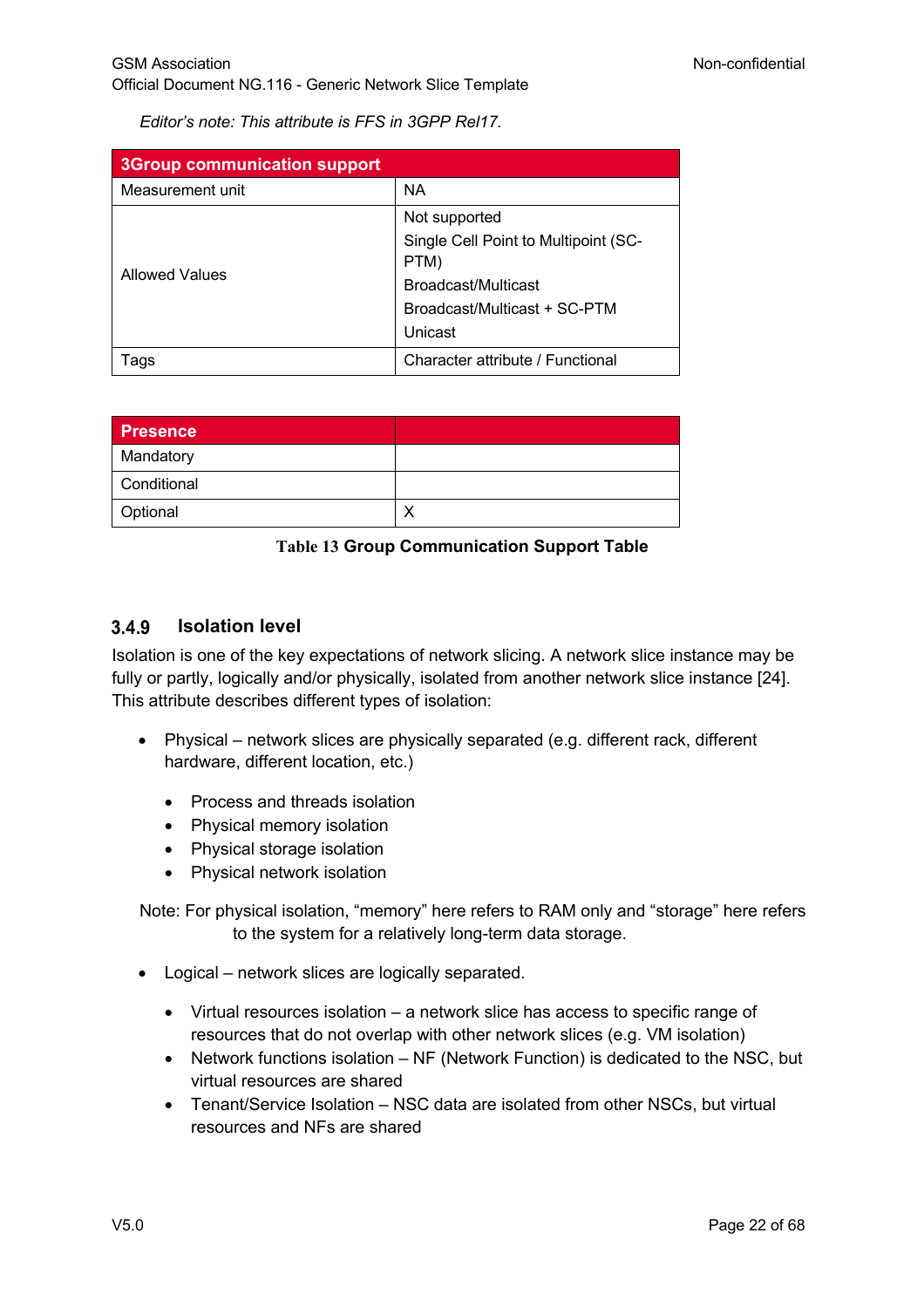Note: How to convey a slice with a mix of physical and logical isolation levels in different slice subnets is for FFS.

*Editor's note: This attribute is FFS in 3GPP Rel17.*

#### **Isolation**

Note: Not including this parameter is equal to setting it to No Isolation.

| <b>Isolation</b>      |                                  |
|-----------------------|----------------------------------|
| Measurement unit      | <b>NA</b>                        |
| <b>Allowed Values</b> | No Isolation                     |
|                       | Physical Isolation               |
|                       | Logical Isolation                |
| Tags                  | Character attribute / Functional |

| <b>Presence</b> |  |
|-----------------|--|
| Mandatory       |  |
| Conditional     |  |
| Optional        |  |

## **Table 14 Isolation Level Table**

### **Physical Isolation**

This parameter must be present when Isolation is set to Physical Isolation.

| <b>Physical isolation</b> |                                  |
|---------------------------|----------------------------------|
| Measurement unit          | ΝA                               |
| <b>Allowed Values</b>     | Process and threads Isolation    |
|                           | Physical memory Isolation        |
|                           | Physical network isolation       |
| ags                       | Character attribute / Functional |

| Presence    |  |
|-------------|--|
| Mandatory   |  |
| Conditional |  |
| Optional    |  |

**Table 15 Physical Isolation Table**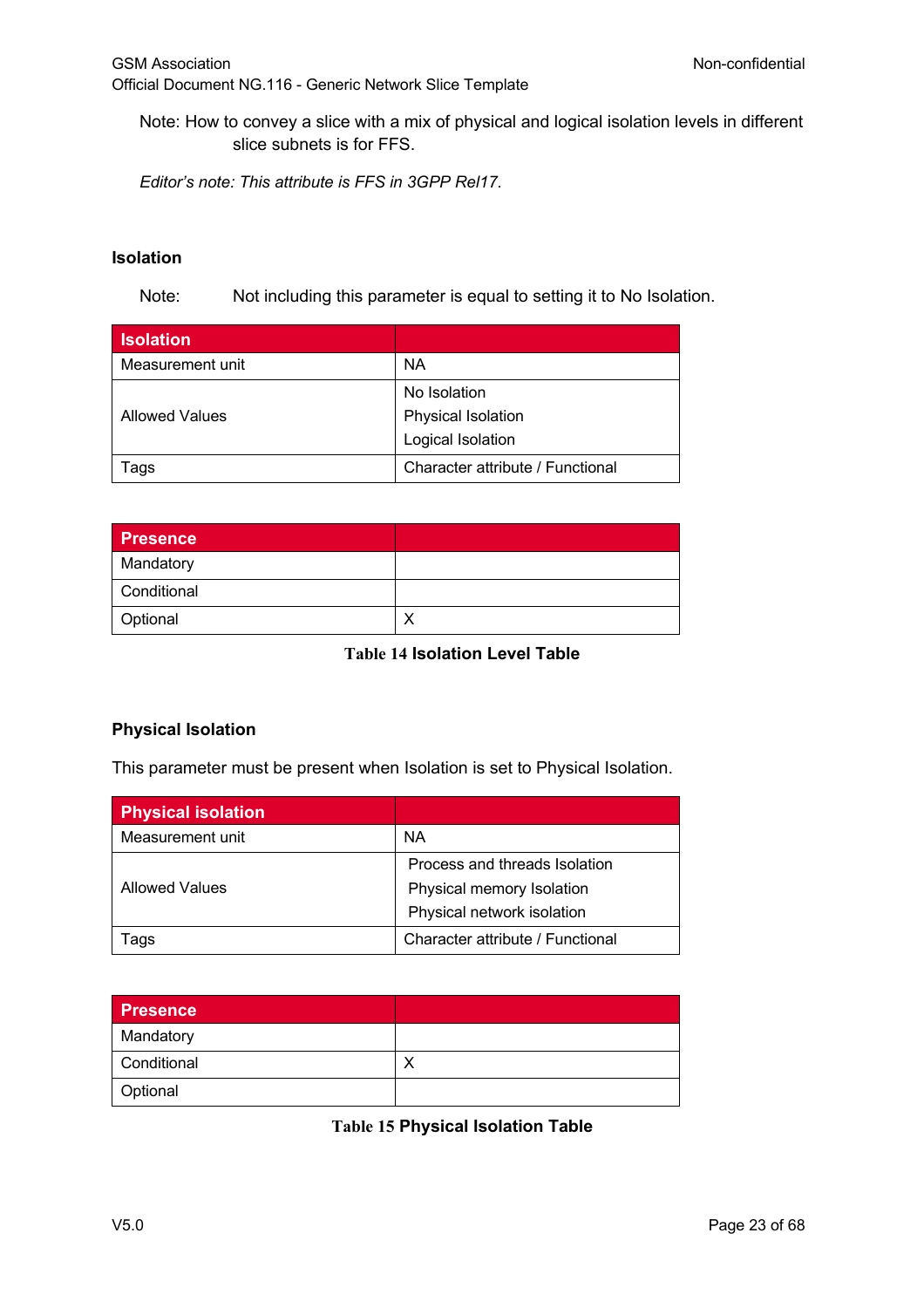### **Logical Isolation**

This parameter must be present when Isolation is set to Logical Isolation.

| <b>Logical isolation</b> |                                   |
|--------------------------|-----------------------------------|
| Measurement unit         | ΝA                                |
|                          | Virtual resource isolation        |
| <b>Allowed Values</b>    | <b>Network Function isolation</b> |
|                          | Tenant/Service isolation          |
| ⊺ags                     | Character attribute / Functional  |

| <b>Presence</b> |  |
|-----------------|--|
| Mandatory       |  |
| Conditional     |  |
| Optional        |  |

### **Table 16 Logical Isolation Table**

### **Additional Information**

Weak network slice isolation and connection may compromise the entire 5G security, e.g. sensitive data, managed inside a network slice, could be exposed to applications running in other network slices services, through side channel attacks. This risk is even higher since isolation is distributed over each of the security domains of the underlying 5G security architecture. An additional complexity comes from the fact that monitoring and management of such a chain of connections among each of the security domains might not be properly handled.



**Figure 3 Relation between Tenant Control and Isolation**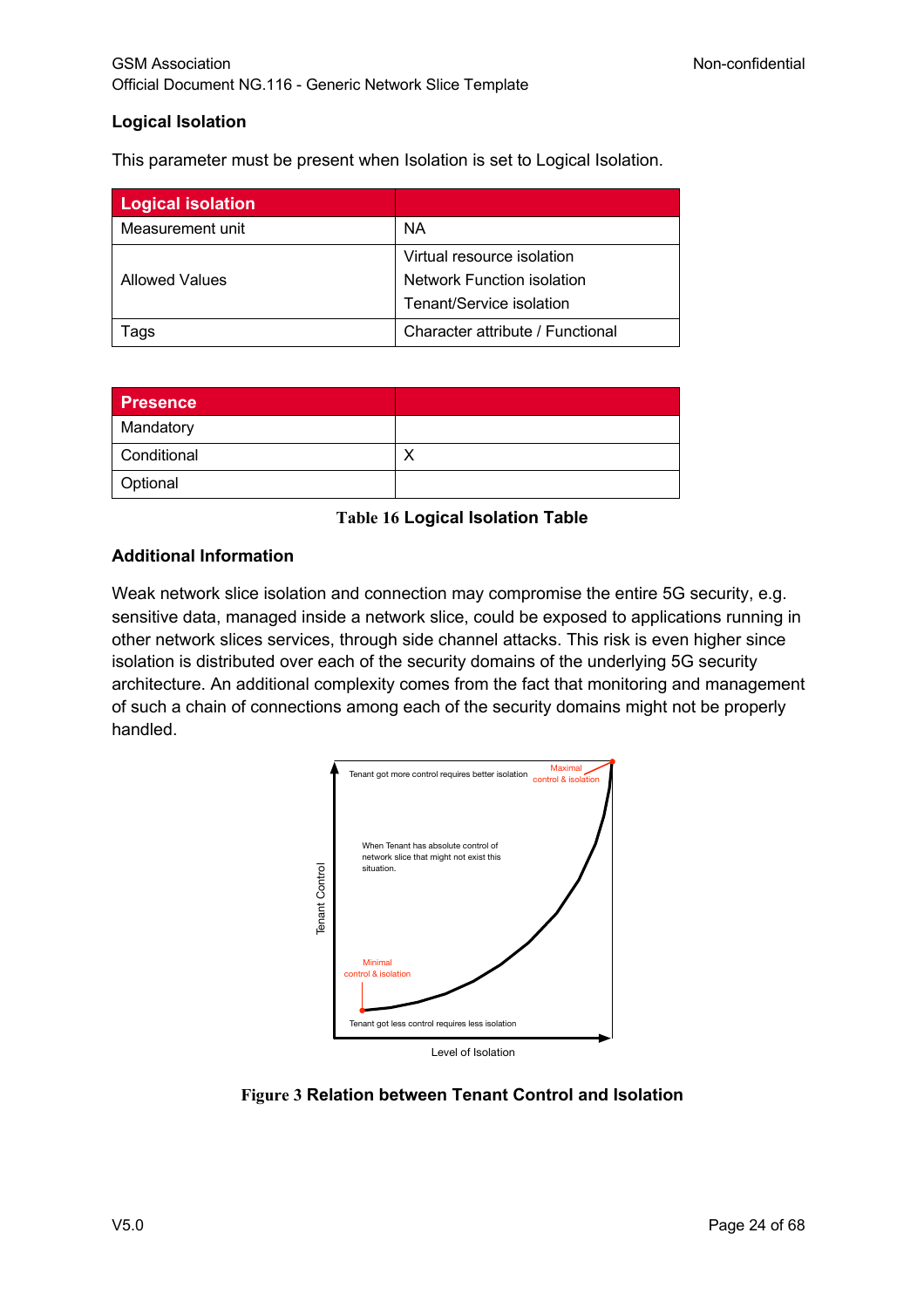GSM Association **Non-confidential** Official Document NG.116 - Generic Network Slice Template



### **Figure 4 Relation between MNO Control and Isolation**

Inter-tenant/Slice Isolation

Infrastructure sharing by multiple network operators will require strict isolation at multiple levels to ensure the expected security level. Various aspects of control-plane, data-plane and resource isolation must be guaranteed to ensure zero correlation among different slices/tenant operations. Tenant/slice isolation is important to ensure a reliable and warranted service assurance, together with data and communication integrity and confidentiality. Therefore, inter-tenant/slice isolation security of sensitive data, should at least be equal to physically separated networks.

### **Void**

### **Maximum supported packet size**

This attribute describes the maximum packet size supported by the network slice and may be important for URLLC (Ultra-Reliable Low Latency Communication) and MIoT (Massive IoT), or to indicate a supported maximum transmission unit (MTU).

Note: Not including this attribute is equal to setting it to value 1500 Bytes.

Examples

- 40 Bytes IoT
- 160 Bytes URLLC for 5 ms latency
- 1 500 Bytes eMBB

| <b>Maximum supported packet size</b> |                                  |
|--------------------------------------|----------------------------------|
| Measurement unit                     | <b>Bytes</b>                     |
| l Allowed Values                     | Any desired value                |
| Tags                                 | Character attribute /Performance |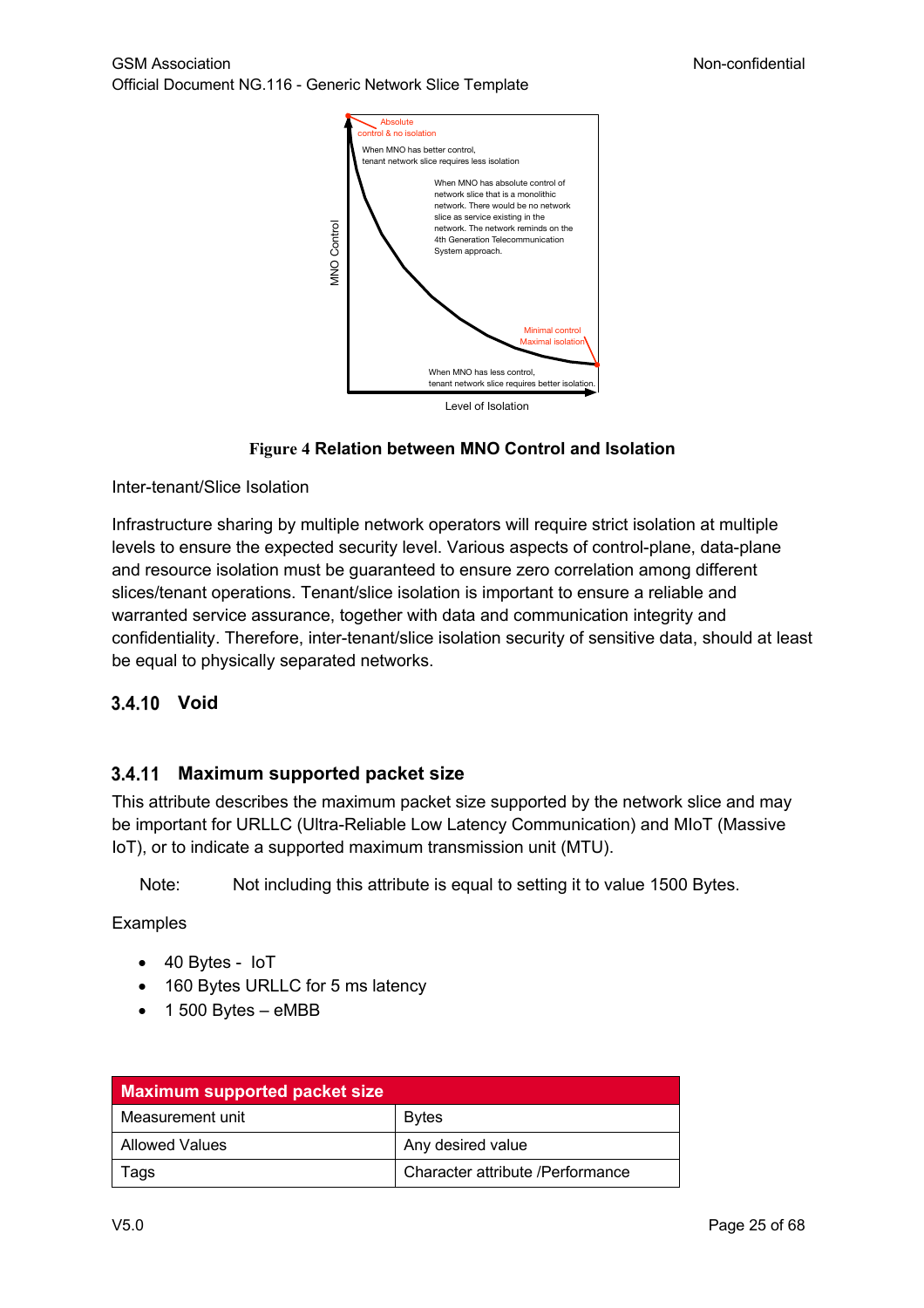**Maximum supported packet size**

KPI

| Presence    |  |
|-------------|--|
| Mandatory   |  |
| Conditional |  |
| Optional    |  |

**Table 17 Maximum Packet Size Table**

### **Additional Information**

This attribute might serve different purposes:

- Limitation of the packet size to achieve the required latencies for instance in Industry 4.0 or energy use cases
- To improve the radio performance in case many very small packets are transmitted by a large number of devices as like for MIoT use cases
- To indicate the MTU provided by the network slice

A UE or a server that uses this network slice needs to be aware of the limitation, which could be operational, or performance nature. For instance, the network does not guarantee the SLA if packets are bigger than the specified size or too large packets could be fragmented which will increase latency.

(R)AN/CN may use this attribute to optimize scheduling and performance, especially for URLLC case and very small packets. Transport of very small packets is very inefficient in some technologies. Knowledge about the maximum supported packet size might help to improve the efficiency, e.g. by scheduling resources more efficiently.

## **Mission critical support**

Mission-critical (MC) leads to a priority of the network slice relative to others, for C-plane (Control Plane) and U-plane (User Plane) decisions. This is relative to a customer provider relationship and to a PMN (Public Mobile Network).

Note: Not including this attribute is equal to setting it to Non-mission-critical.

| <b>Mission critical support</b> |                                          |
|---------------------------------|------------------------------------------|
| Measurement unit                | NA                                       |
| Allowed Values                  | Non-mission-critical<br>Mission-critical |
| l ags                           | Character attribute / Functional         |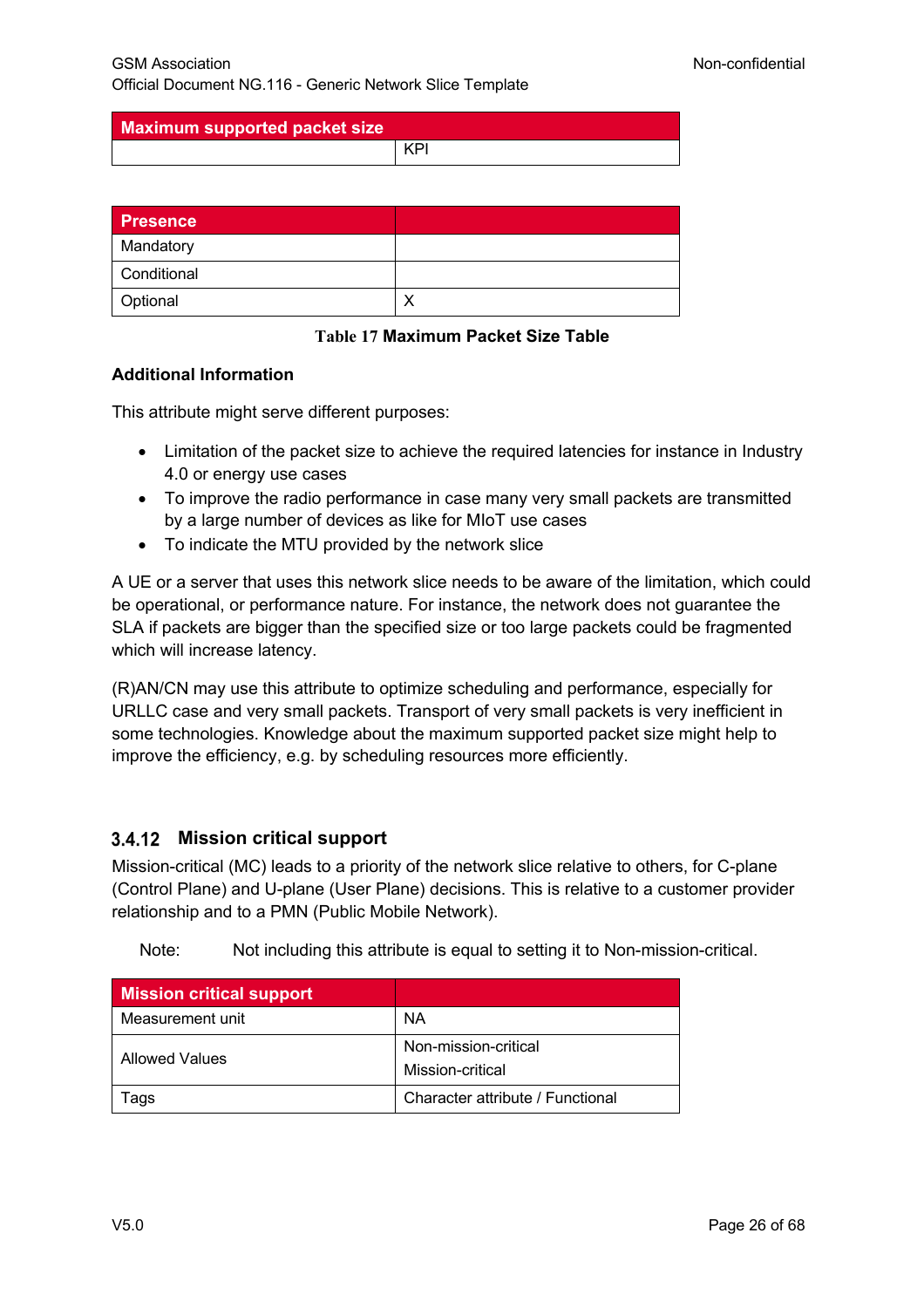| <b>Presence</b> |  |
|-----------------|--|
| Mandatory       |  |
| Conditional     |  |
| Optional        |  |

**Table 18 Mission Critical Support Table**

#### **Mission-critical capability support**

This parameter specifies what capabilities are available to support mission-critical services. More than one capability may be supported at once. This parameter must be present if Mission critical support is set to Mission-critical.

Note: Comma separated multiple values are allowed.

| <b>Mission-critical capability support</b> |                                  |
|--------------------------------------------|----------------------------------|
| Measurement unit                           | NA                               |
| <b>Allowed Values</b>                      | Inter-user prioritization        |
|                                            | Pre-emption                      |
|                                            | Local control                    |
| Tags                                       | Character attribute / Functional |

| <b>Presence</b> |  |
|-----------------|--|
| Mandatory       |  |
| Conditional     |  |
| Optional        |  |

### **Table 19 Mission Critical Capabilities Table**

Inter-user prioritization capability provides admission and the scheduling of priorities for PS (Packet Service) users over non-PS users, and different priorities among PS users.

Pre-emption capability allows non-PS users to be pre-empted by PS users, and a PS user to be pre-empted by another PS user.

Local control capability allows dynamic and temporary assignment of inter-user prioritization and pre-emption levels to local PS users (e.g. local to an incident).

### **Mission-critical service support**

This parameter specifies whether or not the network slice supports mission-critical push-totalk (MCPTT) [15], mission-critical data (MCData) [16], mission-critical video (MCVideo) [17], or mission-critical interworking [20].

*Editor's note: IOPS is FFS; MC interworking may need further study.*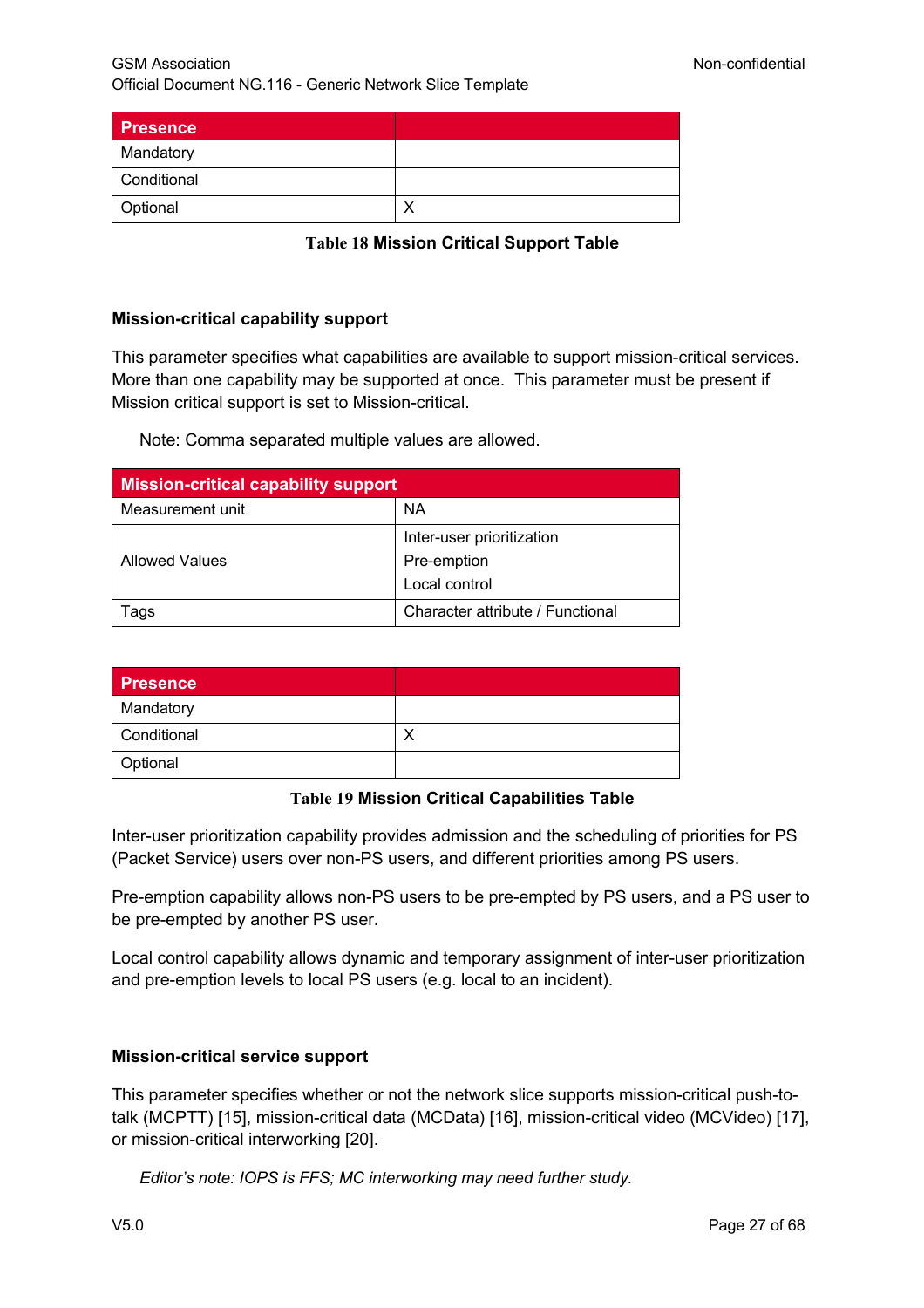This parameter is present when Mission critical support is set to Mission-critical.

This parameter applies to 3GPP access type only.

Note: Comma separated multiple values are allowed.

| <b>Mission-critical service support</b> |                                  |
|-----------------------------------------|----------------------------------|
| Measurement unit                        | ΝA                               |
| <b>Allowed Values</b>                   | <b>MCPTT</b>                     |
|                                         | MCData                           |
|                                         | MCVideo                          |
|                                         | MC interworking                  |
| ags                                     | Character attribute / Functional |

| <b>Presence</b> |  |
|-----------------|--|
| Mandatory       |  |
| Conditional     |  |
| Optional        |  |

#### **Table 20 Mission Critical Service Support**

### **MMTel support**

This attribute describes whether the network slice supports IP Multimedia Subsystem (IMS) and Multimedia Telephony Service MMTel. This attribute describes whether the GSMA PRD NG.114 [22] compliant MMTel deployment is supported in the network slice.

Note: Not including this attribute is equal to setting it to value Not Supported.

| <b>MMTel support</b> |                                  |
|----------------------|----------------------------------|
| Measurement unit     | <b>NA</b>                        |
| Example              | Not supported                    |
|                      | Supported                        |
| ⊺ags                 | Character attribute / Functional |

| <b>Presence</b> |  |
|-----------------|--|
| Mandatory       |  |
| Conditional     |  |
| Optional        |  |

**Table 21 MMTel Support Table**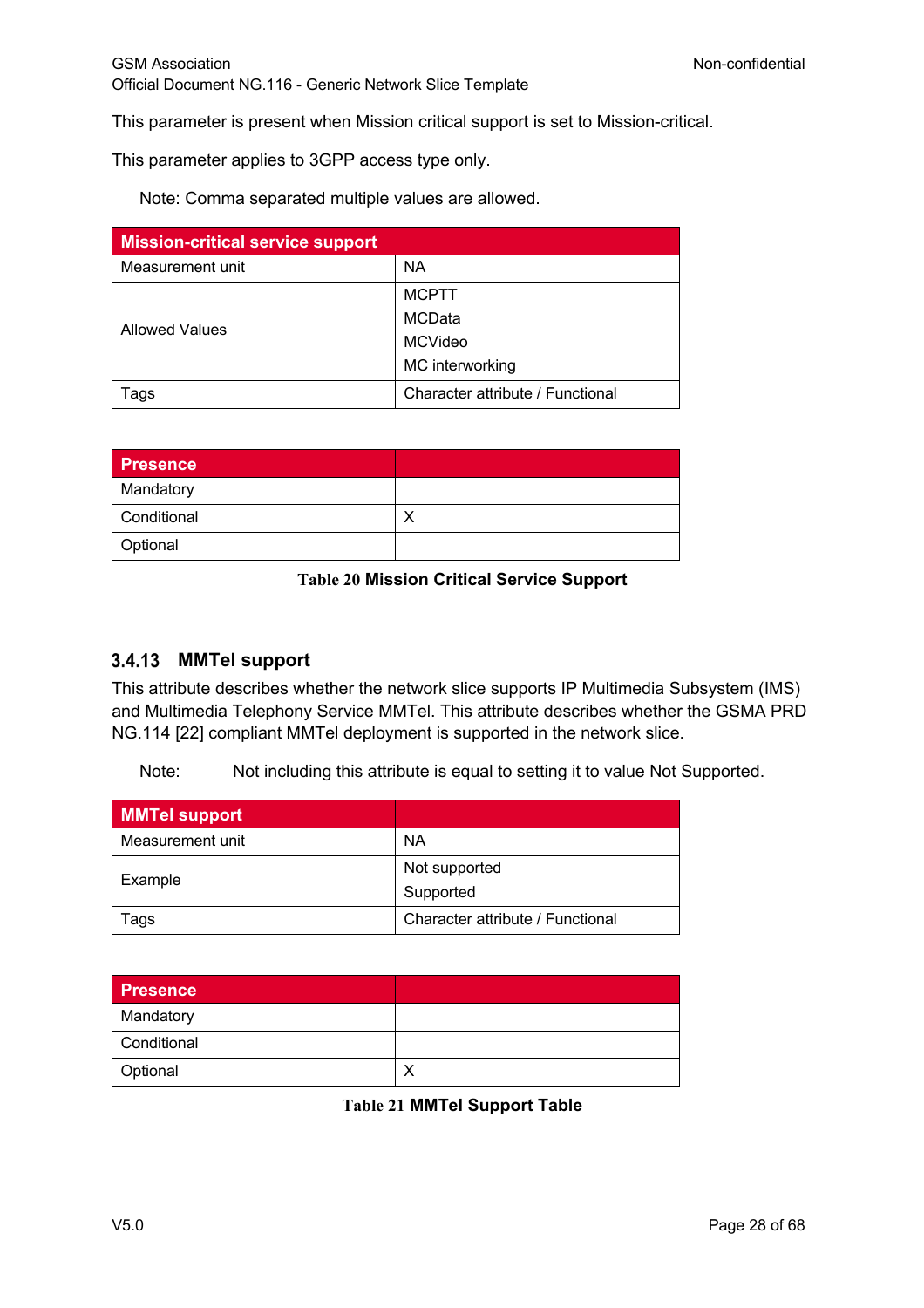## **NB-IoT Support**

This attribute describes whether NB-IoT is supported in the RAN in the network slice.

This attribute applies to 3GPP access type only.

Note: Not including this attribute is equal to setting it to value Not supported.

| <b>NB-IoT Support</b> |                            |
|-----------------------|----------------------------|
| Measurement unit      | <b>NA</b>                  |
| Example               | Not supported<br>Supported |
| Tags                  |                            |

| <b>Presence</b> |  |
|-----------------|--|
| Mandatory       |  |
| Conditional     |  |
| Optional        |  |

#### **Table 22 NB-IoT Support Table**

### **Network functions owned by Network Slice Customer**

A NSC can own some network functions. This attribute provides a list of network functions to be provided by the NSC. If the list is empty, or this attribute is not included, the NSC is not providing any network function relevant for the network slice.

Examples:

- UDM
- AUSF
- AF

Note: Comma separated multiple values are allowed.

| 3.4.15 Network functions owned by Network Slice Customer |                                                   |
|----------------------------------------------------------|---------------------------------------------------|
| Measurement unit                                         | <b>NA</b>                                         |
| Allowed Values                                           | Any desired list of functions                     |
| Tags                                                     | Character attribute / Functional /<br>Operational |

| <b>Presence</b> |  |
|-----------------|--|
| Mandatory       |  |
| Conditional     |  |
| Optional        |  |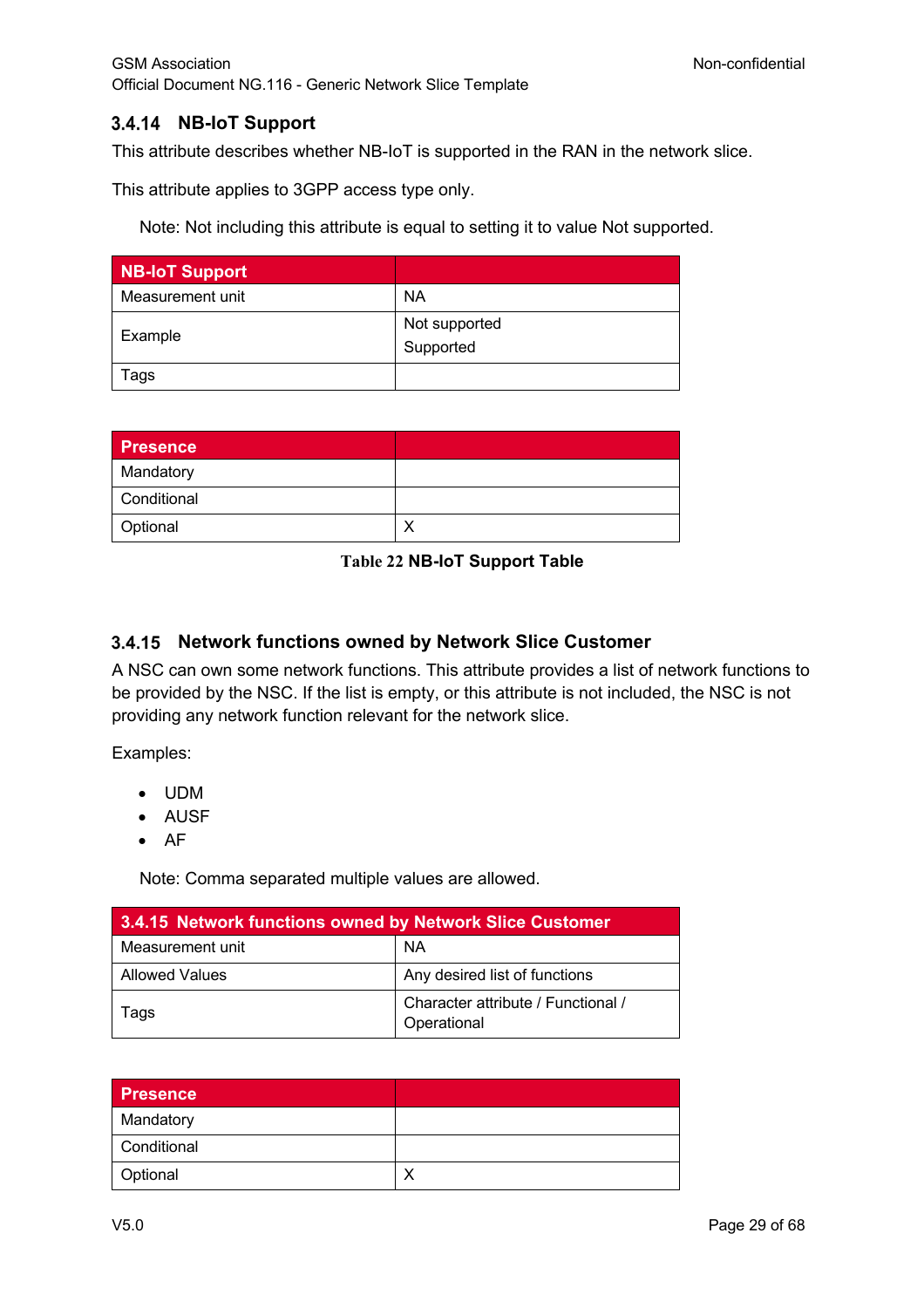## **Table 23 Network Functions Table**

### **Additional information**

The NSC like a MVNO, who owns a unique Mobile Country Code (MCC) and a unique Mobile Network Code (MNC), stores all the subscriber information in its own User Data Management (UDM). This UDM can also be connected to multiple networks within the same country.

## **Maximum number of PDU sessions**

This attribute describes the maximum number of concurrent PDU supported by the network slice as specified by the "Maximum number of PDU sessions" parameter. If the network slice also requires taking into account PDN connections that can be handed over to the 5GS while the UEs are in the EPS, this is specified in the optional attribute "EPS counting required". If the parameter " EPS counting required" is missing, then no counting happens of any PDN connections in EPS.

*Editor's note: This attribute is FFS in 3GPP Rel17.*

Examples:

- 100 000 PDU sessions
- 10 000 000 PDU sessions

### **Maximum number of PDU sessions**

This parameter specifies how many PDU sessions can simultaneously use the network slice.

| <b>Maximum number of PDU sessions</b> |                       |
|---------------------------------------|-----------------------|
| Measurement unit                      | PDU sessions          |
| Allowed Values                        | Any desired value     |
| Tags                                  | Scalability attribute |

| <b>Presence</b> |  |
|-----------------|--|
| Mandatory       |  |
| Conditional     |  |
| Optional        |  |

### **Table 24 Number of PDU Session Table**

### **EPS counting required**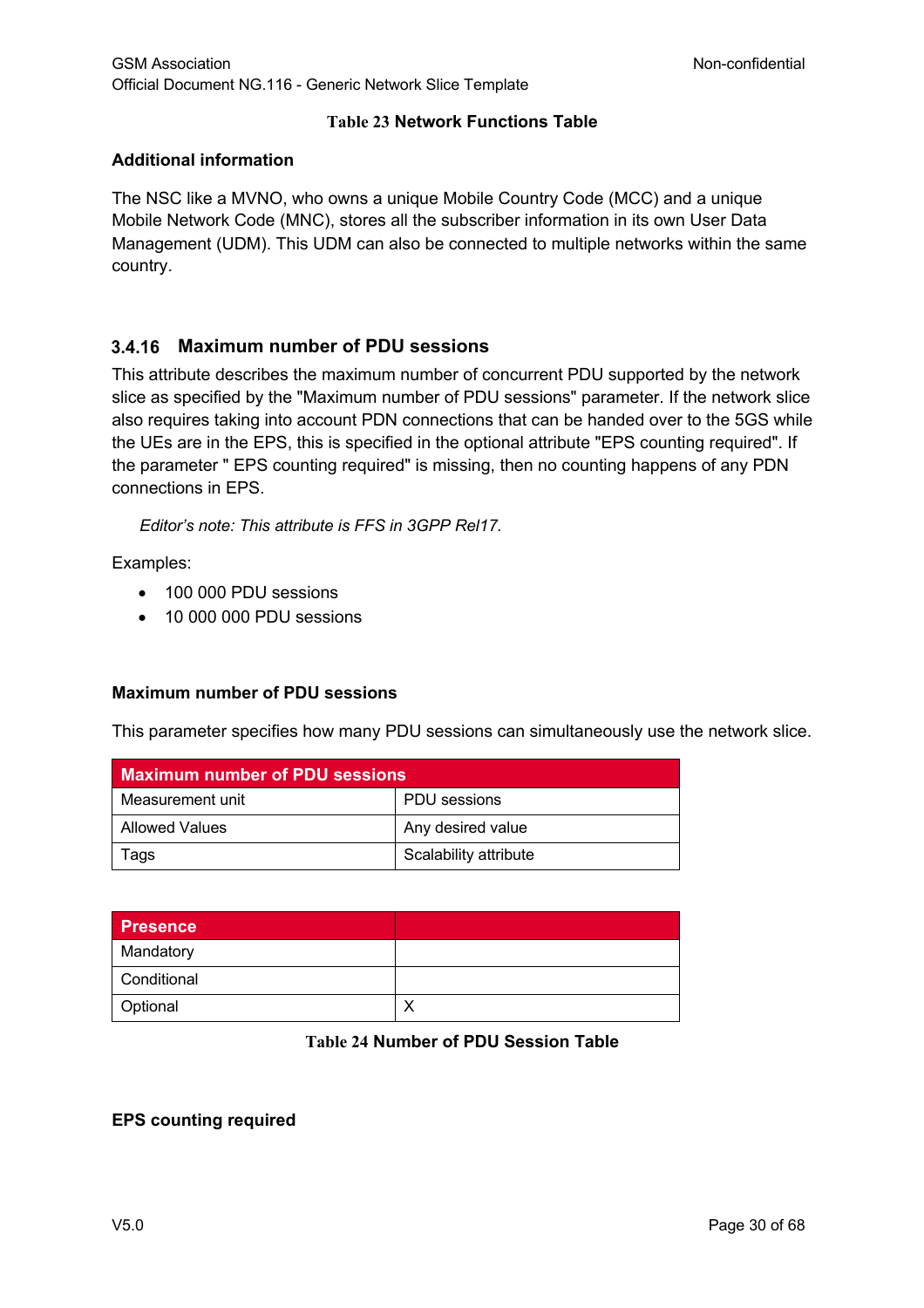If this parameter indicates that EPS counting is required, the PDU sessions counting shall also take into account the PDN connections in the EPS connected to an APN that maps to a DNN/S-NSSAI of the network slice.

| <b>EPS counting required</b> |                       |
|------------------------------|-----------------------|
| Measurement unit             | <b>NA</b>             |
| Allowed Values               | Yes                   |
|                              | No                    |
| Tags                         | Scalability attribute |

| <b>Presence</b> |  |
|-----------------|--|
| Mandatory       |  |
| Conditional     |  |
| Optional        |  |

**Table 25 EPS counting required Table**

## **Maximum number of UEs**

This attribute describes the maximum number of UEs that can use the network slice simultaneously as specified by the "Maximum number of UEs" parameter. If the network slice also requires taking into account UEs using PDN connections that can be handed over to the 5GS while they are in the EPS, this is specified in the optional attribute "EPS counting required". If the parameter " EPS counting required" is missing, then no counting of UEs happens while they are in EPS.

*Editor's note: This attribute is FFS in 3GPP Rel17.*

Examples:

- 100 000 UEs
- 10 000 000 UEs

### **Maximum number of UEs**

This parameter specifies how many UEs can simultaneously use the network slice.

| <b>Maximum number of UEs.</b> |                       |
|-------------------------------|-----------------------|
| Measurement unit              | NA                    |
| Allowed Values                | Any desired value     |
| Tags                          | Scalability attribute |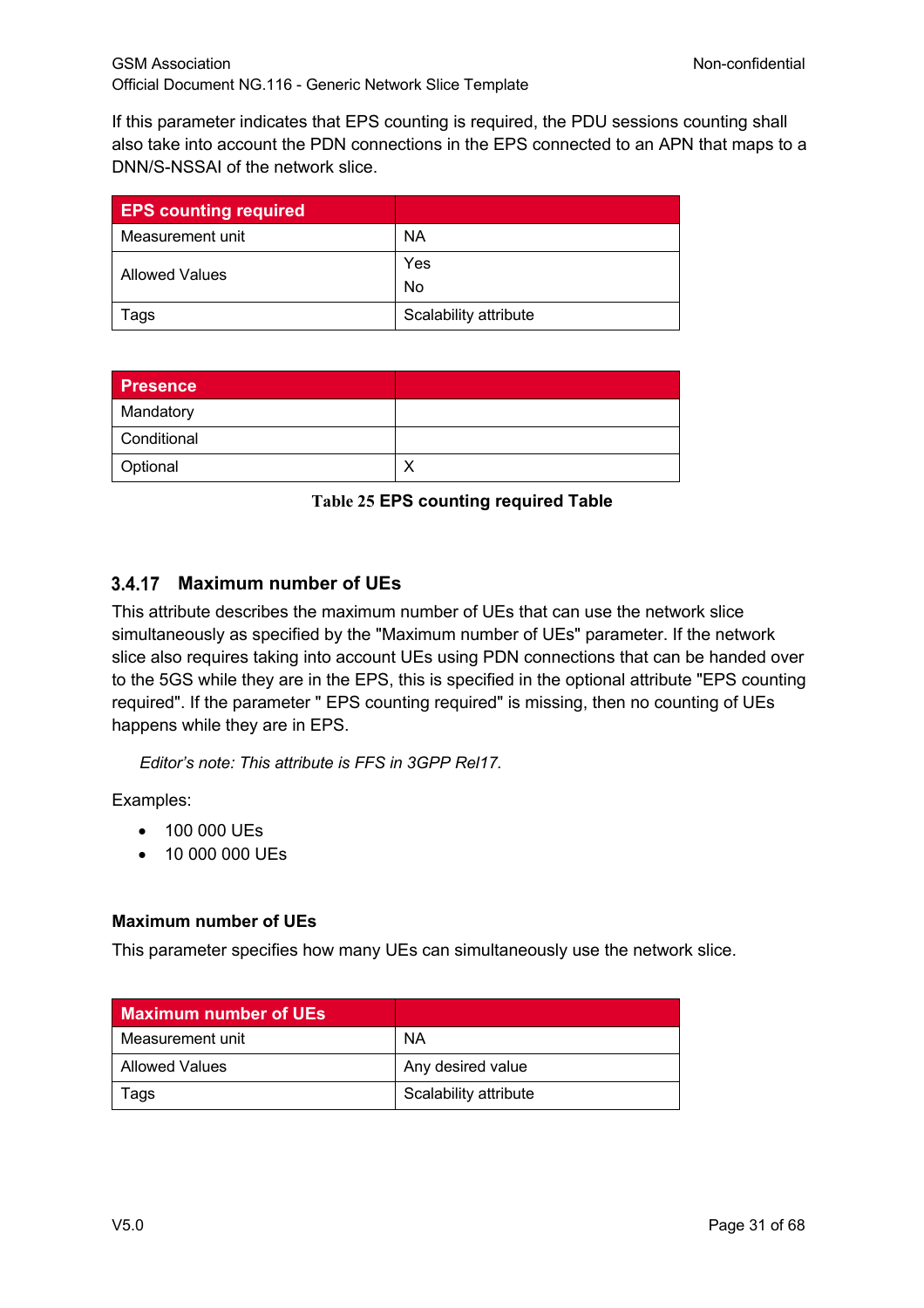| <b>Presence</b> |  |
|-----------------|--|
| Mandatory       |  |
| Conditional     |  |
| Optional        |  |

**Table 26 Number of UEs Table**

### **EPS counting required**

If this parameter indicates that EPS counting is required, the UE counting shall also take into account the UEs in the EPS with at least one PDN connection in the network slice, i.e. it is required to count the UEs that have at least one PDU session connected to an APN that maps to a DNN/S-NSSAI of the network slice.

| <b>EPS counting required</b> |                       |
|------------------------------|-----------------------|
| Measurement unit             | ΝA                    |
| Allowed Values               | Yes                   |
|                              | No                    |
| Tags                         | Scalability attribute |

| <b>Attribute Presence</b> |  |
|---------------------------|--|
| Mandatory                 |  |
| Conditional               |  |
| Optional                  |  |

**Table 27 EPS counting required Table**

## **Performance monitoring**

This attribute provides the capability for NSC and NOP to monitor Key Quality Indicators (KQIs) and Key Performance Indicators (KPIs). KQIs reflect the end-to-end service performance and quality while KPIs reflect the performance of the network.

### **Availability**

This parameter contains a list of KQIs and KPIs available for monitoring. If the list is empty this parameter is not available in the network slice and the other parameters might be ignored.

| <b>Availability</b>   |                                                   |
|-----------------------|---------------------------------------------------|
| Measurement unit      | NA                                                |
| <b>Allowed Values</b> | <b>Service Request Success Rate</b>               |
| ags                   | Character attribute / Functional /<br>Operational |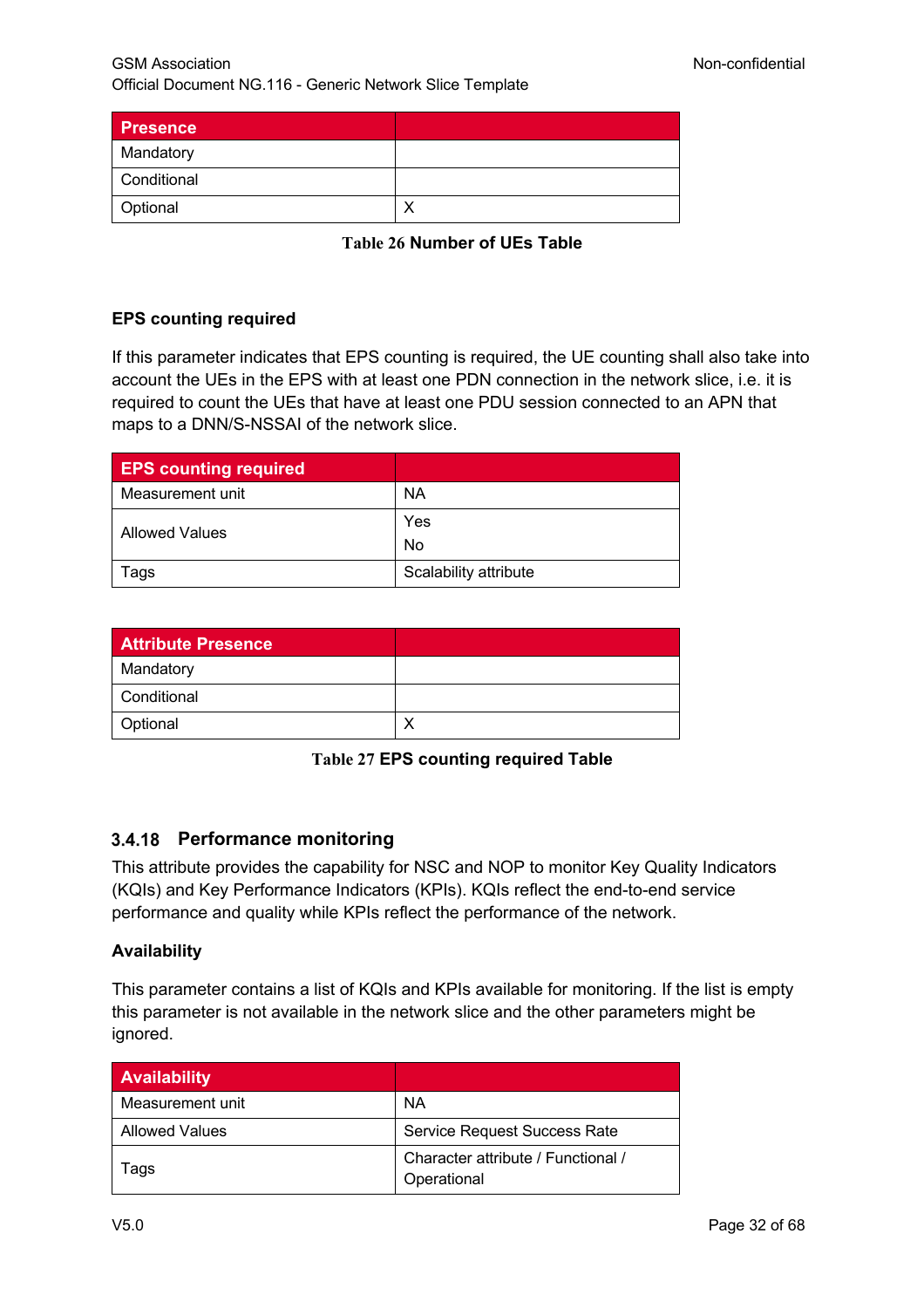| <b>Presence</b> |  |
|-----------------|--|
| Mandatory       |  |
| Conditional     |  |
| Optional        |  |

**Table 28 Performance Availability Table**

### **Monitoring sample frequency**

This parameter describes how often the KQIs and KPIs are monitored.

Only the KQIs of communication services offered by the NSP can be monitored. For over the top services, the NSP is not able to access the KQIs.

| <b>Monitoring sample frequency</b> |                                                          |
|------------------------------------|----------------------------------------------------------|
| Measurement unit                   | <b>NA</b>                                                |
|                                    | Per second                                               |
| <b>Allowed Values</b>              | Per minute                                               |
|                                    | Per-hour                                                 |
| Tags                               | Character attribute / Functional /<br>Operational<br>KPI |

| <b>Presence</b> |  |
|-----------------|--|
| Mandatory       |  |
| Conditional     |  |
| Optional        |  |

### **Table 29 Monitoring Frequency Table**

### **Additional information**

Only the KQIs of communication services offered by the network operator can be monitored. For over the top services, the network operator is not able to access the KQIs.

## **Performance prediction**

This attribute defines the capability to allow the mobile system to predict the network and service status. Predictive QoS (Quality of Service) can be done for various Key Quality Indicators (KQIs) and Key Performance Indicators (KPIs). KQIs reflect the end-to-end service performance and quality, while KPIs reflect the performance of the network. The prediction is done for a specific point of time in the future and for a specific geolocation.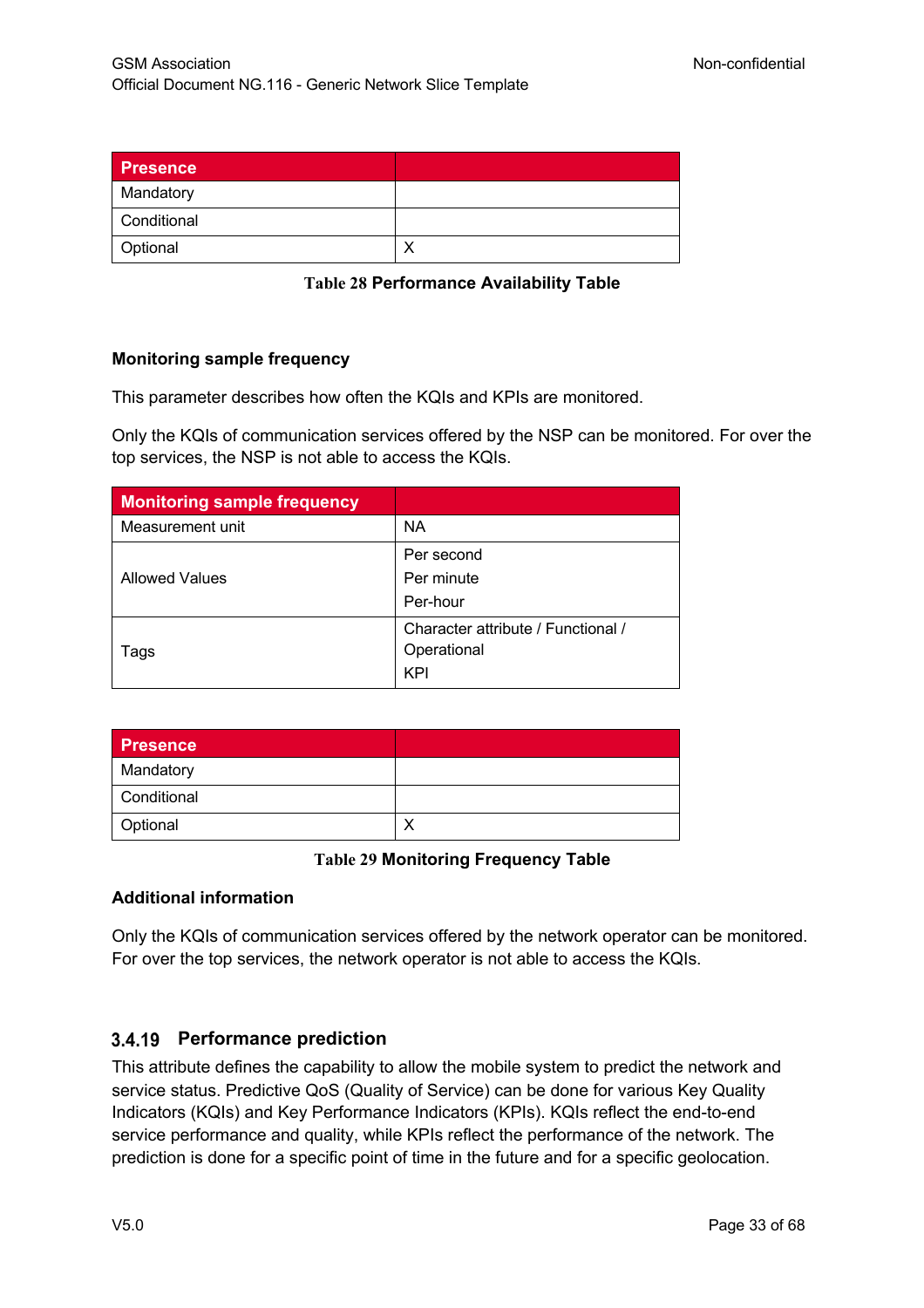Only the KQIs of communication services offered by the NSP can be predicted. For over the top services, the NSP is not able to access the KQIs.

#### **Availability**

This parameter contains a list of KQIs and KPIs available for prediction. If the list is empty, the parameter is not available in the network slice and the other parameters might be ignored.

Note: Comma separated multiple values are allowed.

| <b>Availability</b>   |                                    |
|-----------------------|------------------------------------|
| Measurement unit      | <b>NA</b>                          |
|                       | Throughput                         |
| <b>Allowed Values</b> | Latency                            |
|                       | Service Request Success Rate       |
|                       | Character attribute / Functional / |
| Tags                  | Operational                        |
|                       | <b>KPI</b>                         |

| Presence    |  |
|-------------|--|
| Mandatory   |  |
| Conditional |  |
| Optional    |  |

### **Table 30 Performance Availability Table**

#### **Prediction frequency**

This parameter describes how often KQIs and KPIs prediction values are provided.

| <b>Prediction frequency</b> |                                                          |
|-----------------------------|----------------------------------------------------------|
| Measurement unit            | <b>NA</b>                                                |
| <b>Allowed Values</b>       | Per second<br>Per minute<br>Per hour                     |
| Tags                        | Character attribute / Functional /<br>Operational<br>KPI |

| Presence    |  |
|-------------|--|
| Mandatory   |  |
| Conditional |  |
| Optional    |  |

#### **Table 31 Performance Prediction Frequency Table**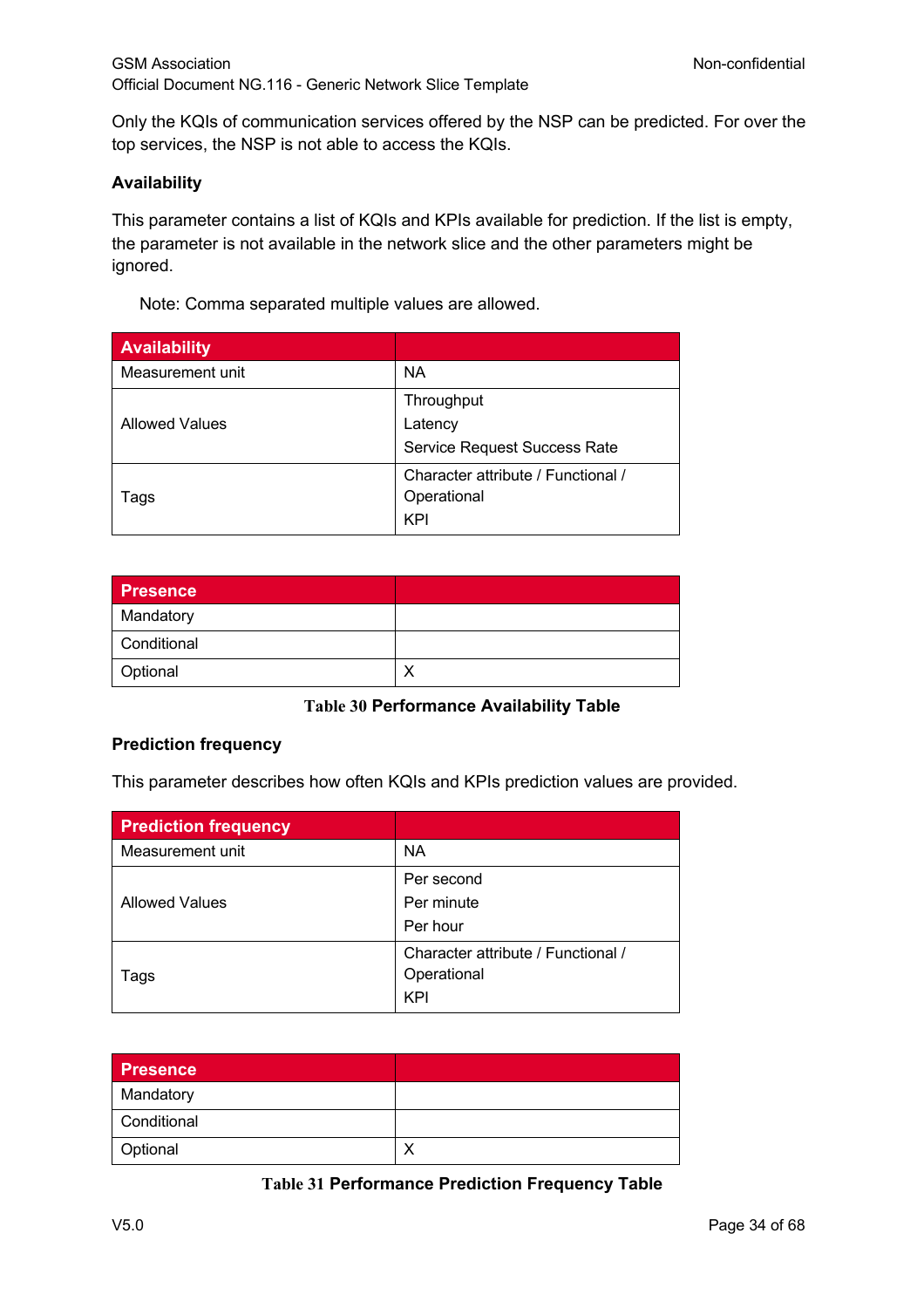## **Additional information**

This attribute recently raised a lot of attention and different organisations as like 5GAA (5G Automotive Association) and ITU-T (Machine Learning for Future Networks including 5G (FG ML5G)) are looking at it. Towards the NSC; an API would be provided allowing the NSC to send a request (e.g. KPI prediction for a certain geo-location and a certain time in the future) and receiving the prediction.

Predictive QoS is an important feature allowing NSP to inform the service in advance about a quality drop. Predictive QoS can be applied to various KPIs, e.g. area of service, throughput, latency, etc. and KQIs.

Performance prediction could be implemented in different ways:

- Active prediction network actively informs the NSC and/or the UE proactively about the predicted values. Alternatively, the NSC and/or UE are only informed in case the predicted KPI or KQI value crossed a defined threshold.
- Passive prediction the NSC and/or UE requests prediction from the network via APIs provided by the network.

It should be noted that performance prediction is not a pure action between NSC and the mobile system, but between UE (like the car) and the mobile system.

A prediction (request as well as reply) is always associated with a point of time in the future and a geolocation. A prediction provided by the network slice to the UE and/or customer (prediction reply) should always be associated with a confidence interval to give an idea about how reliable the prediction is. The reliability depends on many parameters, e.g. which KPI to predict, look ahead of time, etc.

## **Positioning support**

This attribute describes if the network slice provides geo-localization methods or supporting methods.

### **Availability**

This parameter describes if this parameter is provided by the network slice and contains a list of positioning methods provided by the slice. If the list is empty this parameter is not available in the network slice and the other parameters might be ignored.

| <b>Availability</b>   |                       |
|-----------------------|-----------------------|
| Measurement unit      | ΝA                    |
|                       | CIDE-CID (LTE and NR) |
|                       | OTDOA (LTE and NR)    |
| <b>Allowed Values</b> | RF fingerprinting     |
|                       | <b>AECID</b>          |
|                       | Hybrid positioning    |

Note: Comma separated multiple values are allowed.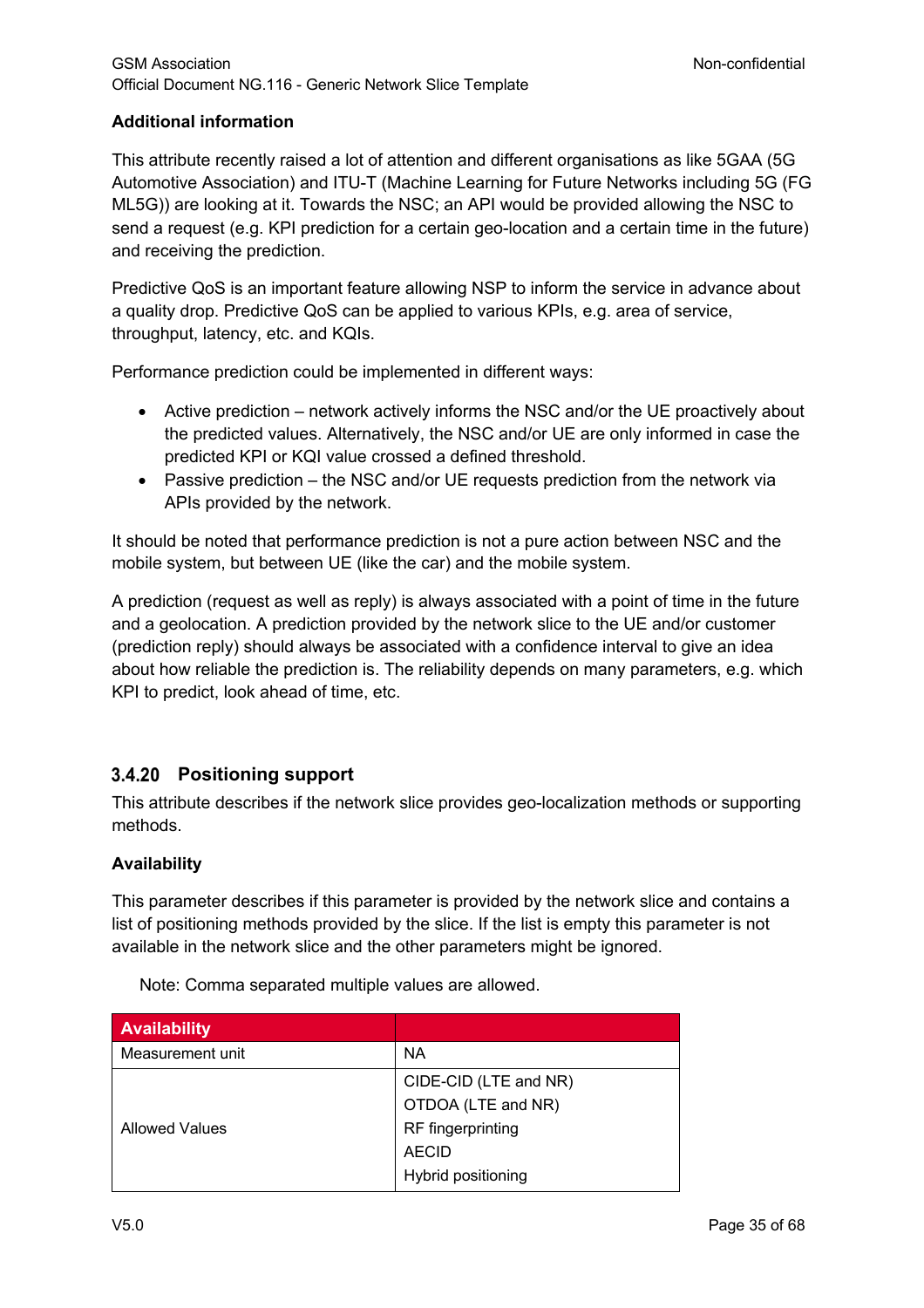|      | NET-RTK                                        |
|------|------------------------------------------------|
| Tags | Character attribute / Functional<br><b>API</b> |

| <b>Presence</b> |  |
|-----------------|--|
| Mandatory       |  |
| Conditional     |  |
| Optional        |  |

| <b>Table 32 Positioning Support Table</b> |  |
|-------------------------------------------|--|
|                                           |  |

### **Prediction frequency**

This parameter describes how often location information is provided. This parameter simply defines how often the customer is allowed to request location information. This is not related to the time it takes to determine the location, which is a characteristic of the positioning method.

| <b>Prediction frequency</b> |                                  |
|-----------------------------|----------------------------------|
| Measurement unit            | <b>NA</b>                        |
|                             | Per second                       |
| <b>Allowed Values</b>       | Per minute                       |
|                             | Per-hour                         |
|                             | Character attribute / Functional |
| Tags                        | <b>API</b>                       |

| <b>Presence</b> |  |
|-----------------|--|
| Mandatory       |  |
| Conditional     |  |
| Optional        |  |

**Table 33 Prediction Frequency Table**

### **Accuracy**

This parameter describes the accuracy of the location information. Accuracy depends on the respective positioning solution applied in the network slice.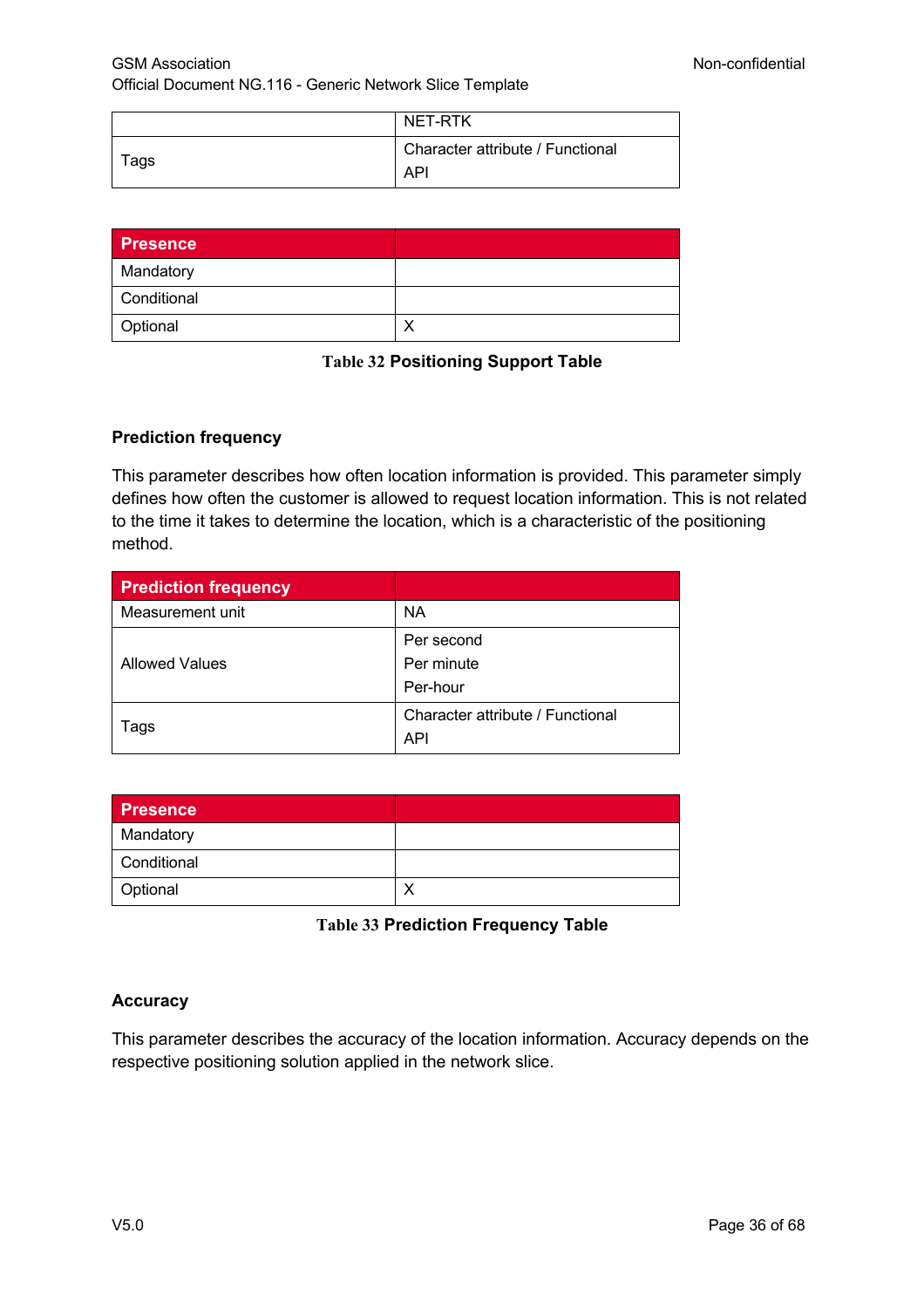Examples:

- $• 1m$
- $\bullet$   $-1m$
- 0.01m
- -0.01m

| <b>Accuracy</b>       |                                  |
|-----------------------|----------------------------------|
| Measurement unit      | meter                            |
| <b>Allowed Values</b> | Any desired value                |
| Tags                  | Character attribute / Functional |
|                       | KPI                              |

| <b>Presence</b> |  |
|-----------------|--|
| Mandatory       |  |
| Conditional     |  |
| Optional        |  |

#### **Table 34 Prediction Accuracy Table**

#### **Additional Information**

Many use cases have a strong demand for the capability of positioning (geo-localisation) devices. Different NSC may have different requirements in terms of accuracy, energy efficiency, indoor/outdoor support, and cost, etc. For some of the use cases, positioning techniques will have to work reliably under challenging conditions, e.g. deep indoors.

It should be noted that either for some use cases, such as many IoT use cases, GPS (Global Positioning Service) or other Global Navigation Satellite Systems (GNSS) are not an option because of the high energy consumption or because simple devices are not equipped with the suitable receiver.

For other use cases, e.g. automotive, GNSS is a suitable positioning solution for most of the times although there are a number of situations where this is not accessible e.g. tunnels, indoors, etc. Hence, it is beneficial to combine the advantages of these systems with the positioning capabilities of 5G to provide a solution that meets the NSC scenarios.

In general, the different positioning methods can be categorized into precise positioning, cellular-based positioning and new radio (NR)-based positioning.

Cellular positioning refers to positioning methods in which the cellular network is determining the position of the UE. The following cellular positioning technologies can be used:

• Cell ID (CID) is the basic method which utilizes cellular system knowledge about the serving cell of a specific user; the user location area is thus associated with the serving CID.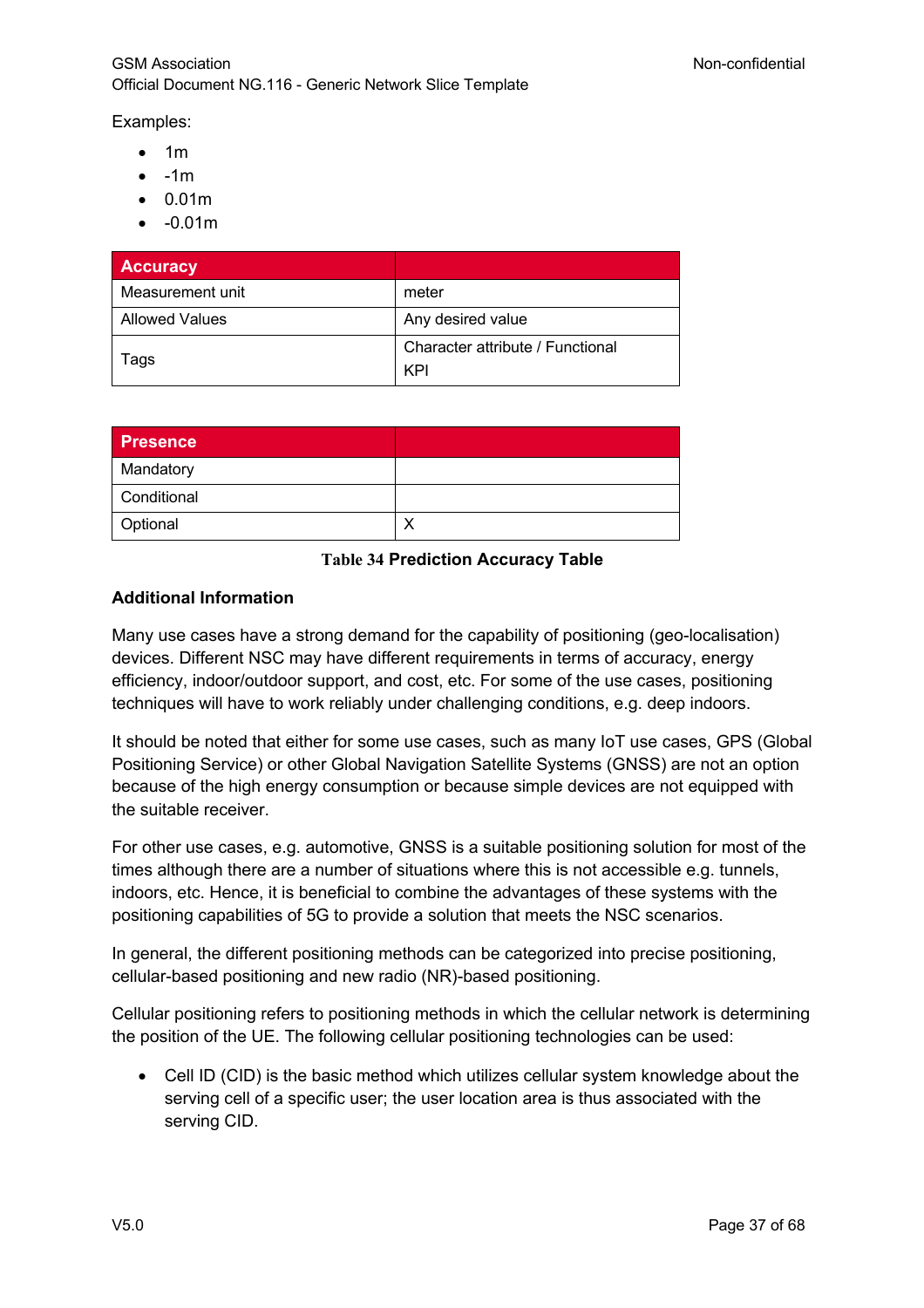- Enhanced Cell ID (E-CID) refers to a network-based method assisted by the UE. This method utilizes CIDs, Radio Frequency RF measurements from multiple cells, timing advance, and Angle of Arrival (AoA) measurements.
- Observed Time Difference of Arrival (OTDOA) is a UE-assisted method based on reference signal time difference (RSTD) measurements conducted on downlink positioning reference signals received from multiple locations, where the user location is calculated by multi-alteration.
- RF fingerprinting is a method of finding a user position by mapping RF measurements obtained from the UE onto an RF map, where the map is typically based on detailed RF predictions or site surveying results
- Adaptive Enhanced Cell Identity (AECID) is a method that enhances the performance of RF fingerprinting by extending the number of radio properties that are used, where at least CIDs, timing advance, RSTD, and AoA may be used in addition to received signal strengths, and where the corresponding databases are automatically built up by collecting high-precision OTDOA and A-GNSS positions, tagged with measured radio properties.

The following table provides an overview about the characteristics of the different cellular positioning methods.

| <b>Positioni</b><br>ng<br><b>Method</b> | <b>Environme</b><br>nt<br><b>Limitations</b> | <b>UE</b><br>Impa<br>ct | <b>Site</b><br>Impa<br>ct | <b>Syste</b><br>m<br><b>Impac</b><br>t | <b>Respons</b><br>e Time<br>(RAN) | <b>Horizonta</b><br>uncertain<br>ty | <b>Vertical</b><br><b>Uncertain</b><br>ty |
|-----------------------------------------|----------------------------------------------|-------------------------|---------------------------|----------------------------------------|-----------------------------------|-------------------------------------|-------------------------------------------|
| <b>CID</b><br>Proximity<br>location     | <b>No</b>                                    | <b>No</b>               | <b>No</b>                 | Small                                  | Very low                          | High                                | <b>NA</b>                                 |
| E-CID                                   | <b>No</b>                                    | Small                   | Small                     | Mediu<br>m                             | Low                               | Medium                              | <b>NA</b>                                 |
| E-CID/AoA                               | <b>Rich</b><br>multipath                     | Small                   | Large                     | Mediu<br>m                             | Low                               | Medium                              | <b>NA</b>                                 |
| <b>RF</b><br>fingerprintin<br>g         | Rural                                        | Small                   | Small                     | Large                                  | Low/mediu<br>m                    | Low/mediu<br>m                      | Medium                                    |
| <b>AECID</b>                            | <b>No</b>                                    | Small                   | Small                     | Mediu<br>m                             | Low                               | Low/mediu<br>m                      | Medium                                    |
| <b>UTDOA</b>                            | Suburban/Ru<br>ral                           | Small                   | Large                     | Large                                  | Medium                            | < 100m                              | Medium                                    |
| <b>OTDOA</b>                            | Rural                                        | Mediu<br>m              | Mediu<br>m                | Mediu<br>m                             | Medium                            | < 100m                              | Medium                                    |
| A-GNSS                                  | Indoor                                       | Large                   | Small                     | Mediu<br>m                             | Medium/hi<br>gh                   | < 5m                                | $<$ 20 $m$                                |

## **Table 35 Characteristics of cellular positioning methods**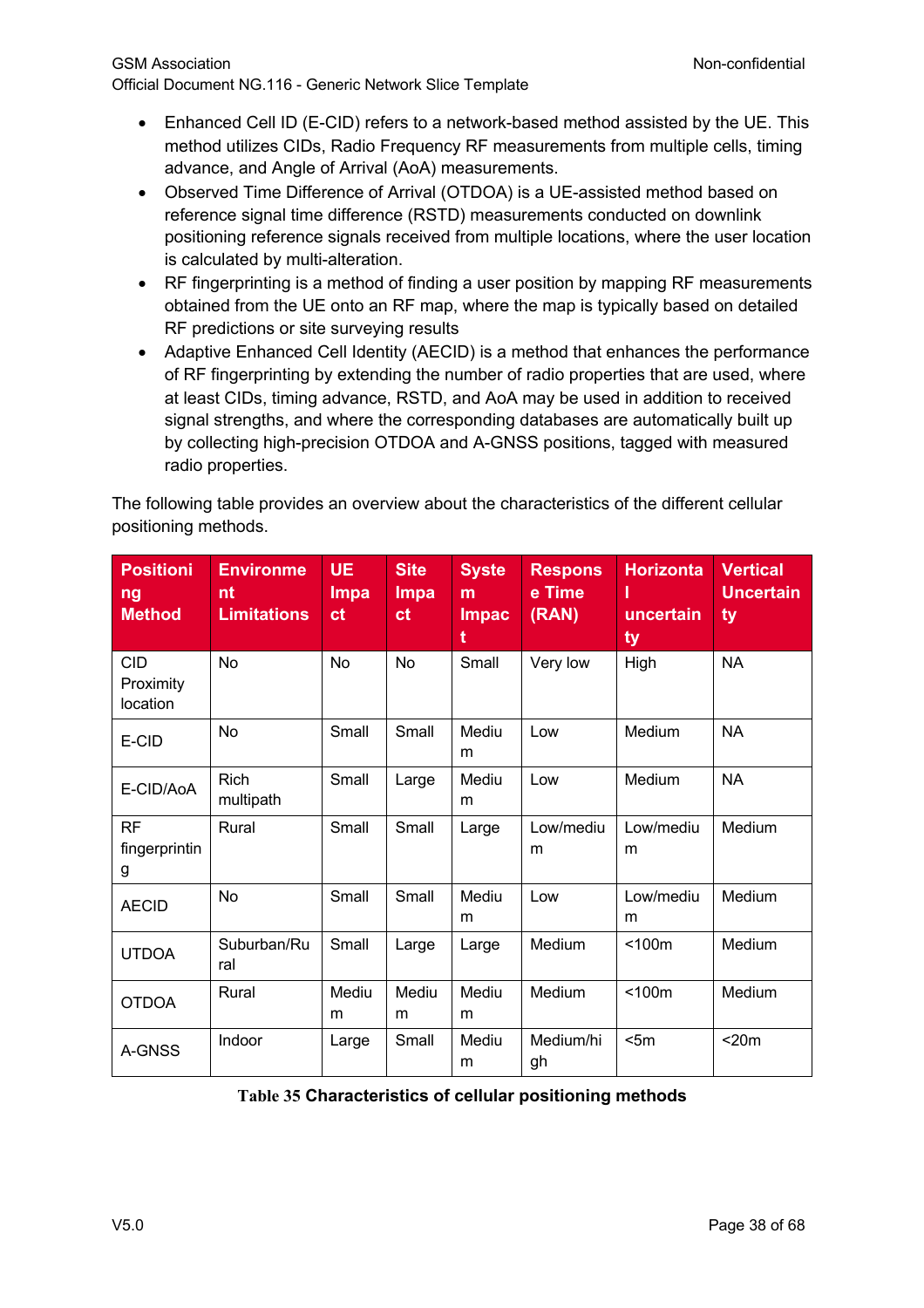## **Radio spectrum**

Defines the radio spectrum in which the network slice should be supported. This is important information, as

- some UEs of the NSC might be capable of using certain frequency bands only.
- The NSC may only own or have access to certain frequency bands.
- Note: This attribute does not limit the use of the listed frequency bands for other use cases, i.e., there is no exclusive use of the listed frequency bands for the network slice.

Examples of allowed values:

- $\bullet$  n1
- n77

Note: Comma separated multiple values are allowed.

| <b>Radio spectrum</b> |                                                              |
|-----------------------|--------------------------------------------------------------|
| Measurement unit      | ΝA                                                           |
| <b>Allowed Values</b> | See NR operating band identifiers in<br>3GPP TS 38.101-1 [4] |
| l ags                 | Scalability attribute                                        |

| <b>Presence</b> |  |
|-----------------|--|
| Mandatory       |  |
| Conditional     |  |
| Optional        |  |

#### **Table 36 Radio Spectrum Table**

#### **Additional information**

This attribute applies to 3GPP access type only.

This attribute simply tells which frequency bandscan be used to access the network slice.

5G NR operating bands are defined in 3GPP TS 38.101-1 [4].

## 3.4.22 Void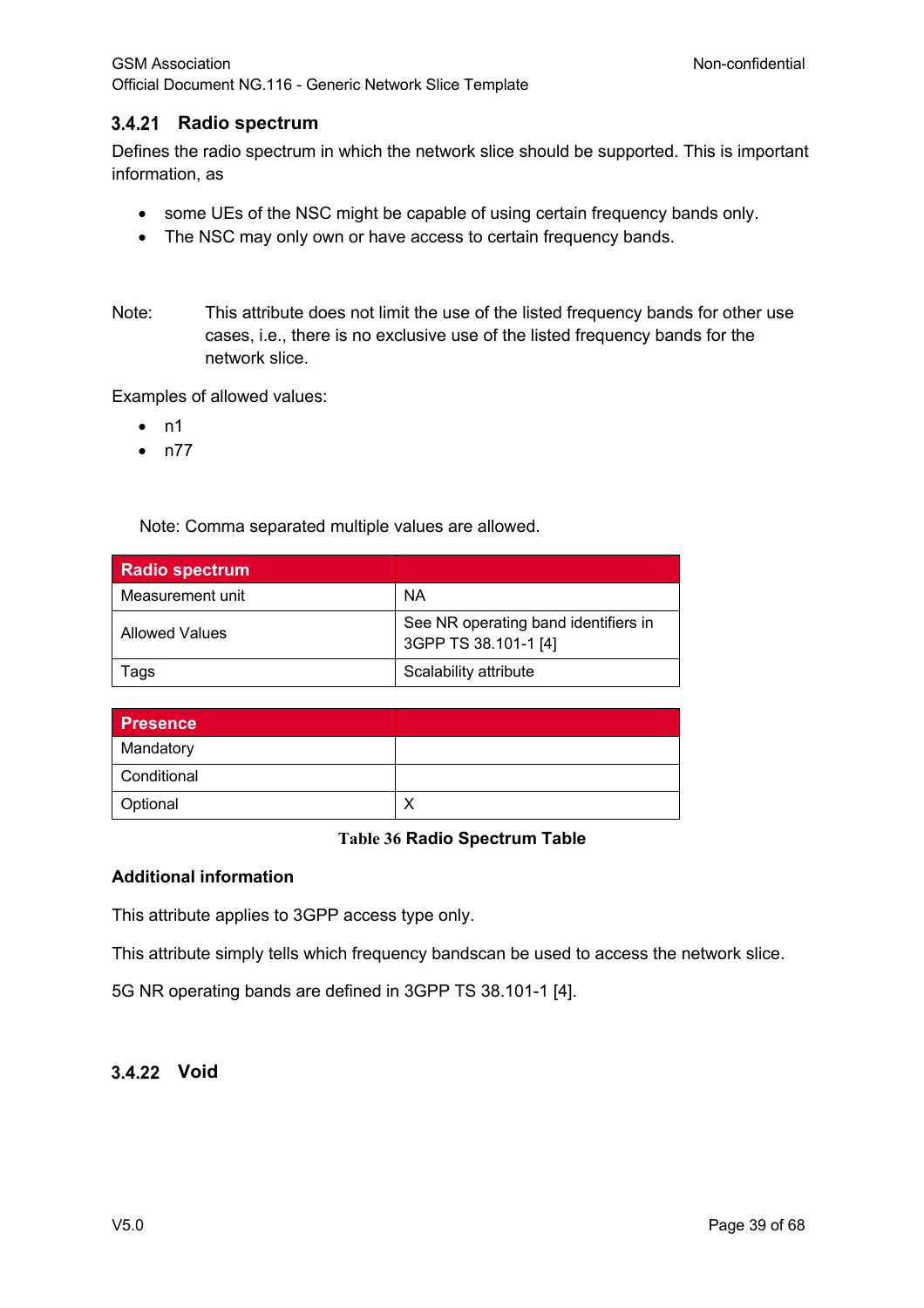## **3.4.23** Root cause investigation

Root cause investigation is the capability provided to NSC to understand or investigate the root cause of network service performance degradation or failure.

Note: Not including this attribute is equal to setting it to Not supported.

*Editor's note: This attribute is FFS in 3GPP.*

| <b>Root cause investigation</b> |                                    |
|---------------------------------|------------------------------------|
| Measurement unit                | <b>NA</b>                          |
|                                 | Not supported                      |
| <b>Allowed Values</b>           | Passive investigation              |
|                                 | Active investigation               |
|                                 | Character attribute / Functional / |
| Tags                            | Operational                        |
|                                 | <b>API</b>                         |

| <b>Presence</b> |  |
|-----------------|--|
| Mandatory       |  |
| Conditional     |  |
| Optional        |  |

**Table 37 Root Cause Investigation Table**

## **Additional information**

This attribute could be implemented in different facets: passive investigation or activate investigation.

In passive investigation, the NSC is informed about the root cause of the network service performance degradation or failure in case there is a problem with the network slice.

In active investigation, if something is wrong in the network, a NSC could perform investigation itself, for instance call for the log files of different technical domain, to understand where the problem is, then it is not just an API telling the NSC if there is a problem or not.

It should be clear that this attribute is only about the investigation of a problem. This attribute does not provide any means to solve the problem.

## **Session and Service Continuity support**

The attribute defines the continuity of a Protocol Data Unit (PDU) session. The following three Session and Service Continuity (SSC) modes are specified [1]: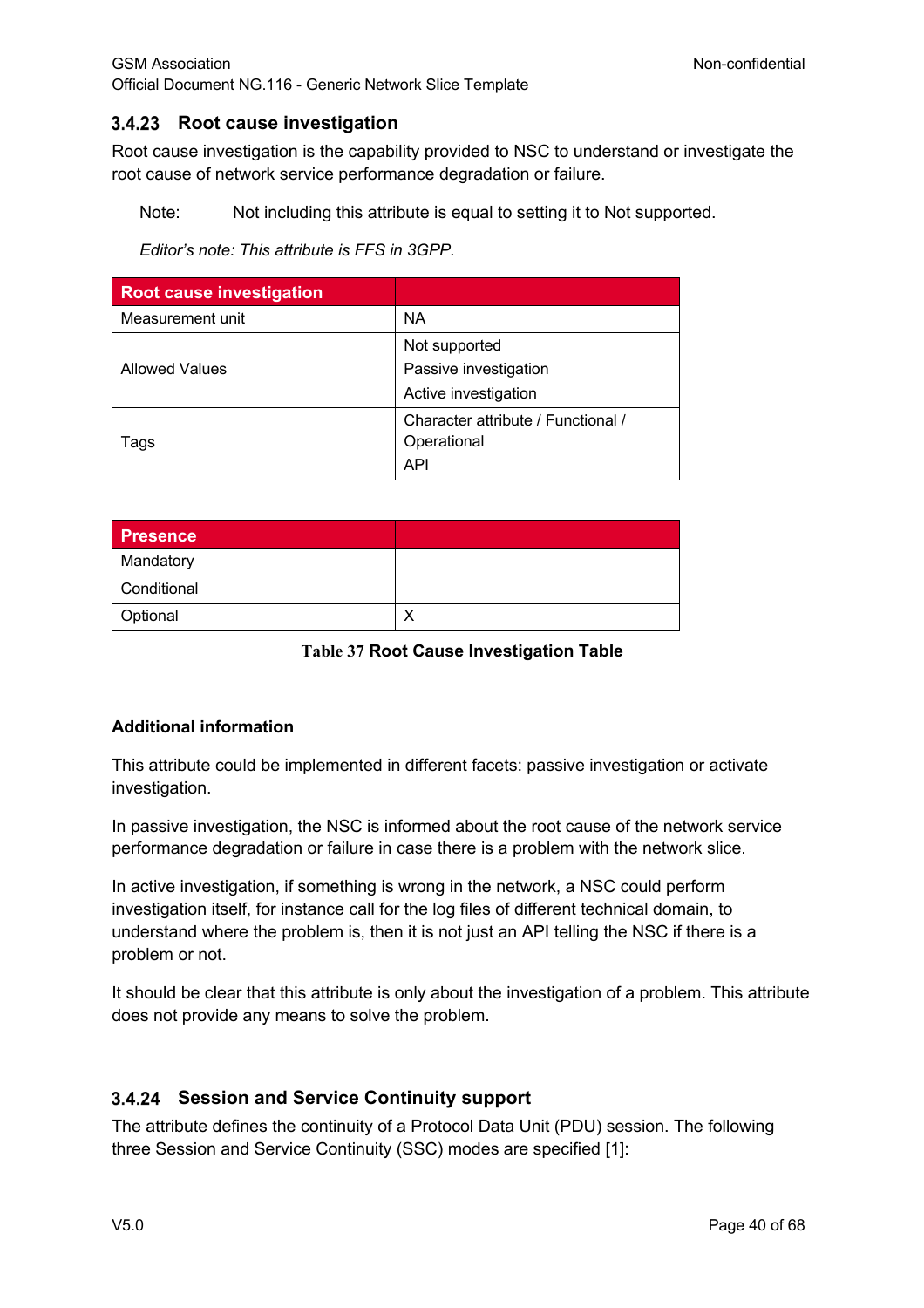- SSC mode 1 the network preserves the connectivity service provided to the UE (for the case of IPv4, IPv6 or IPv4v6 type, the IP address is preserved)
- SSC mode 2 the network may release the connectivity service delivered to the UE and release the corresponding PDU Session. For the case of IPv4 or IPv6 or IPv4v6 type, the release of the PDU Session induces the release of IP address(es) that had been allocated to the UE.
- SSC mode 3 changes to the user plane can be visible to the UE, while the network ensures that the UE suffers no loss of connectivity. A connection through new PDU Session Anchor point is established before the previous connection is terminated in order to allow for better service continuity. For the case of IPv4 or IPv6 or IPv4v6 type, the IP address is not preserved in this mode when the PDU Session Anchor changes.

| <b>Session and Service Continuity support</b> |                                  |
|-----------------------------------------------|----------------------------------|
| Measurement unit                              | <b>NA</b>                        |
|                                               | SSC mode 1                       |
| <b>Allowed Values</b>                         | SSC mode 2                       |
|                                               | SSC mode 3                       |
| l ags                                         | Character attribute / Functional |
|                                               | KPI                              |

| Presence    |  |
|-------------|--|
| Mandatory   |  |
| Conditional |  |
| Optional    |  |

**Table 38 Service Continuity Table**

## **Simultaneous use of the network slice**

This attribute describes whether a network slice can be simultaneously used by a UE together with other network slices and if so, with which other classes of network slices. The attribute is comprised of a list of Service Category Parameters with the associated Simultaneous Use Class parameter value.

If no Service Category parameters are present, all UEs in the network slice are associated with the same Simultaneous Use Class.

- Note: Not including this attribute in a NEST is equal to setting it to "Can be used simultaneously with any network slice".
- Note: "use of a network slice" starts from the time a UE is successfully registered with a network slice.
- Note: Simultaneous use of a network slice is not associated with physical or logical isolation requirements.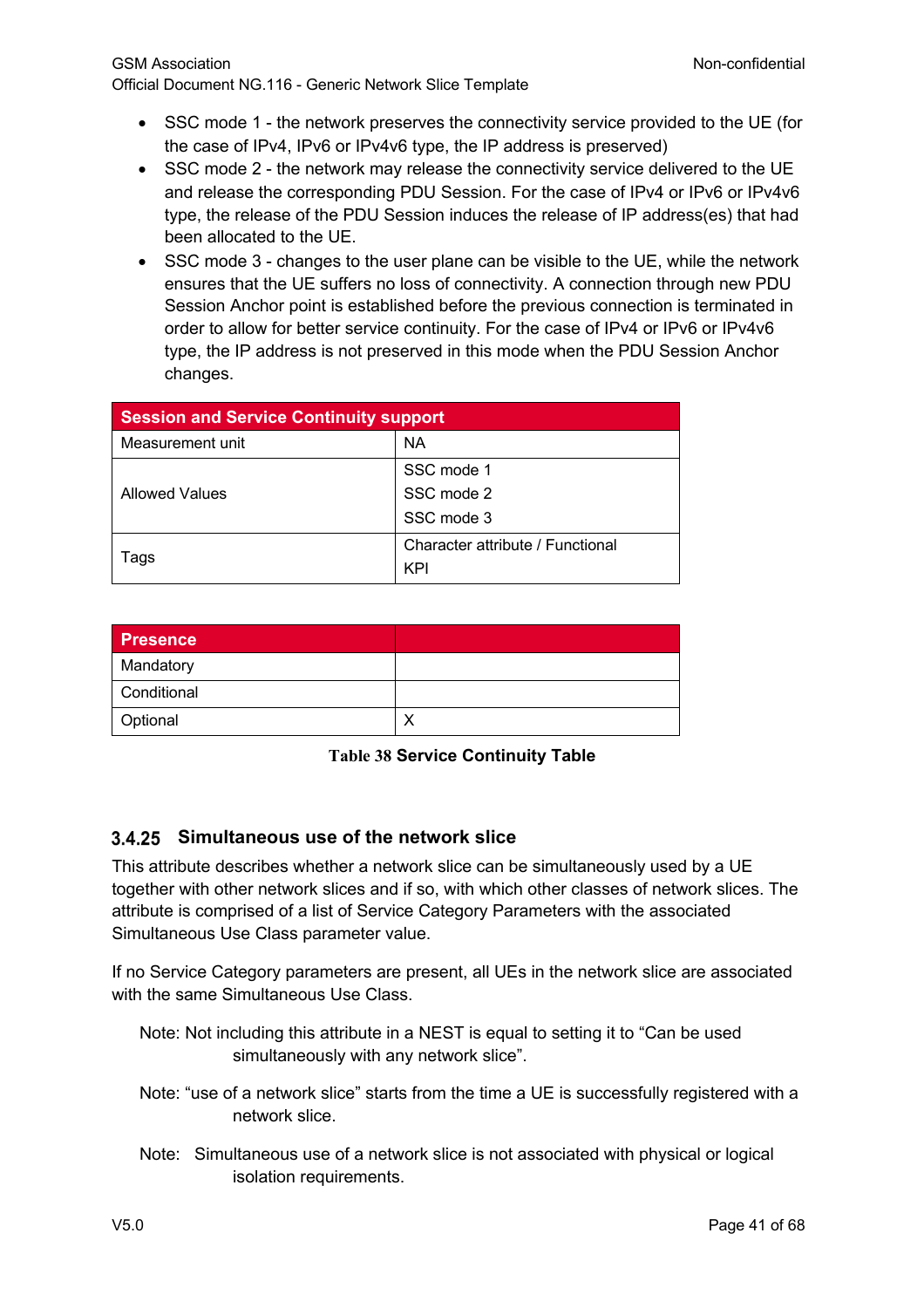### GSM Association **Non-confidential** Official Document NG.116 - Generic Network Slice Template

#### Example:

{ Service Category = Service Category 1 , Simultaneous Use Class = " Can be used simultaneously with any network slice"} { Service Category = Service Category 2, Simultaneous Use Class = " Cannot be used simultaneously with any another network slice"}

*Editor's note: This attribute is FFS in 3GPP Rel17.*

### **Simultaneous Use Class**

This parameter defines which class of simultaneous use applies. This may be associated with a Service Category parameter.

| <b>Simultaneous Use Class</b> |                                                                                                        |
|-------------------------------|--------------------------------------------------------------------------------------------------------|
| Measurement unit              | <b>NA</b>                                                                                              |
|                               | Can be used simultaneously with any<br>network slice                                                   |
|                               | Can be used simultaneously with any<br>network slices with same SST value<br>but different SD values   |
| Allowed Values                | Can be used simultaneously with any<br>network slice with the same SD value<br>but different SST value |
|                               | Cannot be used simultaneously with<br>any another network slice                                        |
|                               | Operator defined class                                                                                 |
| lags                          | Character attribute / Functional                                                                       |

| <b>Presence</b> |  |
|-----------------|--|
| Mandatory       |  |
| Conditional     |  |
| Optional        |  |

## **Table 39 Simultaneous Use Class Table**

### **Service category**

This parameter defines a service category which may be assigned to a UE. If present, it shall be associated with a Simultaneous Use Class parameter value.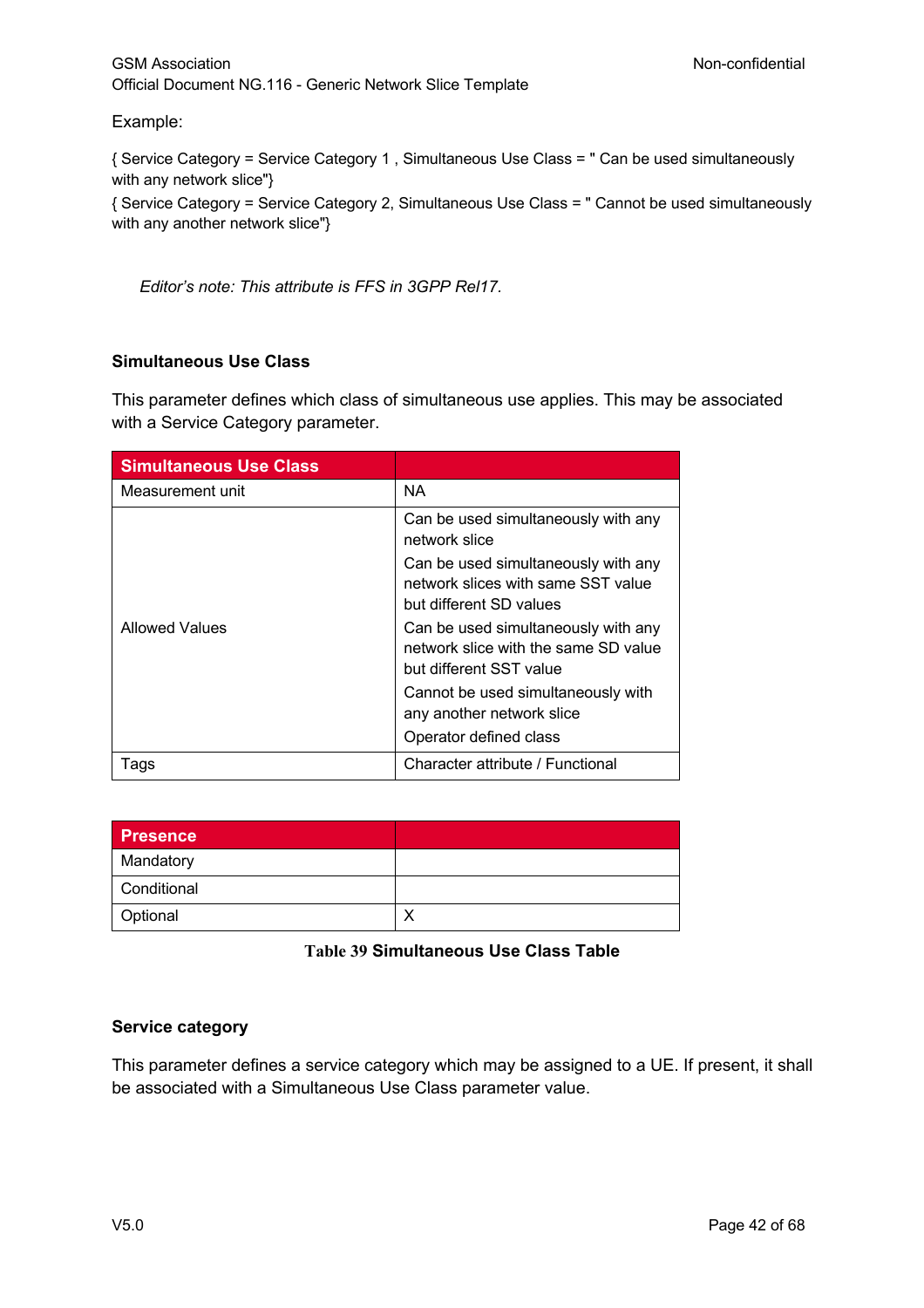| <b>Service category</b> |                                              |
|-------------------------|----------------------------------------------|
| Measurement unit        | NA                                           |
| Allowed Values          | Any text identifying the service<br>category |
| l ags                   | Character attribute / Functional             |

| <b>Attribute Presence</b> |  |
|---------------------------|--|
| Mandatory                 |  |
| Conditional               |  |
| Optional                  |  |

## **Slice quality of service**

This attribute defines all the QoS relevant parameters supported by the network slice. For some of these parameters, 3GPP has already defined standard values [1]. By preselecting a 5G QoS Identifier (5QI) these parameters will automatically be filled out with the standardised values. A list of available 5QIs and the standardised values can be found in Additional Information. For customized 5QIs, parameter values must be selected, as well as when non default values are used for Standardised 5QI.

This attribute applies to 3GPP access type only.

### **3GPP 5QI**

A 5QI is a scalar, used as a reference to 5G QoS characteristics defined in clause [1], i.e. access node-specific parameters that control QoS forwarding treatment for the QoS Flow (e.g. scheduling weights, admission thresholds, queue management thresholds, link layer protocol configuration, etc.).

Standardized 5QI values have one-to-one mapping to a standardized combination of 5G QoS characteristics as [1], see Additional Information. An operator may want to use non default values for the Standardised 5QIs which allow signalling of non-default values of QoS Characteristics, in which case the operator needs to specify the non-default values used for a standardised 5QI in this parameter.

The 5G QoS characteristics for pre-configured 5QI values are pre-configured in the Access Network (AN). The 5G QoS characteristics for QoS Flows with dynamically assigned 5QI are signalled as part of the QoS profile [1].

Examples:

- 1,2,3…: See 5QI value in the table below
- 100 200: Other (customised)

Note: Comma separated multiple values are allowed.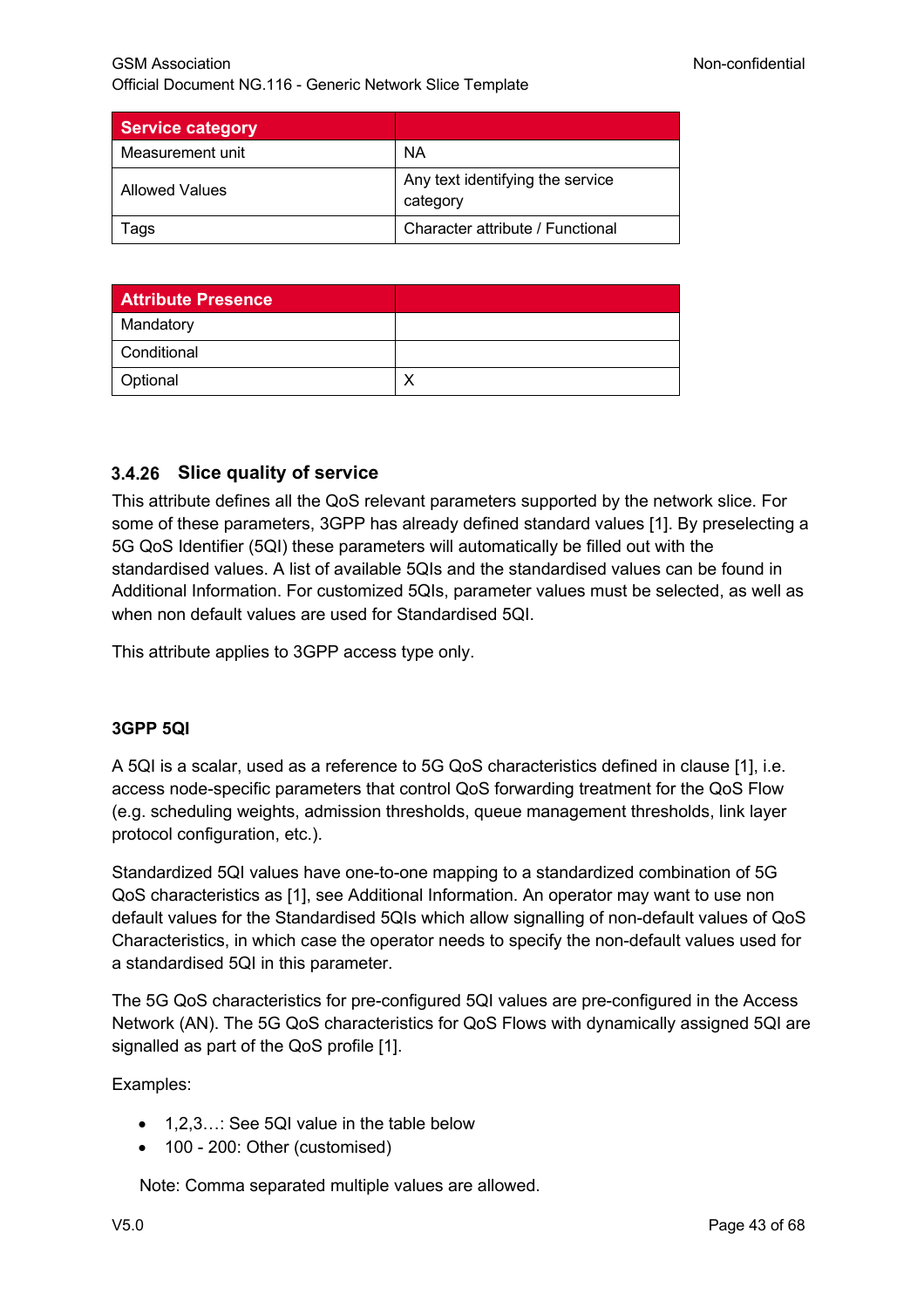| 3GPP 5QI              |                                                          |
|-----------------------|----------------------------------------------------------|
| Measurement unit      | see 5QI values in Table 5.7.4-1 of<br>3GPP TS 23.501 [1] |
| <b>Allowed Values</b> | See Error! Reference source not<br>found. Customised     |
| Tags                  | Character attribute / Functional /<br>Operational<br>KP  |

| <b>Presence</b> |  |
|-----------------|--|
| Mandatory       |  |
| Conditional     |  |
| Optional        |  |

### **Table 40 Slice Quality Table**

### **Resource Type**

The Resource Type determines if dedicated network resources related to the QoS Flow-level Guaranteed Flow Bit Rate (GFBR) value, are permanently allocated (see clause 5.7.3.2 of 3GPP TS 23.501[1]).

This value needs to be provided for each Customised 5QI value selected.

Examples:

- GBR Mission Critical Video user plane
- Delay critical GBR Intelligent Transport Systems
- Non-GBR Voice, AR

| <b>Resource Type</b>  |                                    |
|-----------------------|------------------------------------|
| Measurement unit      | <b>NA</b>                          |
|                       | <b>GBR</b>                         |
| <b>Allowed Values</b> | Delay critical GBR                 |
|                       | Non-GBR                            |
|                       | Character attribute / Functional / |
| Tags                  | Operational<br>KPI                 |
|                       |                                    |

| <b>Presence</b> |  |
|-----------------|--|
| Mandatory       |  |
| Conditional     |  |
| Optional        |  |

**Table 41 Resource Type Table**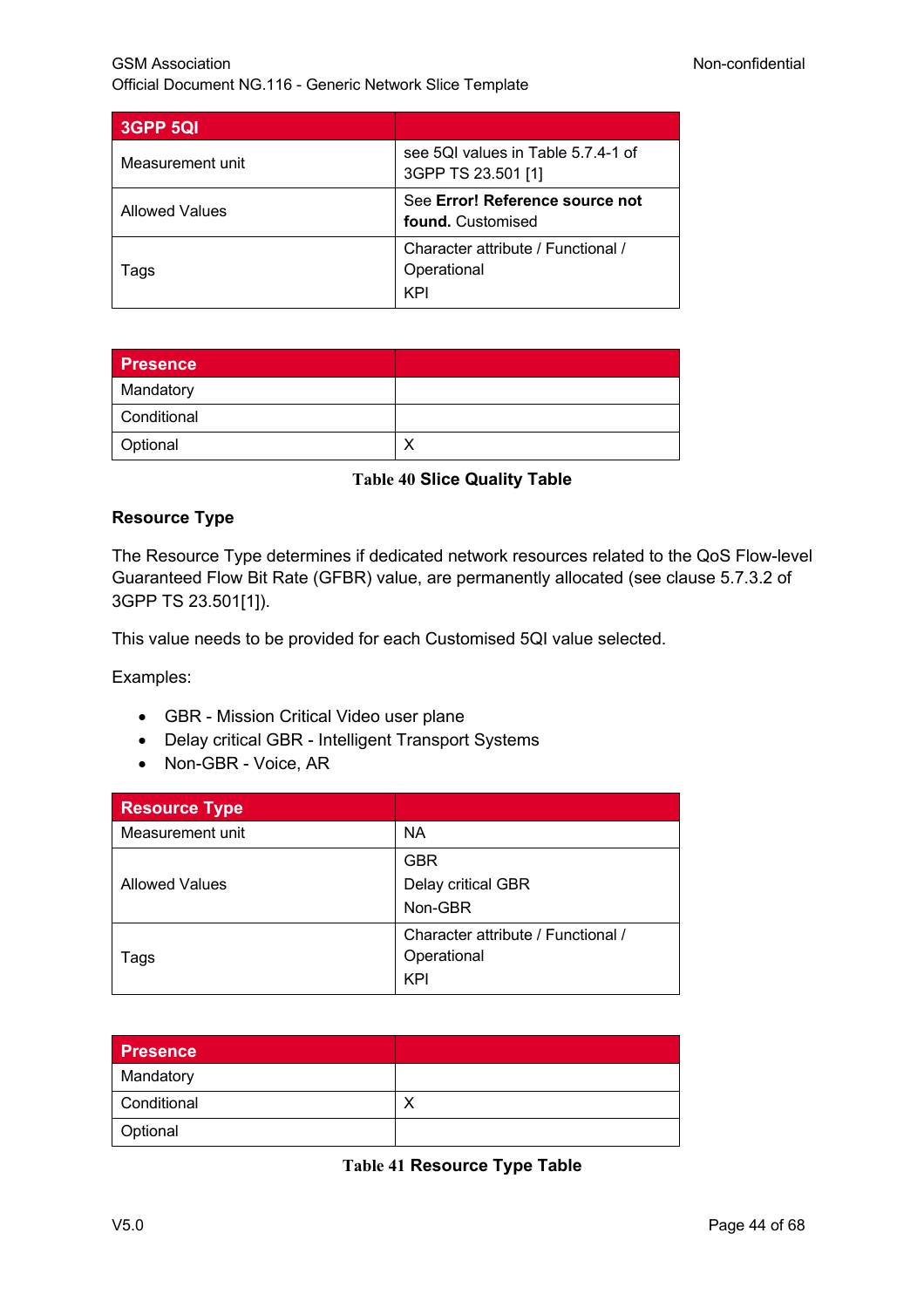## **Priority Level**

The Priority level associated with 5G QoS characteristics indicates a priority in scheduling resources among QoS Flows. The Priority level shall be used to differentiate between all QoS Flows of the same UE, and it also shall be used to differentiate between QoS Flows from different UEs. Once all QoS requirements up to GFBR are fulfilled for all the Guaranteed Bit Rate (GBR) QoS Flows, the Priority Level may also be used to distribute resources between GBR QoS Flows (for rates above GFBR up to MFBR, Maximum Flow Bit Rate) and non-GBR QoS Flows, in an implementation specific manner. The lowest Priority level value corresponds to the highest Priority (see clause 5.7.3.3 of 3GPP TS 23.501 [1])..

This value needs to be provided for each Customised 5QI value selected.

Examples:

- 10 IMS signalling
- 30 Real time gaming

| <b>Priority Level</b> |                                    |
|-----------------------|------------------------------------|
| Measurement unit      | <b>NA</b>                          |
| <b>Allowed Values</b> | Any desired value                  |
|                       | Character attribute / Functional / |
| Tags                  | Operational                        |
|                       | KPI                                |

| <b>Presence</b> |  |
|-----------------|--|
| Mandatory       |  |
| Conditional     |  |
| Optional        |  |

### **Table 42 Priority Level Table**

## **Packet Delay Budget**

The Packet Delay Budget (PDB) defines an upper bound for the time that a packet may be delayed between the UE and the UPF, and that terminates the N6 interface. For a certain 5QI the value of the PDB is the same for UL (Uplink) and DL (Downlink). In the case of 3GPP access, the PDB is used to support the configuration of scheduling and link layer functions (e.g. the setting of scheduling priority weights and HARQ (Hybrid Automatic Repeat request) target operating points) (see clause 5.7.3.4 of 3GPP TS 23.501 [1])].

If the value is set to 0, no special measures are used to bring latency down to a minimum required by low-latency use cases.

This value needs to be provided for each Customised 5QI value selected.

Examples:

 $\bullet$  20\*10<sup>-3</sup> s - Cooperative driving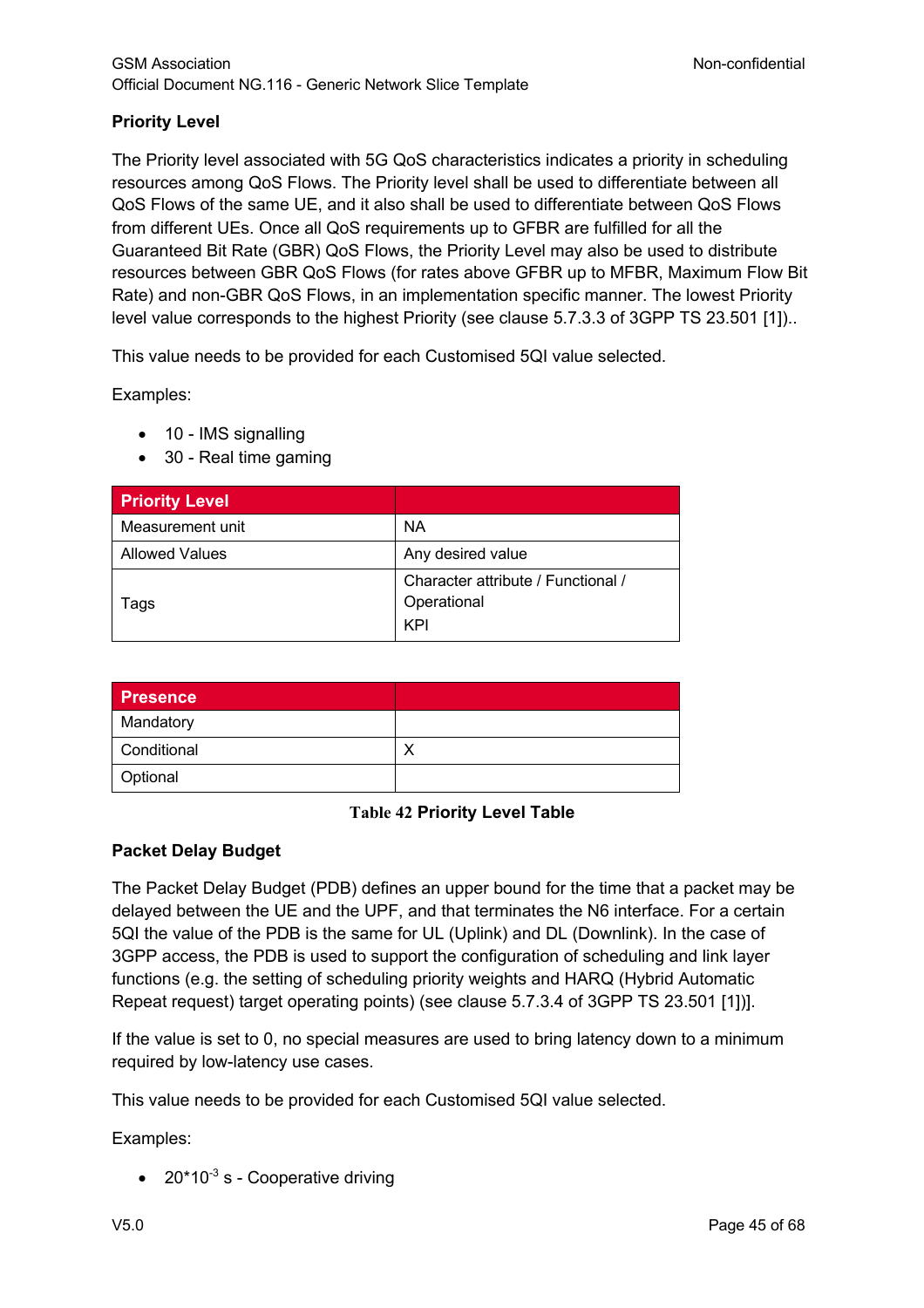•  $30*10^{-3}$  s - Virtual reality

| <b>Packet Delay Budget</b> |                                                   |
|----------------------------|---------------------------------------------------|
| Measurement unit           | Seconds                                           |
| <b>Allowed Values</b>      | Any desired value                                 |
| Tags                       | Character attribute / Functional /<br>Operational |
|                            | KPI                                               |

| <b>Presence</b> |   |
|-----------------|---|
| Mandatory       |   |
| Conditional     | ↗ |
| Optional        |   |

**Table 43 Packet Delay Budget Table**

### **Packet Error Rate**

The Packet Error Rate (PER) defines an upper bound for the rate of the PDUs (e.g. IP packets) that have been processed by the sender but that are not successfully delivered by the corresponding receiver. The purpose of the PER is to allow for the appropriate link layer, protocol configurations (e.g. RLC and HARQ in RAN of a 3GPP access). For all 5QIs the value of the PER is the same in the UL and the DL. For the GBR QoS Flows with Delay critical GBR resource type, a packet which is delayed more than the PDB (but which complies with the GFBR and the MDBV (Maximum Data Burst Volume) requirements) is counted as lost, and included in the PER. Delayed packets are not included in the PER if a GBR QoS Flow with a Delay critical resource type is exceeding the GFBR and the Maximum Data Burst Volume (see clause 5.7.3.4 of 3GPP TS 23.501 [1]).

This value needs to be provided for each Customised 5QI value selected.

Examples:

- $\bullet$  10<sup>-6</sup> mission critical data
- $\bullet$  10<sup>-2</sup> V2X messaging

| <b>Packet Error Rate</b> |                                                          |
|--------------------------|----------------------------------------------------------|
| Measurement unit         | ΝA                                                       |
| <b>Allowed Values</b>    | Any desired value                                        |
| Tags                     | Character attribute / Functional /<br>Operational<br>KPI |

| <b>Presence</b> |  |
|-----------------|--|
| Mandatory       |  |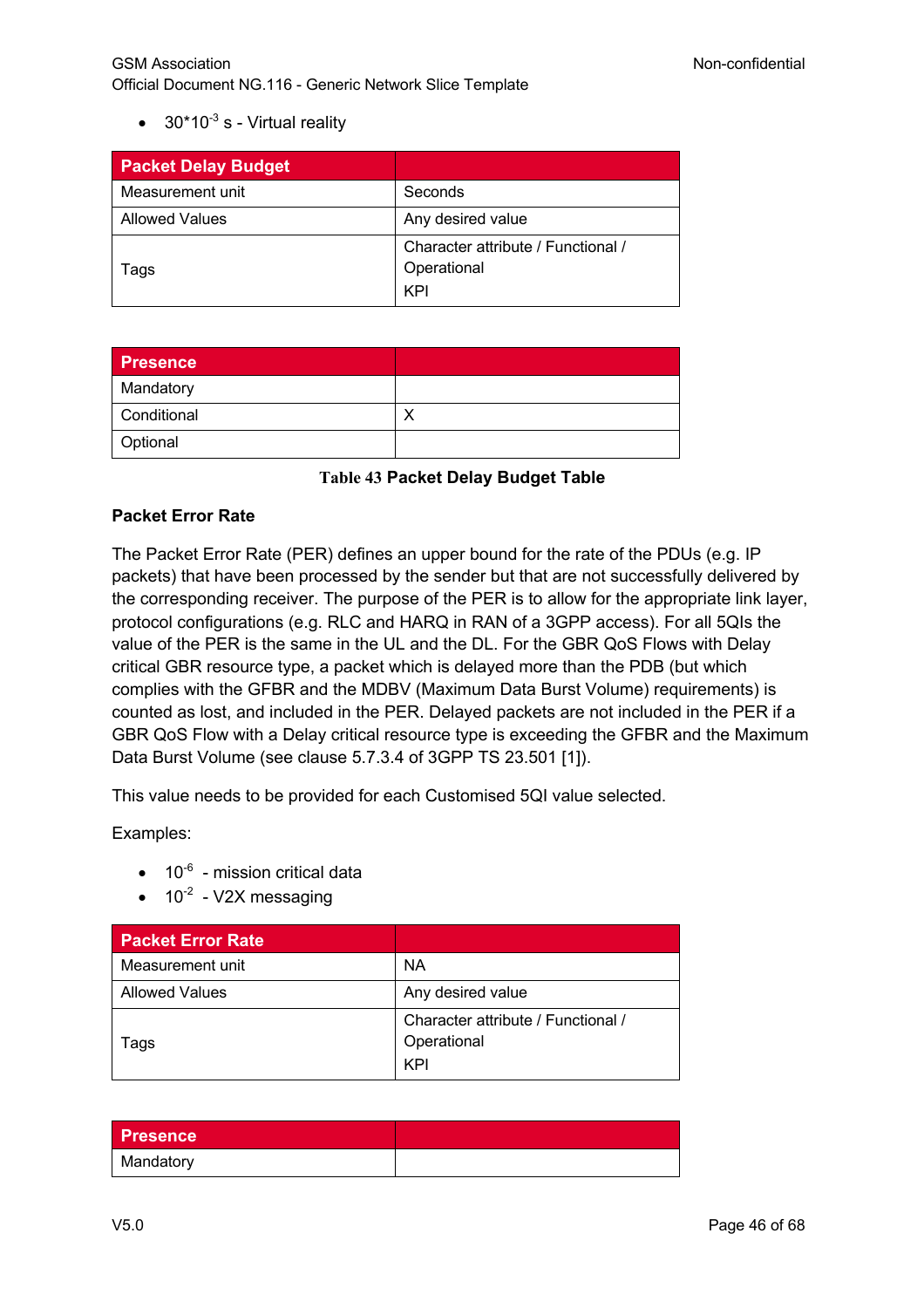| <b>Presence</b> |  |
|-----------------|--|
| Conditional     |  |
| Optional        |  |

### **Table 44 Packet Error Rate Table**

### **Averaging Window**

Each GBR QoS Flow shall be associated with an Averaging window. The Averaging window represents the duration over which the GFBR and MFBR shall be calculated (e.g. in the (R)AN, UPF, UE). (see clause 5.7.3.6 of 3GPP TS 23.501 [1]).

This value needs to be provided for each Customised 5QI value selected.

| <b>Averaging Window</b> |                                                   |
|-------------------------|---------------------------------------------------|
| Measurement unit        | millisecond                                       |
| <b>Allowed Values</b>   | Any desired value                                 |
| Tags                    | Character attribute / Functional /<br>Operational |
|                         | KPI                                               |

| <b>Presence</b> |  |
|-----------------|--|
| Mandatory       |  |
| Conditional     |  |
| Optional        |  |

### **Table 45 Average Window Table**

### **Maximum Data Burst Volume**

Each GBR QoS Flow with Delay-critical resource type shall be associated with a Maximum Data Burst Volume (MDBV). MDBV denotes the largest amount of data that the 5G-AN is required to serve within a period of 5G-AN PDB (i.e. 5G-AN part of the PDB) (see clause 5.7.3.7 of 3GPP TS 23.501 [1]).

This value needs to be provided for each customised 5QI value selected.

| <b>Maximum Data Burst Volume</b> |                                                          |
|----------------------------------|----------------------------------------------------------|
| Measurement unit                 | <b>Bytes</b>                                             |
| <b>Allowed Values</b>            | Any desired value                                        |
| l ags                            | Character attribute / Functional /<br>Operational<br>KPI |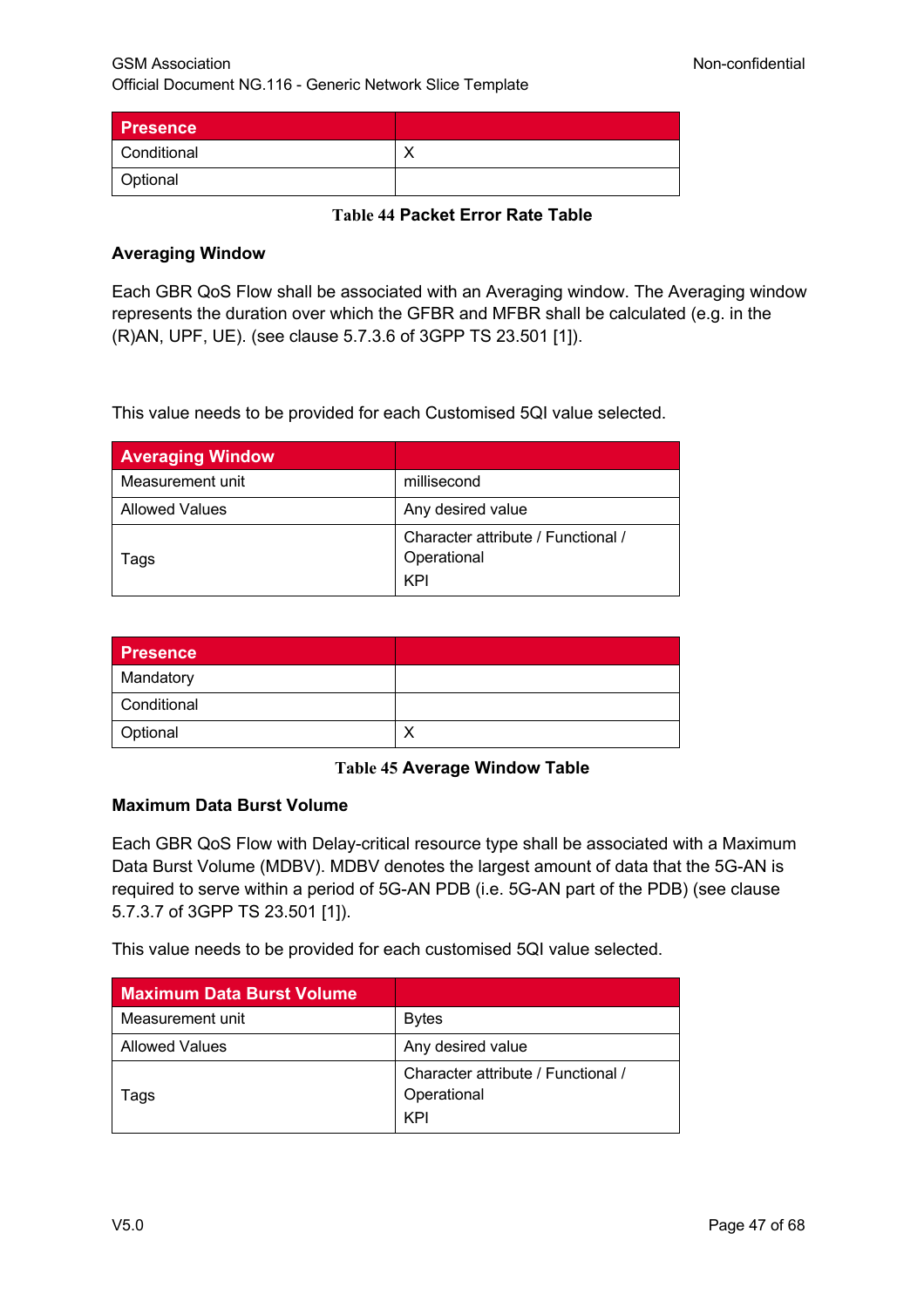| <b>Presence</b> |   |
|-----------------|---|
| Mandatory       |   |
| Conditional     |   |
| Optional        | ↘ |

**Table 46 Maximum Data Burst Volume Table**

### **Maximum Packet Loss Rate**

The Maximum Packet Loss Rate (UL, DL) indicates the maximum rate for lost packets of the QoS flow that can be tolerated in the uplink (UL) and downlink (DL) direction.

The Maximum Packet Loss Rate (UL, DL) can only be provided for a GBR QoS flow belonging to voice media.

This is a QoS parameter that may optionally be supported for a 5QI indicated in this parameter.

| <b>Maximu Packet Loss Rate</b> |                                    |
|--------------------------------|------------------------------------|
| Measurement unit               | <b>NA</b>                          |
| <b>Allowed Values</b>          | Any desired value                  |
|                                | Character attribute / Functional / |
| Tags                           | Operational                        |
|                                | KPI                                |

| <b>Presence</b> |  |
|-----------------|--|
| Mandatory       |  |
| Conditional     |  |
| Optional        |  |

### **Table 47 Max Packet Loss Rate Table**

### **Additional Information**

3GPP has defined standardized 5QI to QoS characteristics mapping (see Table 5.7.4-1 of 3GPP TS 23.501 [1]). As long as these classes are used, the 5G (or the 3GPP) system is able to support these requirements. For different combinations of QoS characteristics it needs to be checked if and how they can be supported.

The parameters of this attribute can be filled separately. However, by selecting an already specified standardized 5QI the relevant parameters might be filled automatically. For some QoS characteristics of these 5QIs default values apply as shown in Table 5.7.4-1 of 3GPP TS 23.501 [1]. Non default value can be signalled if needed. Therefore, a NEST may include a non-default value to be signalled.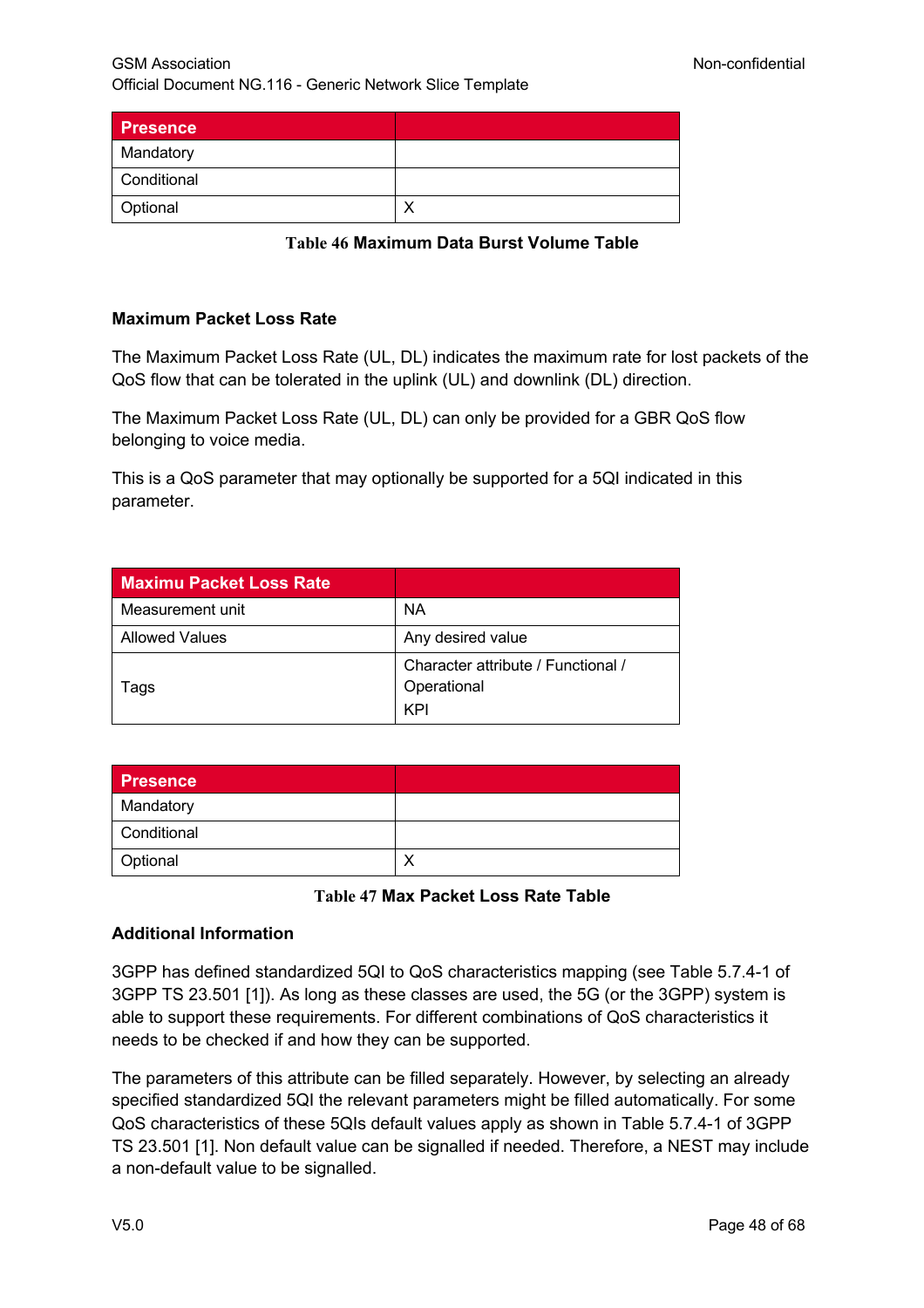## **Support for non-IP traffic**

This attribute provides non-IP Session support (Ethernet session and forwarding support) of communication devices.

Note: Not including this attribute is equal to setting it to Not Supported.

| <b>Support for non-IP traffic</b> |                                         |
|-----------------------------------|-----------------------------------------|
| Measurement unit                  | <b>NA</b>                               |
| <b>Allowed Values</b>             | Not supported<br>Supported              |
| Tags                              | Character attribute / Functional<br>KPI |

| <b>Presence</b> |  |
|-----------------|--|
| Mandatory       |  |
| Conditional     |  |
| Optional        |  |

### **Table 48 Non-IP traffic Support Table**

#### **Additional information**

The most important case is to support packet exchange in the power deferential protection:

- Transmission between a mobile device, customer premises equipment (CPE) and UPF
- Between adjacent UPF.

Core Network (UPF) may use Ethernet session and forwarding to transmit package as customized network slice ability to fully meet the communication requirement of some vertical industries application scenarios.

There are mechanisms for DNN (data network name) described in 3GPP TS 23.501 [1].

A DNN is equivalent to an APN and both identifiers have an equivalent meaning and carry the same information.

The DNN may be used e.g. to:

- Select a Session Management Function or SMF and UPF(s) for a PDU Session.
- Select N6 interface(s) for a PDU Session.
- Determine policies to apply to this PDU Session.

Today some scenarios of industries have requirements for which protocol transport between communications devices need to support Non-IP sessions, such as, power differential protection.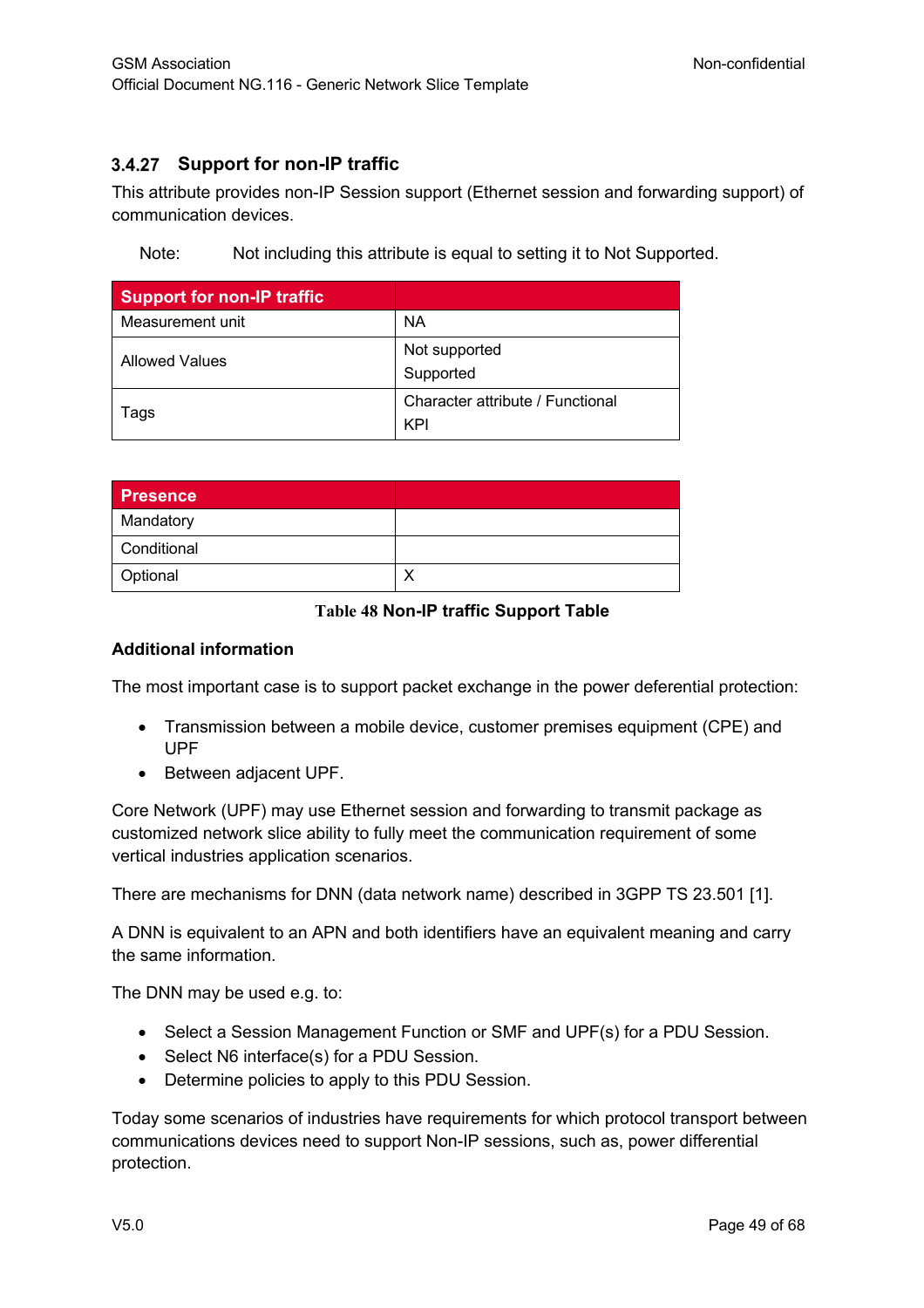End to End 5G network slicing needs to support the Ethernet session and forwarding to transmit package as customized network slice ability to fully meet the communication requirement of the power differential protection.

This attribute applies to 3GPP access type only.

## **Supported device velocity**

Maximum speed supported by the network slice at which a defined QoS and seamless transfer between TRxPs (Transmission Reception Point(s)), which may belong to different deployment layers and/or radio access technologies (multi-layer /-RAT), can be achieved.

*Editor's note: This attribute is FFS in 3GPP.*

Examples:

- 0 km/h Stationary
- 10 km/h Pedestrian
- 120 km/h Vehicular
- 500 km/h High speed vehicular

| <b>Supported device velocity</b> |                                   |
|----------------------------------|-----------------------------------|
| Measurement unit                 | Kilometres per hour (km/h)        |
| Allowed Values                   | Any desired value                 |
| lags                             | Character attribute / Performance |
|                                  | KPI                               |

| <b>Presence</b> |  |
|-----------------|--|
| Mandatory       |  |
| Conditional     |  |
| Optional        |  |

**Table 49 Device Velocity Table**

### **Additional information**

For non-low latency requirements, the expected speeds might not be a problem. More important is the support of URLLC services under high mobility scenarios.

Orchestrator may use this attribute to orchestrate the resources and network functions. If value is set to 0 km/h, it means no mobility is supported (e.g., the UE is not moving).

This attribute applies to 3GPP access type only.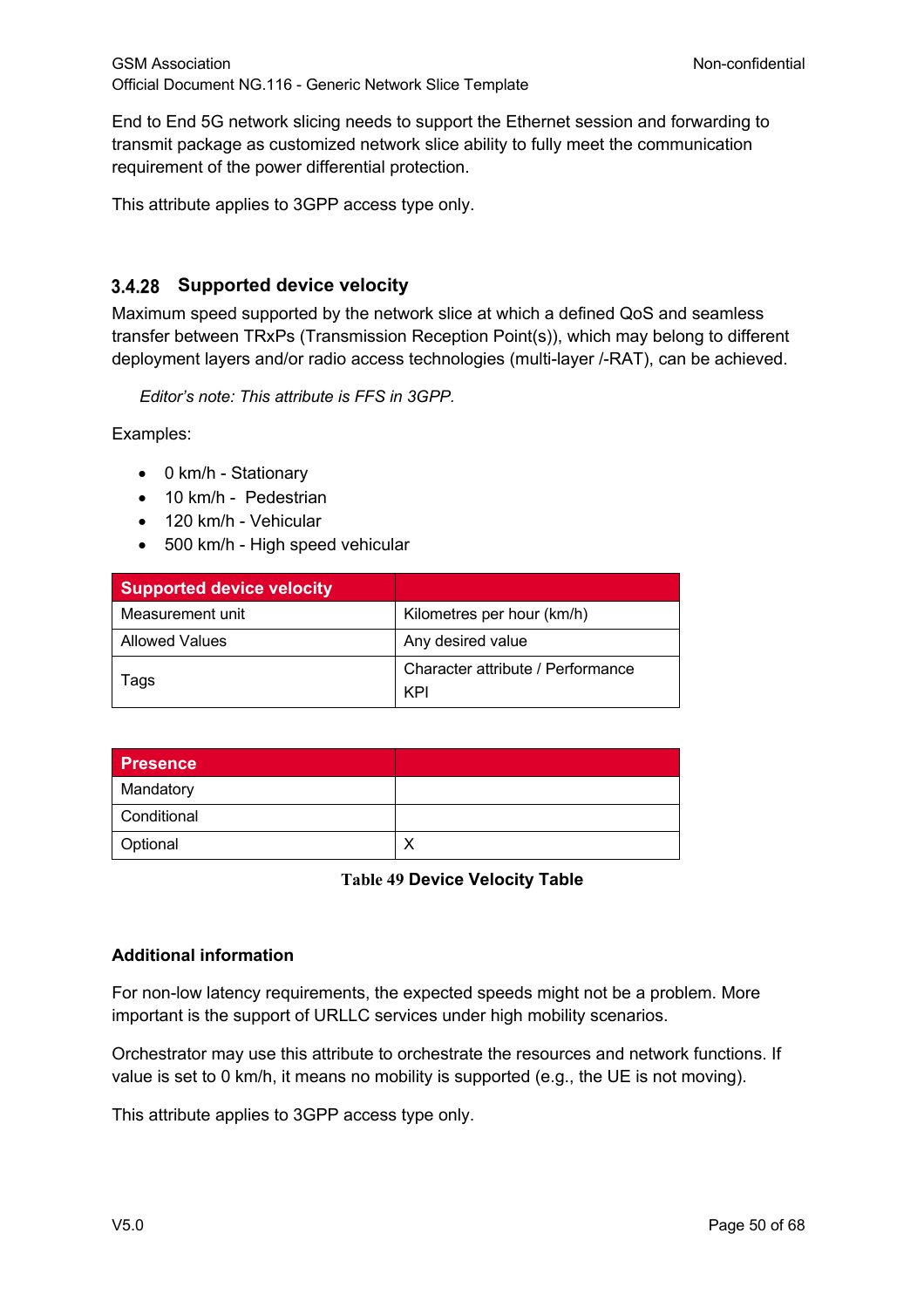## **Synchronicity**

This attribute provides synchronicity of communication devices. Two cases are most important in this context:

- Synchronicity between a base station and a mobile device and
- Synchronicity between mobile devices.

*Editor's note: This attribute is FFS in 3GPP.*

### **Availability**

The synchronicity between devices over PC5 in absence of the network is not in scope of this parameter.

Note: Not including this parameter is equal to setting it to Not supported.

| <b>Availability</b>   |                                  |
|-----------------------|----------------------------------|
| Measurement unit      | ΝA                               |
|                       | Not supported                    |
| <b>Allowed Values</b> | Between BS and UE                |
|                       | Between BS and UE & UE and UE    |
| Tags                  | Character attribute / Functional |

| <b>Presence</b> |   |
|-----------------|---|
| Mandatory       |   |
| Conditional     |   |
| Optional        | Х |

### **Table 50 Synchronicity Availability Table**

### **Accuracy**

This parameter describes the accuracy of the synchronicity.

Examples:

•  $1*10^{-6}$ (1µs)

| <b>Accuracy</b>  |                                  |
|------------------|----------------------------------|
| Measurement unit | second                           |
| Allowed Values   | Any desired value                |
| Tags             | Character attribute / Functional |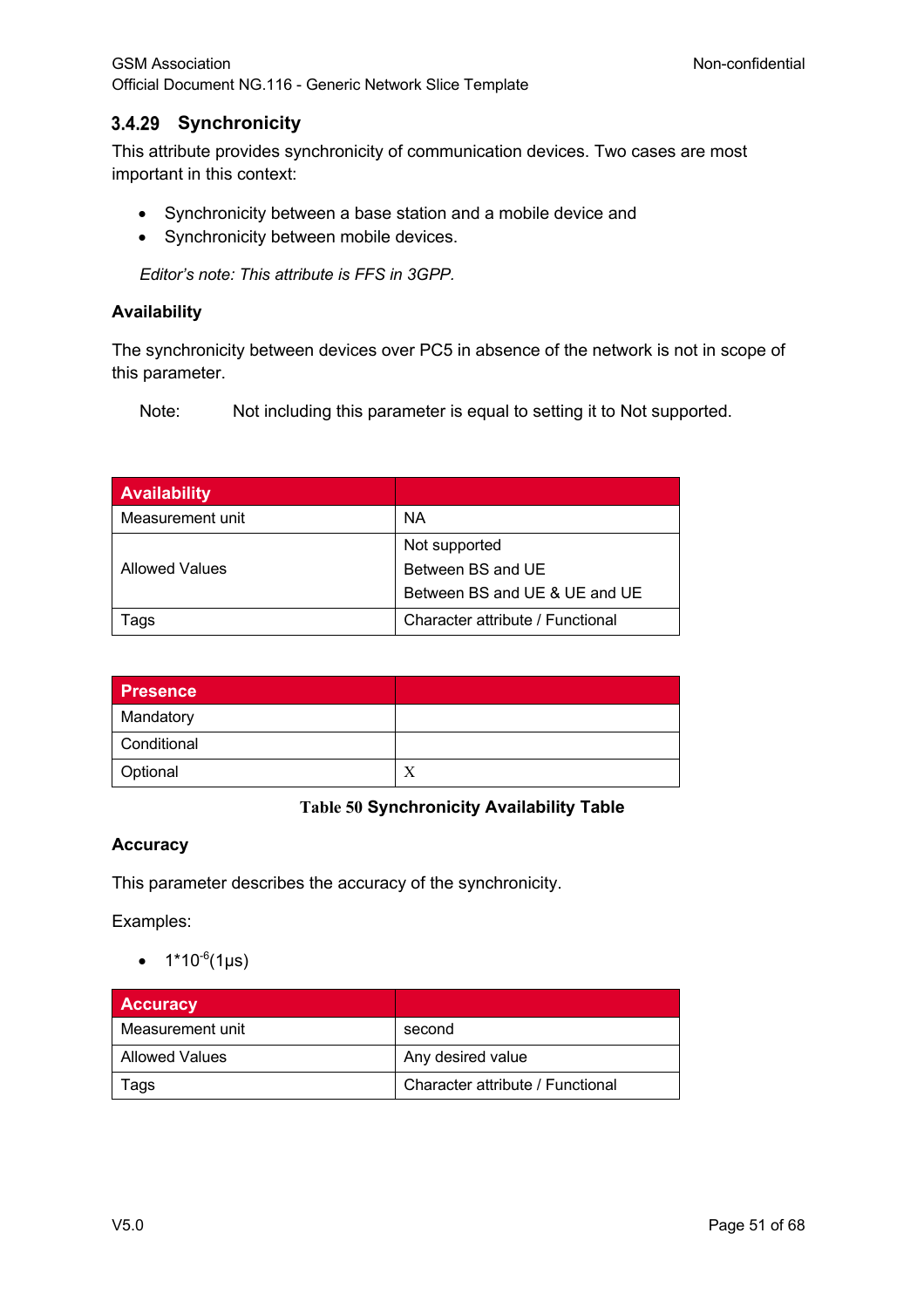| Presence    |  |
|-------------|--|
| Mandatory   |  |
| Conditional |  |
| Optional    |  |

**Table 51 Synchronicity Accuracy Table**

### **Additional Information**

Today these requirements are met by the deploying cable connections/networks as like industrial Ethernet systems or fieldbuses. These networks are normally closed solutions by a single vendor in which all the equipment is perfectly aligned. Based on standards like IEEE 802.1 AS [9] or IEEE 1588 [8] very high synchronicity can be achieved in the networks.

This attribute applies to 3GPP access type only.

### **UE density**

This attribute describes the maximum number of connected and/or accessible devices per unit area (per  $km^2$ ) supported by the network slice.

Examples:

- 10 000 devices per  $km<sup>2</sup>$  industry 4.0
- $\bullet$  1 000 000 devices per km<sup>2</sup> MIoT

| UE density            |                       |
|-----------------------|-----------------------|
| Measurement unit      | Number per km2        |
| <b>Allowed Values</b> | Any desired value     |
| Tags                  | Scalability attribute |

| <b>Presence</b> |  |
|-----------------|--|
| Mandatory       |  |
| Conditional     |  |
| Optional        |  |

### **Table 52 UE Density Table**

### **Additional information**

Most of the required densities can be supported with 5G. Most challenging is the MIoT use cases for which it is not sure if the required device densities can be fulfilled.

This attribute describes the maximum number of users/UEs supported per area. In case fewer users are present at moment, the network slice can be scaled down, e.g. resources can be released and for instance be used by other network slices.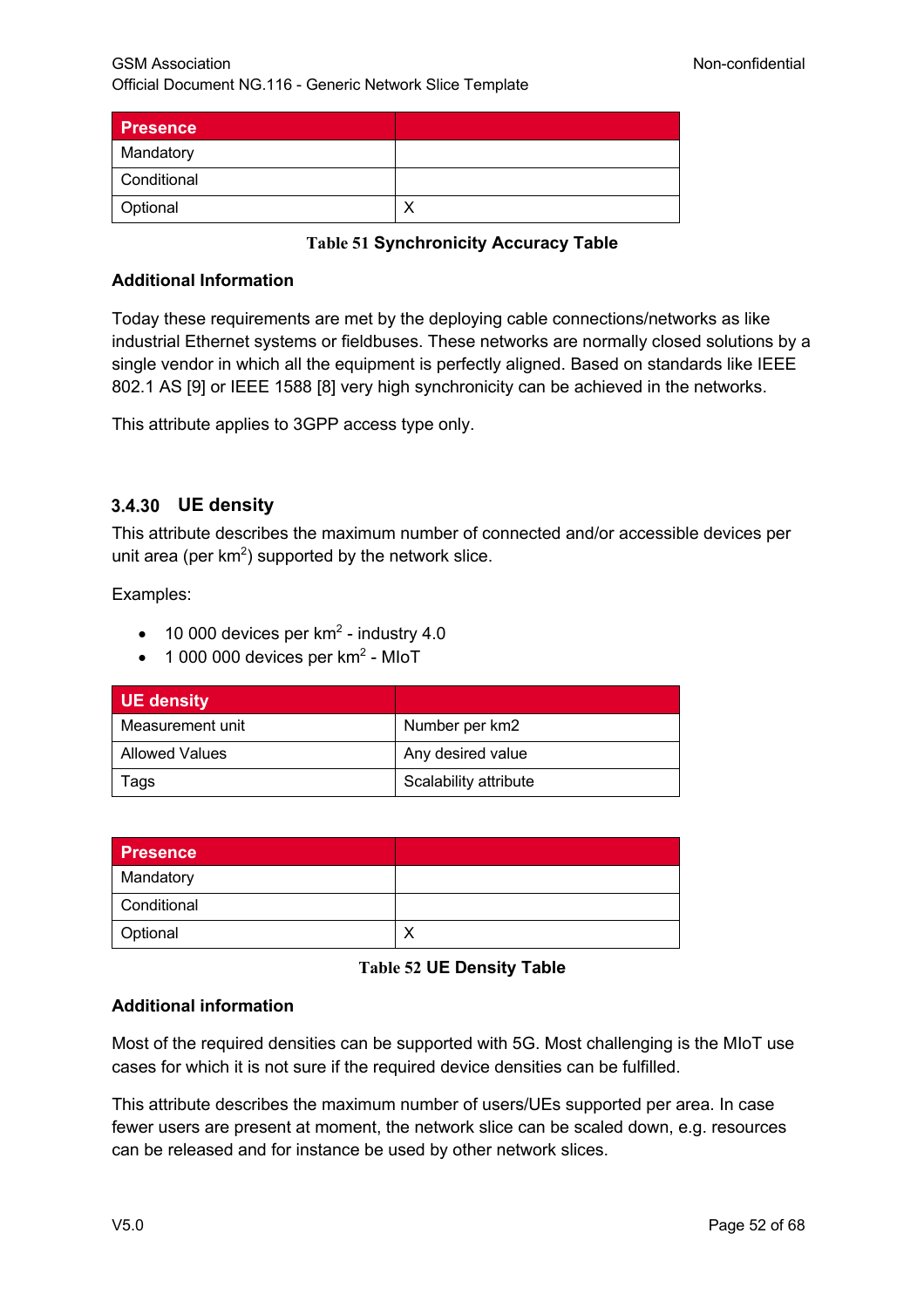This attribute applies to 3GPP access type only.

## **Uplink throughput per network slice**

This attribute relates to the aggregated data rate in uplink for all UEs together in the network slice (this is not per UE).

This attribute applies to 3GPP access type only.

#### **Guaranteed uplink throughput quota**

Editor's note: This parameter is FFS in 3GPP Rel17.

This parameter describes the guaranteed throughput/data rate supported by the network slice for the aggregate of all GBR QoS flows in uplink belonging to the set of all UEs using the network slice.

Not including this parameter or if the value is 0, best effort traffic is expected where no minimum throughput is guaranteed.

Examples:

- 0 (best effort)
- 10 000 kbps
- 1 000 000 kbps

| <b>Guaranteed uplink throughput quota</b> |                       |
|-------------------------------------------|-----------------------|
| Measurement unit                          | kbps                  |
| Allowed Values                            | Any desired value     |
| Tags                                      | Scalability attribute |

| <b>Presence</b> |  |
|-----------------|--|
| Mandatory       |  |
| Conditional     |  |
| Optional        |  |

**Table 53 Guaranteed Uplink Throughput Table**

### **Additional uplink GBR QoS flows**

| <b>Additional uplink GBR QoS flows</b> |                                               |
|----------------------------------------|-----------------------------------------------|
| Measurement unit                       | <b>NA</b>                                     |
| Allowed Values                         | No additional uplink GBR QoS flows<br>allowed |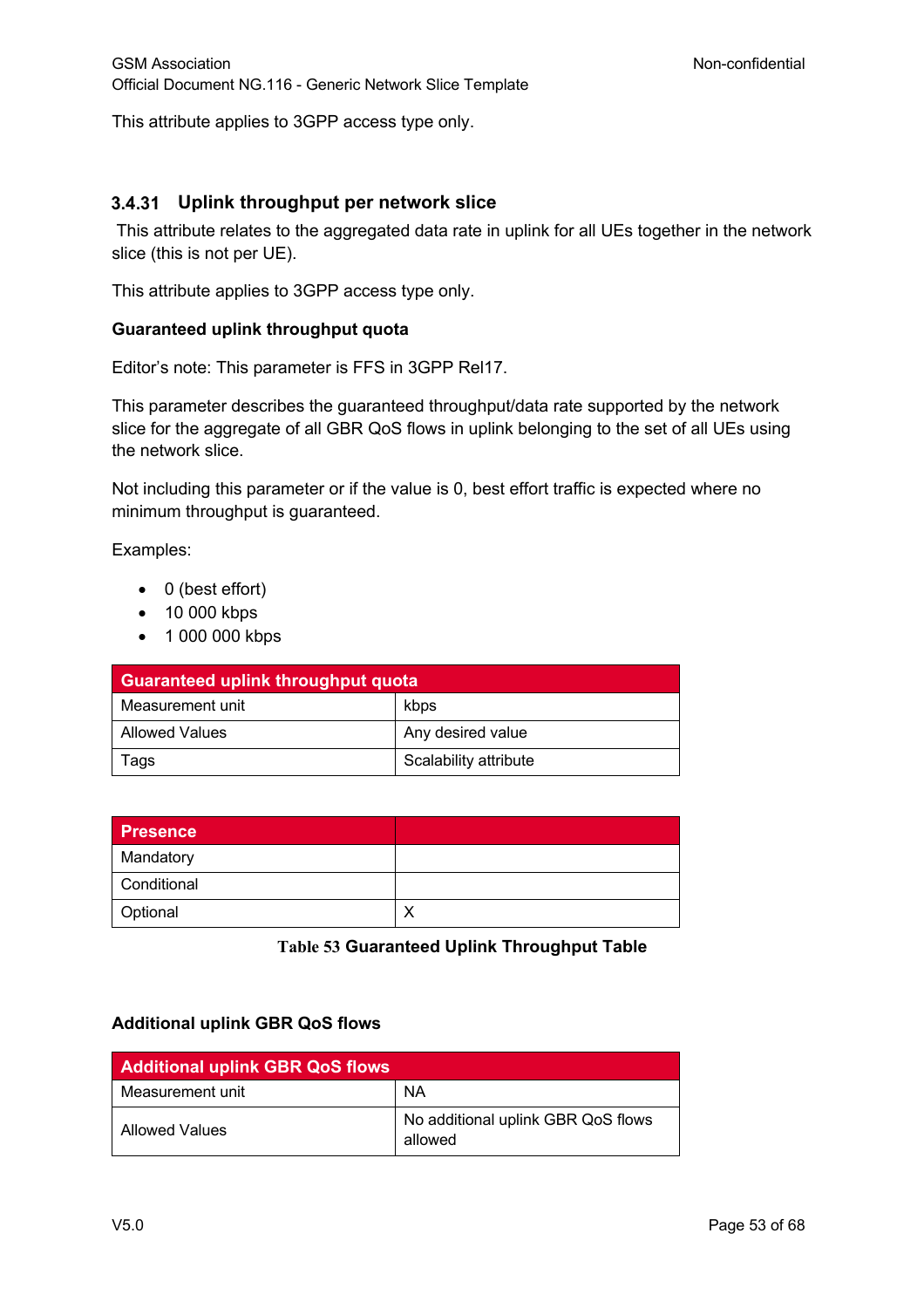| <b>Additional uplink GBR QoS flows</b> |                                 |
|----------------------------------------|---------------------------------|
|                                        | Additional uplink GBR QoS flows |
|                                        | allowed                         |
| laqs                                   | Scalability attribute           |
|                                        | KPI                             |

| <b>Presence</b> |  |
|-----------------|--|
| Mandatory       |  |
| Conditional     |  |
| Optional        |  |

#### **Table 54 Additional uplink GBR QoS flows Table**

### **Maximum uplink throughput**

This parameter describes the maximum data rate supported by the network slice for all UEs together in uplink.

Note: The sum of all data rates in uplink for all UEs does not exceed this value.

Examples:

- 100 000 kbps
- 10 000 000 kbps

| <b>Maximum uplink throughput</b> |                       |
|----------------------------------|-----------------------|
| Measurement unit                 | kbps                  |
| <b>Allowed Values</b>            | Any desired value     |
| lags                             | Scalability attribute |

| <b>Presence</b> |  |
|-----------------|--|
| Mandatory       |  |
| Conditional     |  |
| Optional        |  |

#### **Table 55 Maximum Uplink Throughput Table**

## **Uplink maximum throughput per UE**

This attribute describes the maximum data rate supported by the network slice per UE in uplink.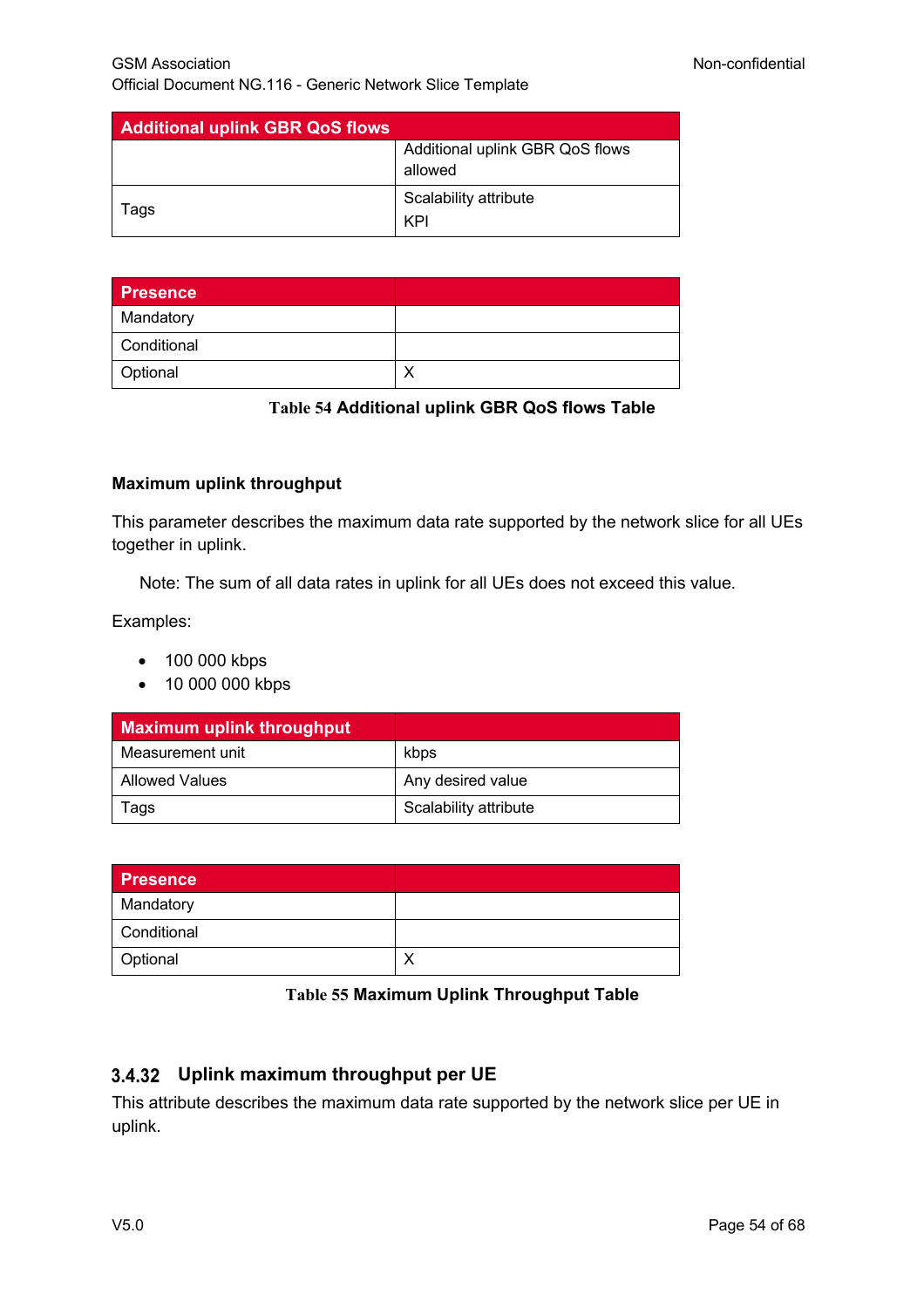The attribute is comprised of a list of Service Category parameters with the associated Maximum Uplink Throughput per UE value.

If no Service Category parameter is present, all devices in the network slice experience the same Maximum Uplink Throughput per UE value. If Service Category parameters are present, then the UEs will be associated with a specific Maximum Uplink Throughput per UE parameter value depending on which Service Category the UE is associated with for the network slice. In this case, different UEs within a network slice can experience a different maximum data rate.

Examples:

- 10 000 (Service Category 1)
- 100 000 (Service Category 2)
- 200 000 (Service Category 3)

## **Maximum Uplink Throughput per UE value**

This parameter defines the Maximum Uplink Throughput per UE value. This may be associated with a Service Category parameter.

| <b>Maximum Uplink Throughput per UE value</b> |                                  |
|-----------------------------------------------|----------------------------------|
| Measurement unit                              | kbps                             |
| <b>Allowed Values</b>                         | Any desired value                |
| lags                                          | Character attribute / Functional |
|                                               | KPI                              |

| <b>Presence</b> |  |
|-----------------|--|
| Mandatory       |  |
| Conditional     |  |
| Optional        |  |

**Table 56 Maximum Uplink Throughput per UE Table**

## **Service category**

This parameter defines a service category which may be assigned to certain groups of devices using the network slice. If present, it shall be associated with a Maximum Uplink Throughput Value parameter.

| <b>Service category</b> |                                              |
|-------------------------|----------------------------------------------|
| Measurement unit        | NA                                           |
| Allowed Values          | Any text identifying the Service<br>Category |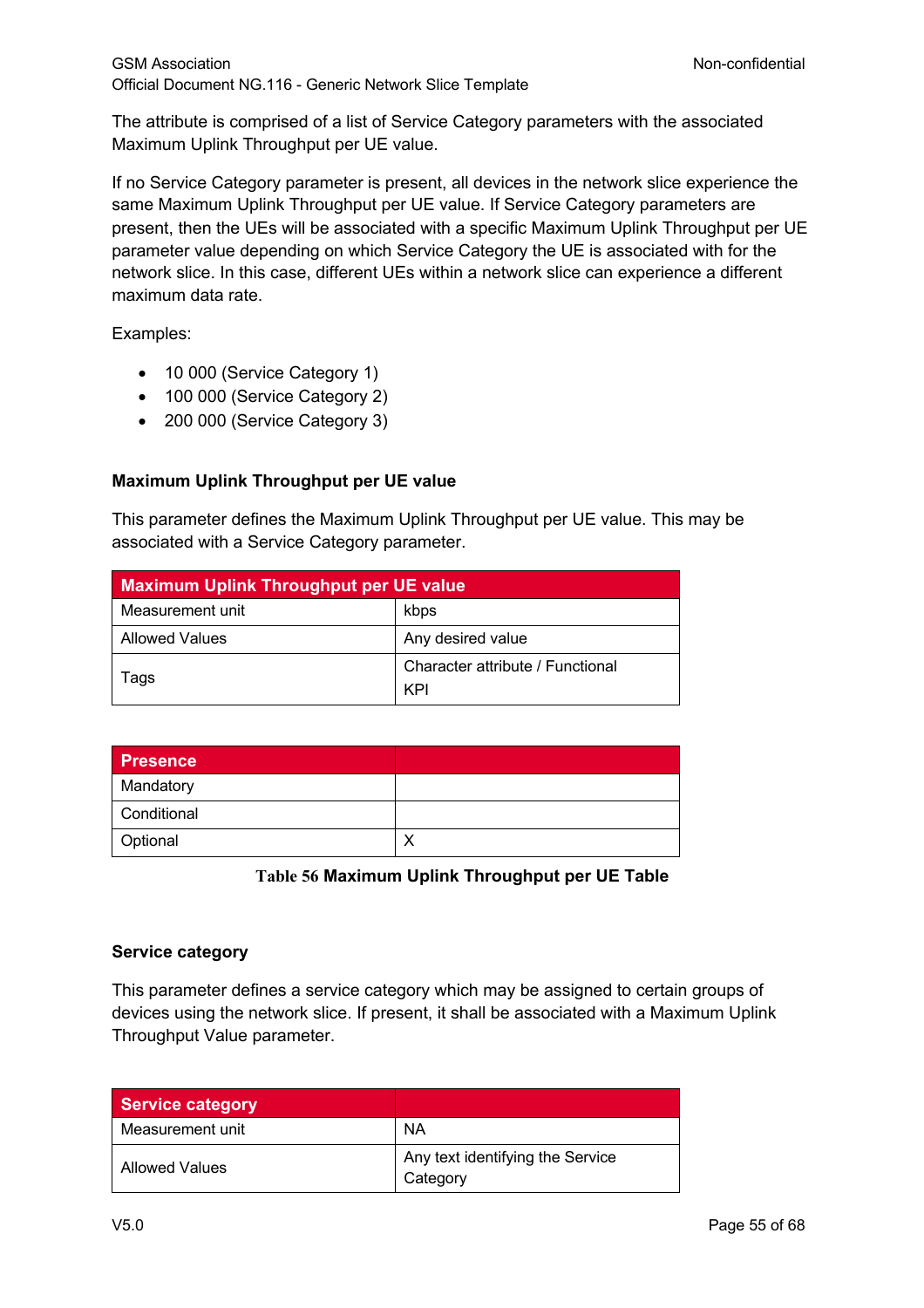| Service category |                                  |
|------------------|----------------------------------|
| l ags            | Character attribute / Functional |

| <b>Presence</b> |  |
|-----------------|--|
| Mandatory       |  |
| Conditional     |  |
| Optional        |  |

**Table 57 Uplink Rate Service Category Table**

### **Additional information**

Maximum throughput can be used to offer different service categories which have different maximum throughput values.

This attribute applies to 3GPP access type only, across GBR and Non-GBR QoS flows.

### **User management openness**

This attribute describes the capability for the NSC to manage their users or groups of users' network services and corresponding requirements. For instance, if NSC Y orders a network slice which is capable to support X users of Y, then Y should be capable to decide which X users could use this network slice. Hence, Y could manage the users, in terms of add, modify or delete users to receive network services provided by the specific network slice.

Note: Not including this attribute is equal to setting it to Not supported.

*Editor's note: This attribute is FFS in 3GPP.*

| <b>User management openness</b> |                                    |
|---------------------------------|------------------------------------|
| Measurement unit                | ΝA                                 |
| <b>Allowed Values</b>           | Not supported                      |
|                                 | Supported                          |
| Tags                            | Character attribute / Functional / |
|                                 | Operational                        |
|                                 | <b>API</b>                         |

| <b>Presence</b> |  |
|-----------------|--|
| Mandatory       |  |
| Conditional     |  |
| Optional        |  |

**Table 58 User Management Table**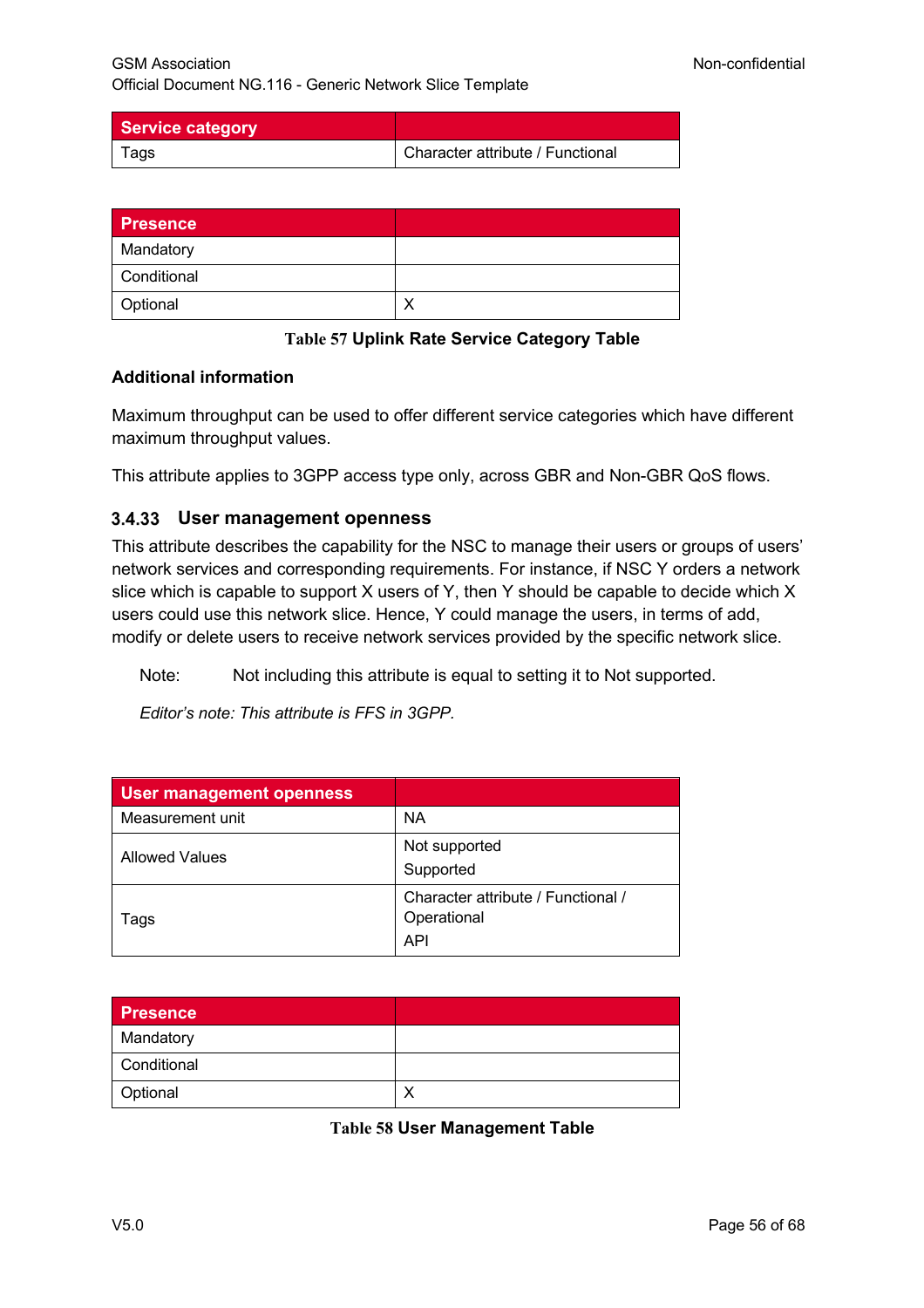## **Data network access**

For each Supported data network list value in the Supported data networks attribute (see clause 3.4.39). This attribute defines how the network slice supported data networks handle the user data.

Examples:

- Data Network access:
	- Data access per Data Network =  $\{$  DataNetwork1, Termination in the private network}, { DataNetwork2, Internet}
	- Tunnelling mechanism per Data network = { DataNetwork1, L2TP}

#### **Data access per data network**

The options for a specific Supported data network are as follows:

- Direct access to the Internet
- Termination in a private network (e.g. via tunnelling mechanism such as L2TP, VPN Virtual Private Network, tunnel, etc.)
- All data traffic stays local to an operator network and the devices do not have access to the Internet or private network

| Data access per data network |                                                                                                                                                                                     |
|------------------------------|-------------------------------------------------------------------------------------------------------------------------------------------------------------------------------------|
| Measurement unit             | <b>NA</b>                                                                                                                                                                           |
| <b>Allowed Values</b>        | List of { [Text identification of one data<br>network], [one of "Direct internet<br>access" or "Termination in the private<br>network" or<br>"Local traffic (no internet access)"]} |
| l ags                        | Character attribute / Functional                                                                                                                                                    |

| <b>Presence</b> |  |
|-----------------|--|
| Mandatory       |  |
| Conditional     |  |
| Optional        |  |

#### **Table 59 Data Access Table**

### **Tunnelling mechanism**

The parameter, if present, defines the tunnelling mechanism used to connect to a private data network. 3GPP TS 29.561 [12] lists the interworking with data networks and tunnelling mechanism used.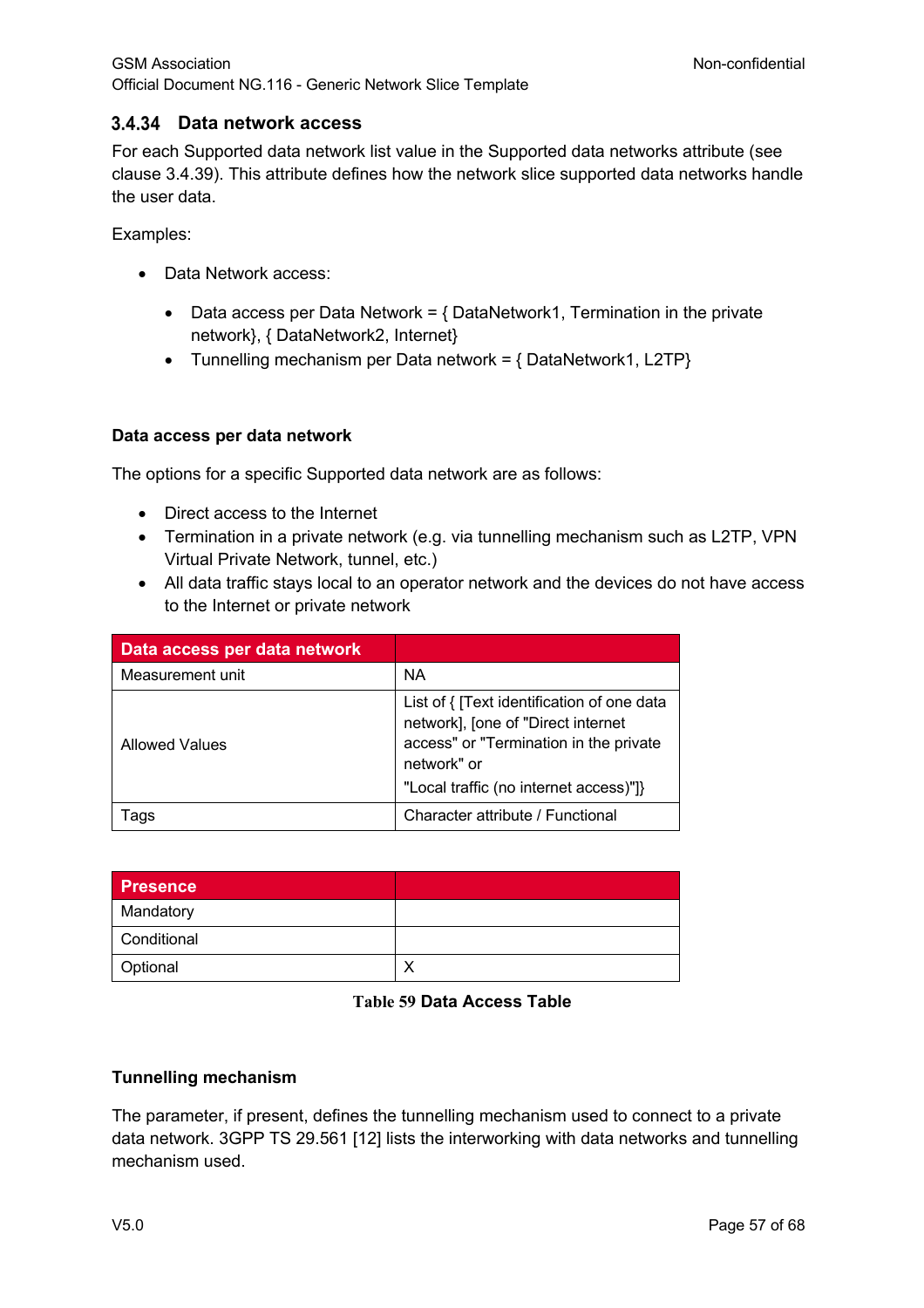This parameter must be present if Data access per data network is set to Termination in the private network.

Note: Comma separated multiple values are allowed.

| <b>Parameters</b>     |                                                                                                                                                          |
|-----------------------|----------------------------------------------------------------------------------------------------------------------------------------------------------|
| Measurement unit      | <b>NA</b>                                                                                                                                                |
| <b>Allowed Values</b> | List of { [Text identification of one data<br>network], [one of "L2TP Tunnel" or<br>"GRE Tunnel"or "VPN Tunnel" or<br>"Label bases routing" or "Other"]} |
| Tags                  | Character attribute / Functional                                                                                                                         |

| <b>Parameter Presence</b> |  |
|---------------------------|--|
| Mandatory                 |  |
| Conditional               |  |
| Optional                  |  |

### **Table 60 Tunnelling Mechanism Table**

## **V2X communication mode**

This attribute describes if the V2X communication mode is supported by the network slice.

This attribute applies to 3GPP access type only.

Note: Not including this attribute is equal to setting it to Not supported.

| <b>Parameters</b>     |                                  |
|-----------------------|----------------------------------|
| Measurement unit      | ΝA                               |
| <b>Allowed Values</b> | Not supported                    |
|                       | <b>YES-EUTRA</b>                 |
|                       | <b>YES-NR</b>                    |
|                       | YES-NR and E-UTRA                |
| Tags                  | Character attribute / Functional |

| <b>Attribute Presence</b> |  |
|---------------------------|--|
| Mandatory                 |  |
| Conditional               |  |
| Optional                  |  |

**Table 61 V2X Communication Mode Table**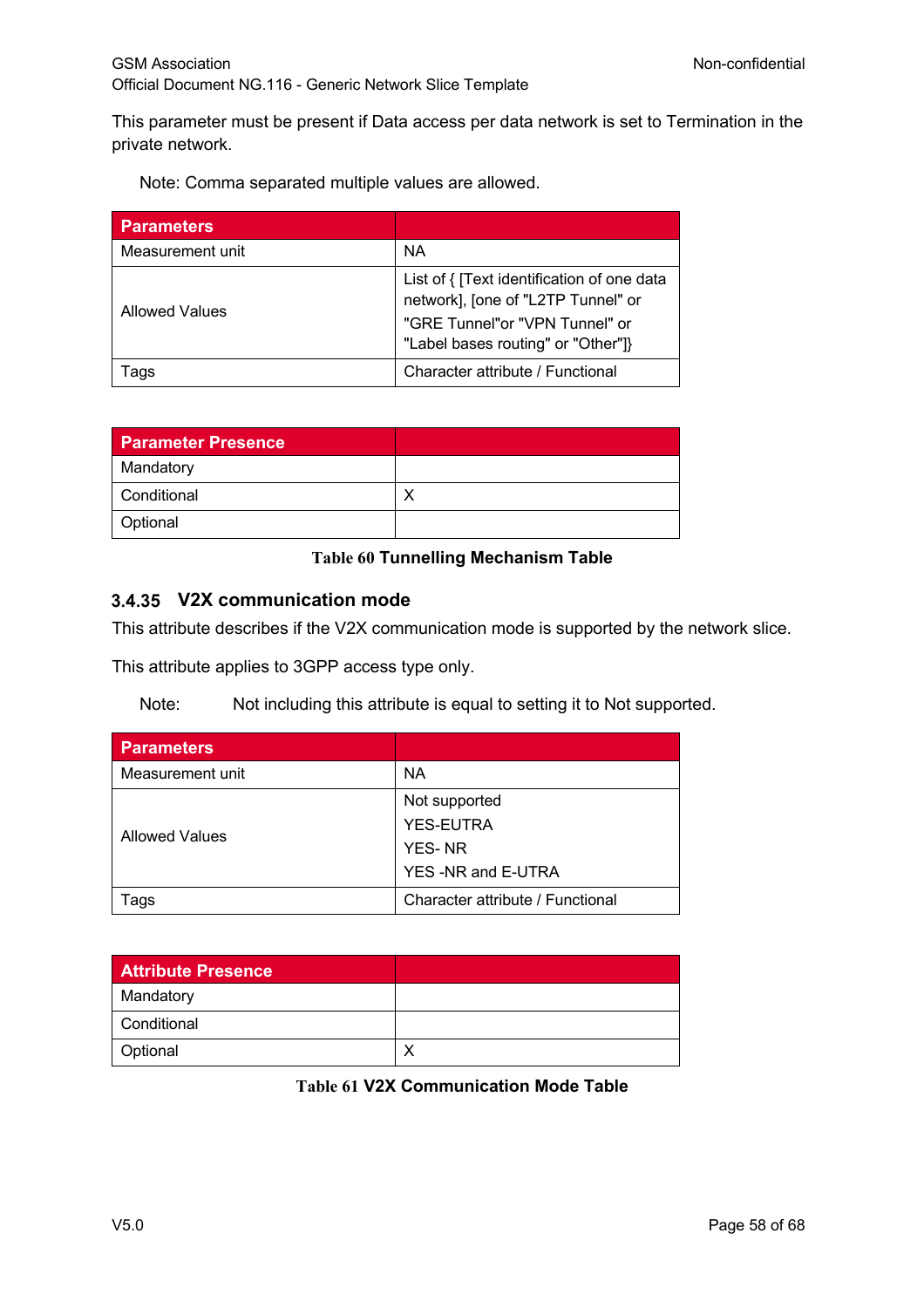## **Latency from (last) UPF to Application Server**

This optional attribute specifies maximum or worst case one-way latency between UPF and application server offered by the slice. This does not include latency introduced by the application server. In the case of chained UPFs, this refers to the last UPF (in the chain) towards the application server. This attribute extends what is covered by the 3GPP QoS PDB attribute (see GST QoS attribute) which is only between UE and UPF. This is an optional attribute for network slices that offer latency objectives between UPF and application server residing within the operator network.

Examples:

- $1.5.10^{-3}$  s
- $5.10^{-3}$  s

| <b>Latency fromUPF to Application Server</b> |                                   |
|----------------------------------------------|-----------------------------------|
| Measurement unit                             | second                            |
| <b>Allowed Values</b>                        | Any desired value                 |
| lags                                         | Character attribute / Performance |
|                                              | KPI                               |

| <b>Presence</b> |  |
|-----------------|--|
| Mandatory       |  |
| Conditional     |  |
| Optional        |  |

## **Table 62 Latency to Application Server Table**

The boundary of the "application server" is defined by the application domain, which may simply be a server, or may for example be front-ended by a load balancer provided by the application. For example, if the application provides its own load balancer to front-end the server, then the latency is between UPF and the load balancer; on the other hand, if the slice provider (e.g. an operator) provides the load balancer, then the latency is between UPF and the application server.

## **Network Slice Specific Authentication and Authorization (NSSAA) Required**

This attribute specifies whether for the Network Slice, devices need to be also authenticated and authorized by a AAA server using additional credentials different than the ones used for the primary authentication (see Rel-16 of 3GPP TS 23.501 [1] clause 5.15.10 for a definition of the Network Slice Specific Authentication and Authorization feature).

Note: Not including this attribute is equal to setting it to Not supported.

| NSSAA required   |     |
|------------------|-----|
| Measurement unit | N/A |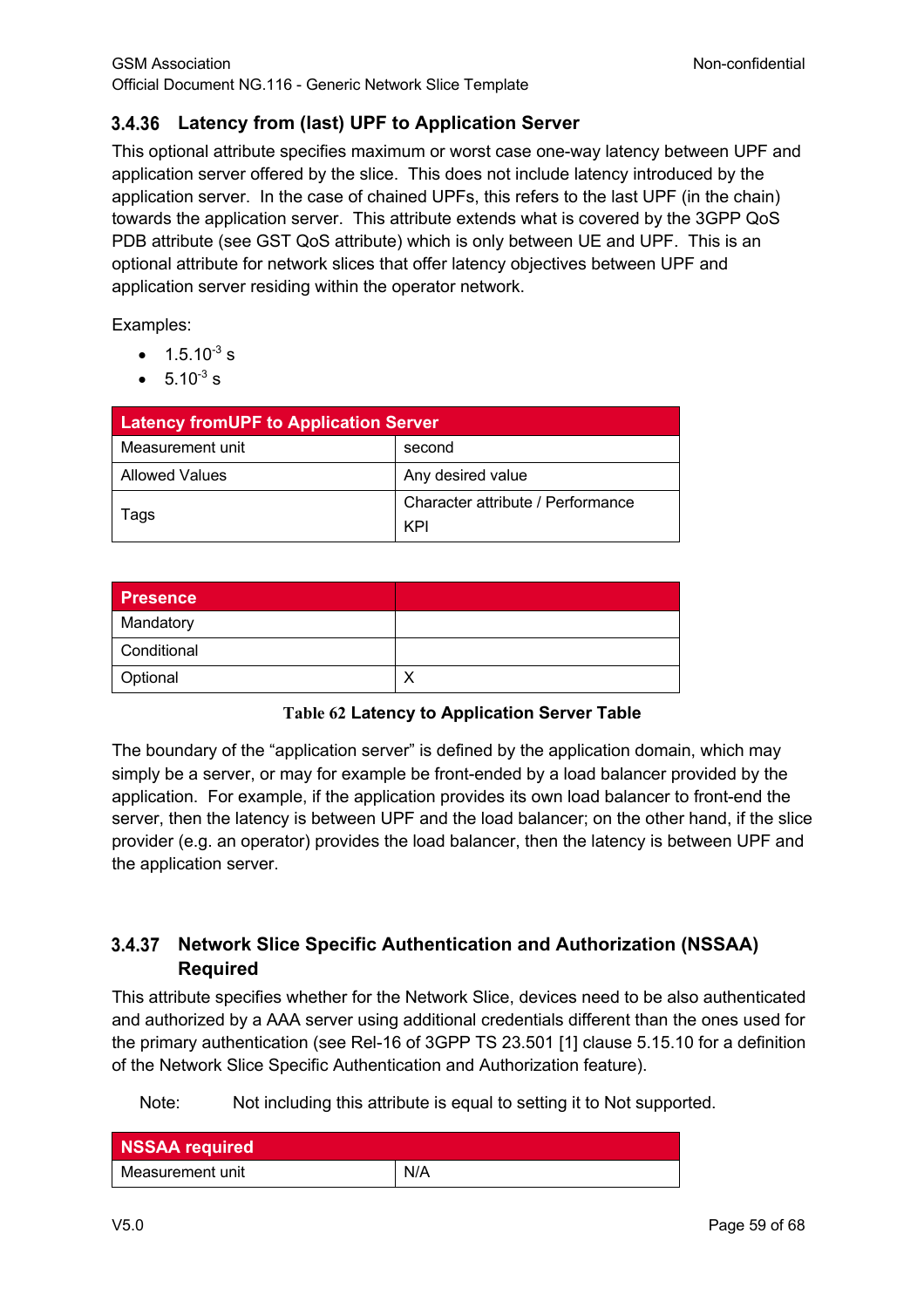| <b>NSSAA required</b> |                                  |
|-----------------------|----------------------------------|
| Allowed Values        | Not supported                    |
|                       | Supported                        |
| ags                   | Character attribute / Functional |

| <b>Presence</b> |  |
|-----------------|--|
| Mandatory       |  |
| Conditional     |  |
| Optional        |  |

**Table 63: Network Slice-Specific Authentication and Authorization Required Table** 

## **Multimedia Priority Service**

Multimedia Priority Service (MPS) leads to priority of traffic relative to other traffic.

Note: Not including this attribute is equal to setting it to Non-MPS.

| <b>Multimedia Priority Service</b> |                                  |
|------------------------------------|----------------------------------|
| Measurement unit                   | ΝA                               |
| Allowed Values                     | Non-MPS<br><b>MPS</b>            |
| Tags                               | Character attribute / Functional |

| <b>Presence</b> |  |
|-----------------|--|
| Mandatory       |  |
| Conditional     |  |
| Optional        |  |

**Table 64 Multimedia Priority Service Support Table**

As specified in 3GPP TS 22.153 [31] an MPS session is a session that has priority treatment applied for allocating and maintaining radio and network resources.

Priority treatment for MPS requires an appropriate ARP and 5QI (plus 5G QoS characteristics) for QoS Flows. The default values for standardized 5QIs described in clause 3.4.26 could be overridden according to the operator policy, as defined in 3GPP TS 23.501 [1].

## **Multimedia Priority Service capability support**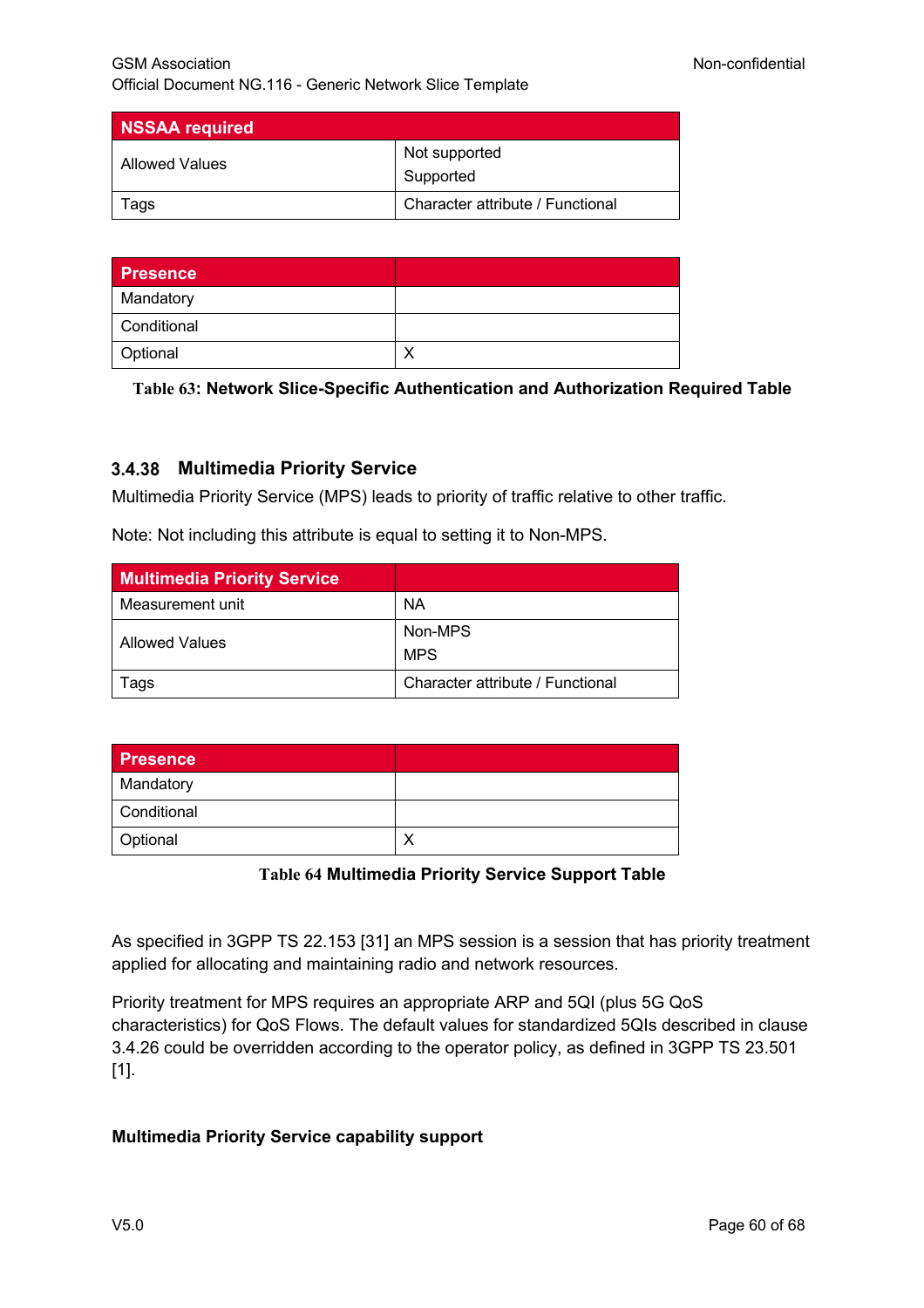This parameter specifies what capabilities are available to support MPS. More than one capability may be supported at once. This parameter must be present if Multimedia Priority Service support is set to "MPS".

Note: Comma separated multiple values are allowed.

| <b>Multimedia Priority Service capability support</b> |                                    |  |
|-------------------------------------------------------|------------------------------------|--|
| Measurement unit                                      | <b>NA</b>                          |  |
| Allowed Values                                        | User prioritization<br>Pre-emption |  |
| Tags                                                  | Character attribute / Functional   |  |

| <b>Presence</b> |  |
|-----------------|--|
| Mandatory       |  |
| Conditional     |  |
| Optional        |  |

### **Table 65 Multimedia Priority Service Capabilities Table**

User prioritization is the admission and the scheduling of different priorities among MPS users.

Pre-emption allows for an established session to be pre-empted for admission of a higherpriority session.

### **Multimedia Priority Service support**

This parameter specifies whether or not the network slice supports MPS for MMTel voice, MPS for MMTel video, and/or MPS for Data as specified in 3GPP TS 22.153 [31].

This parameter must be present if Multimedia Priority Service support is set to "MPS".

Note: Comma separated multiple values are allowed.

| <b>Multimedia Priority Service support</b> |                                  |  |
|--------------------------------------------|----------------------------------|--|
| Measurement unit                           | <b>NA</b>                        |  |
|                                            | MPS for MMTel voice              |  |
| <b>Allowed Values</b>                      | MPS for MMTel video              |  |
|                                            | <b>MPS</b> for Data              |  |
| ags                                        | Character attribute / Functional |  |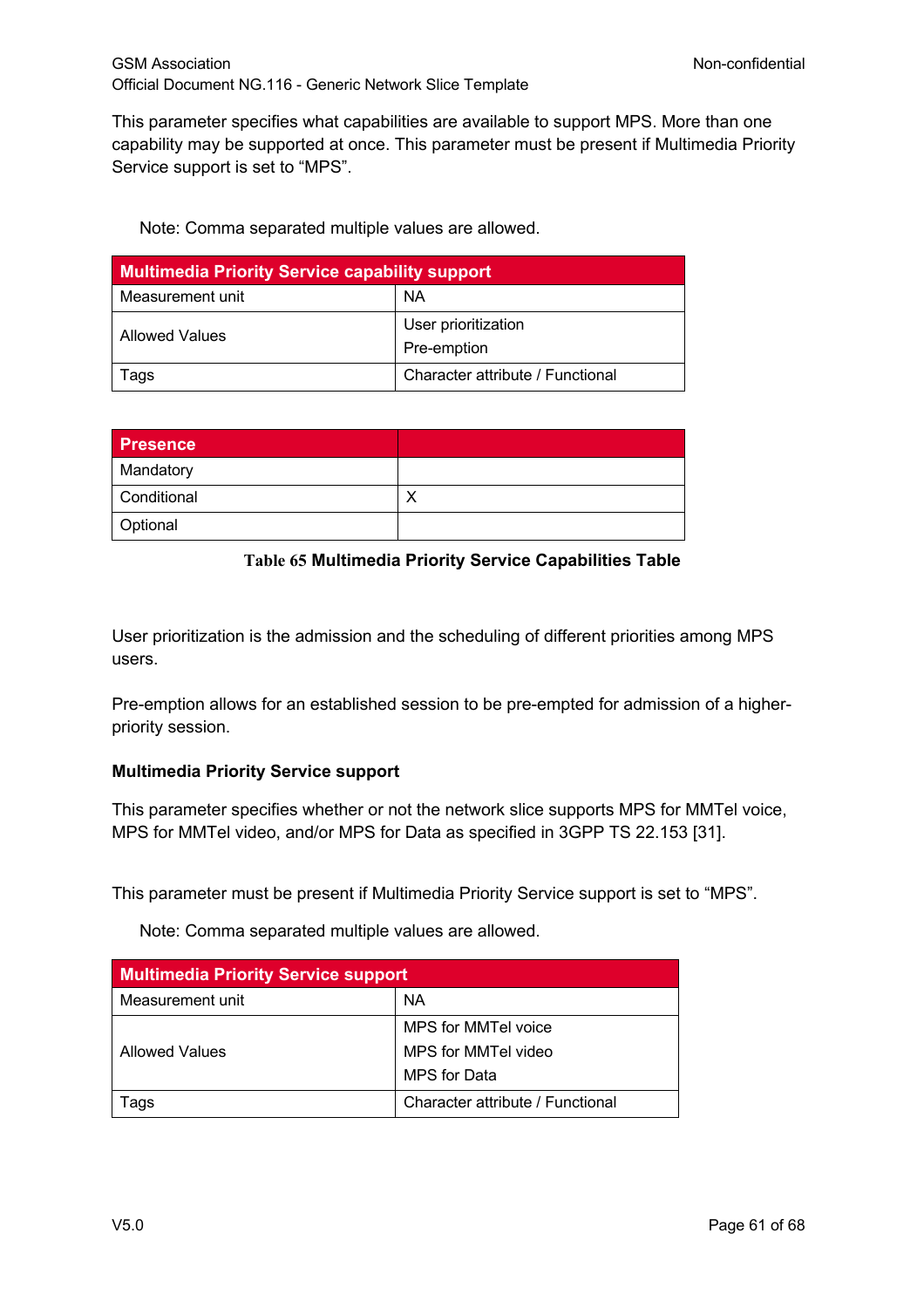| Presence    |  |
|-------------|--|
| Mandatory   |  |
| Conditional |  |
| Optional    |  |

**Table 66 Multimedia Priority Service Table**

## **Supported data network**

This attribute describes the data networks the network slice provides access to. The attribute is comprised of a list of Service category parameters with the associated network or networks list.

If no Service category parameters are present, all UEs in the network slice are associated with the same network or list of networks.

Example:

{ Service category = Service category 1 , Supported networks list = " DataNetwork1, DataNetwork2"} { Service category = Service category 2, Supported networks list = " DataNetwork1"}

### **Supported data networks list**

This parameter defines which data networks the network slice provides access to. This may be associated with a Service Category parameter.

For every Supported data network, a Data network access (see clause 3.4.34) needs to be provided.

| <b>Supported data network list</b> |                                                                       |
|------------------------------------|-----------------------------------------------------------------------|
| Measurement unit                   | <b>NA</b>                                                             |
| <b>Allowed Values</b>              | Text identification of one data network<br>or a list of data networks |
| aas                                | Character attribute / Functional                                      |

| <b>Presence</b> |   |
|-----------------|---|
| Mandatory       |   |
| Conditional     |   |
| Optional        | x |

#### **Table 67 Supported Networks Table**

### **Service category**

This parameter defines a service category which may be assigned to a UE. If present, it shall be associated with a Supported data networks list parameter.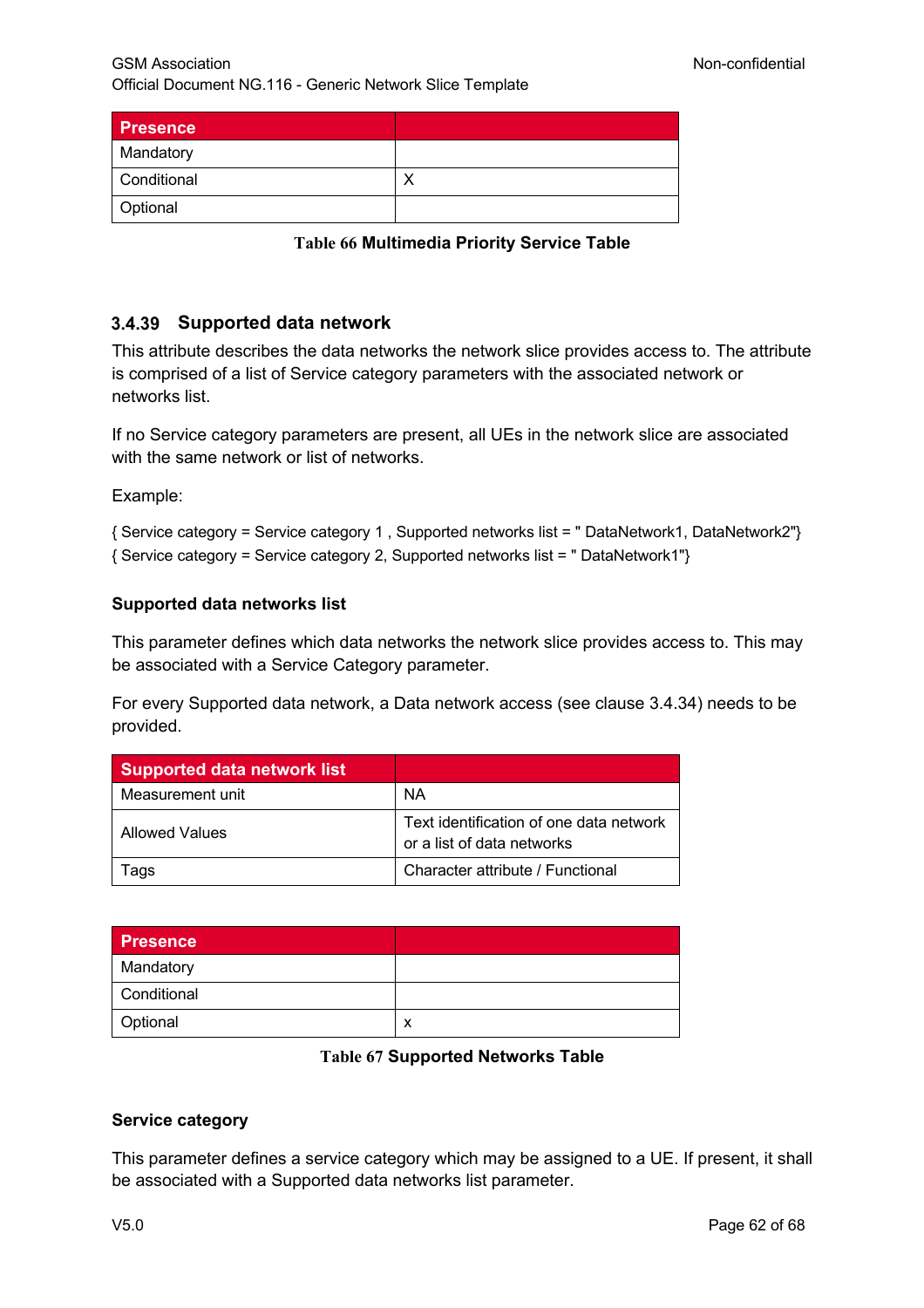| <b>Service categor</b> |                                              |
|------------------------|----------------------------------------------|
| Measurement unit       | ΝA                                           |
| Allowed Values         | Any text identifying the service<br>category |
| ags                    | Character attribute / Functional             |

| <b>Presence</b> |  |
|-----------------|--|
| Mandatory       |  |
| Conditional     |  |
| Optional        |  |

## **Table 68 Service Category Supported Networks Table**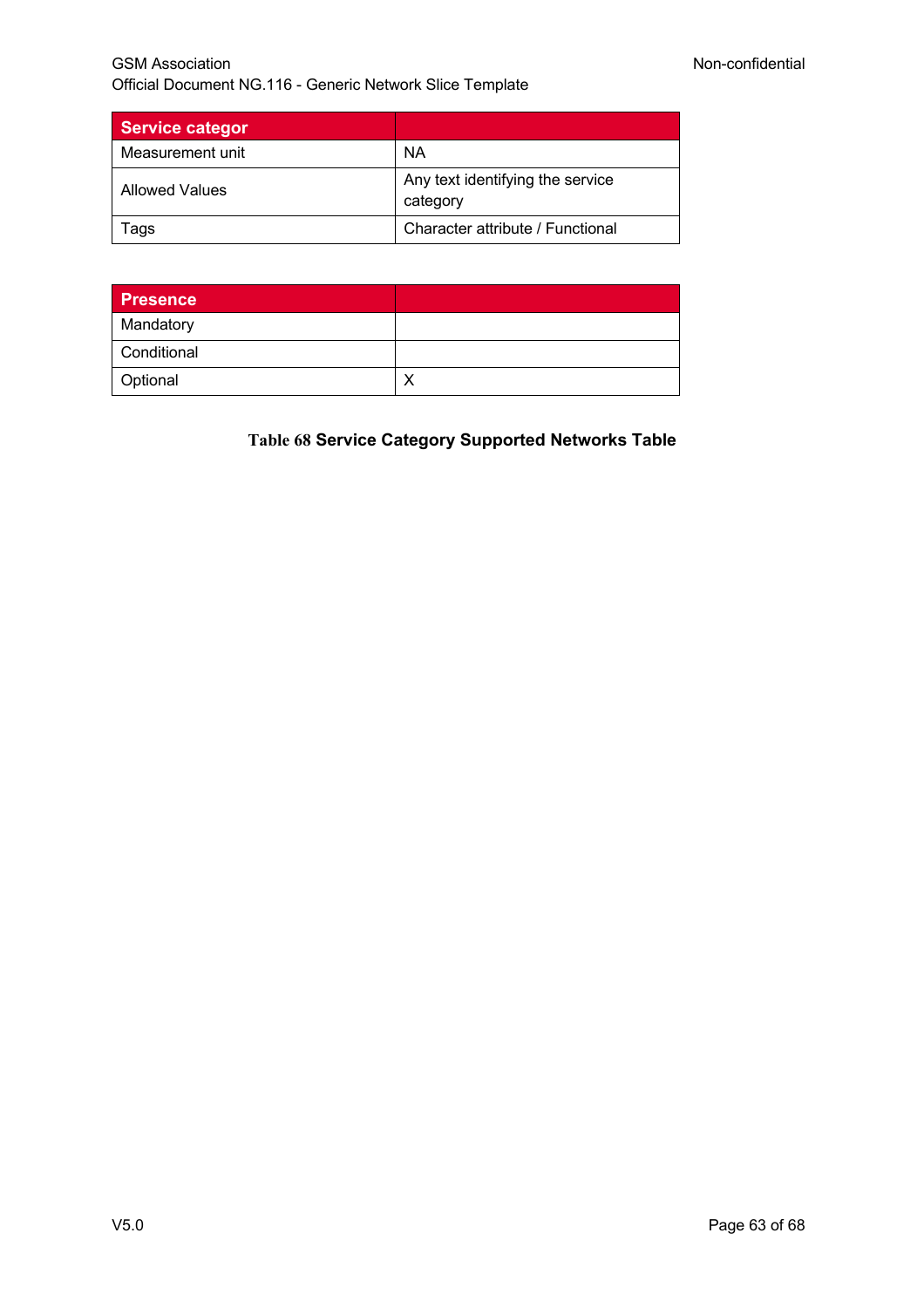# **NEST**

Different requirements for the services to be supported result in different NESTs. This section defines NESTs that address common use cases in the industry, i.e. GSMA-defined NESTs, and, where applicable, a mapping to the standardised SST values defined in 3GPP TS 23.501[1]. The values defined here are to be assumed as "minimum requirements" for the Network Slice Type. A NSP may provide Network Slices that meet or exceed the requirements defined for a NEST in this clause.

#### $4.1$ **NEST for enhanced Mobile Broadband with IMS support**

Table 69 describes the NEST for enhanced Mobile Broadband (eMBB) SST defined in 3GPP TS 23.501[1], where IMS services (MMTel and RCS) are supported. To provide the seamless service continuity, N26 interface and SSC mode 1 must be used.

| <b>Attribute</b>                                 |          | <b>Value</b>   |
|--------------------------------------------------|----------|----------------|
| Availability                                     |          | 99,999         |
| MMTel support                                    |          | Supported      |
| <b>Session and Service Continuity</b><br>support |          | SSC mode 1     |
| Slice quality of service                         | 3GPP 5QI | 1,2,5,6,7,8, 9 |

### **Table 69 List of attributes needed for NEST with IMS support**

#### 4.2 **NEST for ultra-reliable and ultra-low latency communication**

Table 70 describes the NEST for ultra-reliable low latency communication (URLLC) SST defined in 3GPP TS 23.501[1].

Bounded latency, ultra-reliable data delivery and ultra-low latency characterise this use case.

| <b>Attribute</b>                                 |          | <b>Value</b> |
|--------------------------------------------------|----------|--------------|
| Availability                                     |          | 99.999       |
| <b>Session and Service Continuity</b><br>Support |          |              |
| Slice quality of service                         | 3GPP 5QI | 82           |
| Supported device velocity                        |          |              |

### **Table 70 List of attributes needed for NEST for URLLC SST**

#### $4.3$ **NEST for Massive IoT**

Table 71 describes the NEST for Massive IoT (MIoT) SST defined in 3GPP TS 23.501[1].

Small data volumes per UE, high density of devices, and extreme coverage characterise this use case.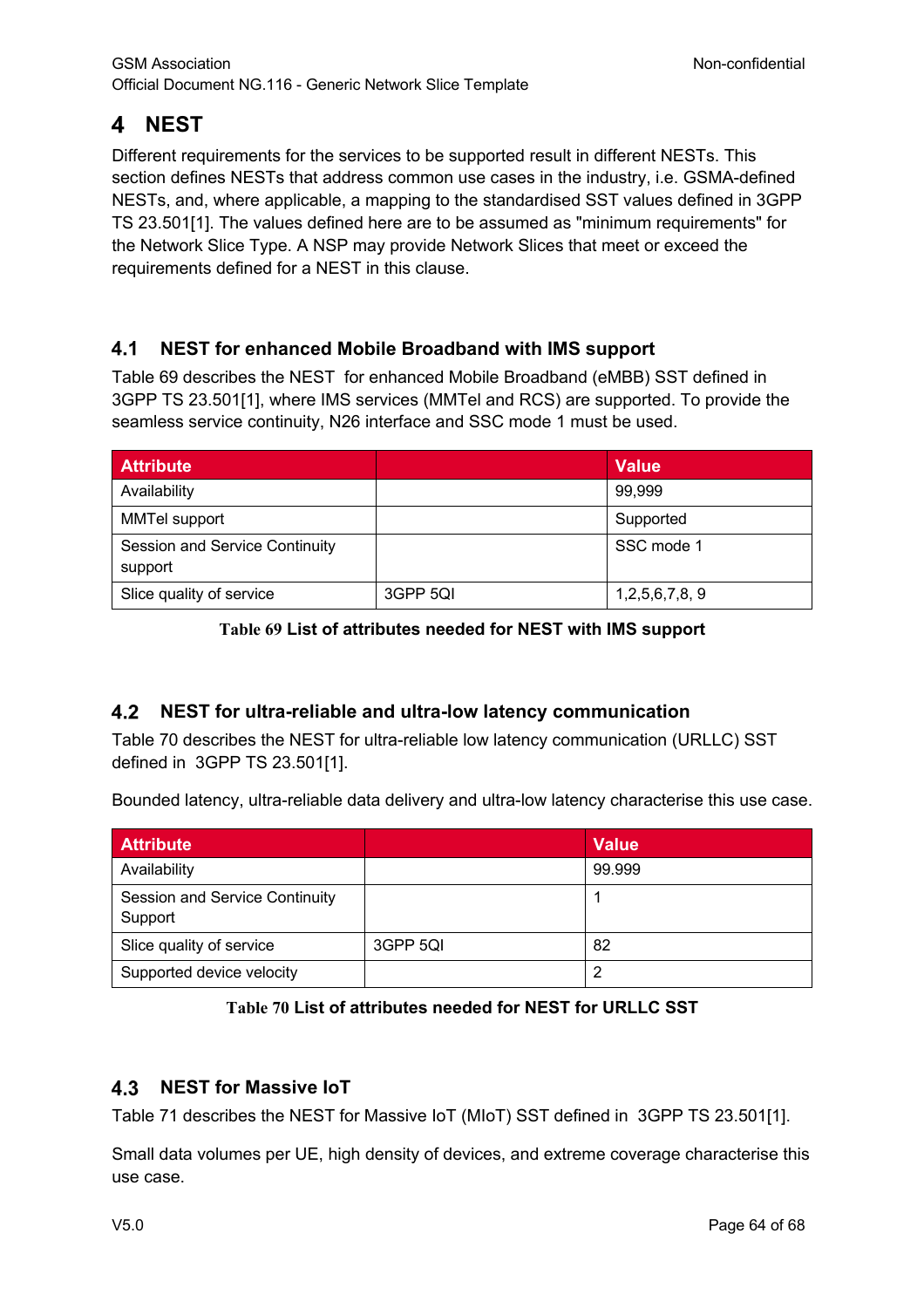| <b>Attribute</b>          |          | <b>Value</b> |
|---------------------------|----------|--------------|
| Availability              |          | 99,9         |
| Slice quality of service  | 3GPP 5QI | g            |
| Supported device velocity |          | 0            |
| UE density                |          | 100000       |

## **Table 71 List of attributes needed for NEST for MIoT SST**

#### $4.4$ **NEST for High-Performance Machine-Type Communications**

Table 72 lists the minimum set of attributes needed for NEST for High-Performance Machine-Type Communications (HMTC) SST defined in 3GPP Release 17 TS 23.501[1].

| <b>Attribute</b>         |                                        | Value                     |
|--------------------------|----------------------------------------|---------------------------|
| Availability             |                                        | 99.999                    |
| Device Velocity          |                                        | 0                         |
| UE density (per $km^2$ ) |                                        | 1000                      |
| Mission critical support |                                        | Mission critical          |
|                          | Mission-critical capability<br>support | Inter-user prioritization |
|                          | Mission-critical service<br>support    | <b>MCData</b>             |
| Slice quality of service | 3GPP 5QI                               | 83                        |

IoT devices that require high throughput characterise this use case.

## **Table 72 List of attributes needed for HMTC**

#### **NEST for Public Safety** 4.5

Table 73 describes NEST for Public Safety that supports highly complex use cases seen by police, fire, ambulance, disaster relief, customs, special forces, airborne units, sea and mountain rescue, armed forces. Yellow light units (gas, water, electric, etc.) may be considered as well in the future. These use cases require a high number of UEs with a high density together with the attributes listed below.

Editor's note: This is work in progress.

| <b>Attribute</b>            |              | Value                        |
|-----------------------------|--------------|------------------------------|
| Availability                |              | 99,999                       |
| Delay tolerance             |              | Supported                    |
| Deterministic communication | Availability | Supported                    |
|                             | Periodicity  | 2 sec                        |
| Group communication support |              | Broadcast/Multicast + SC-PTM |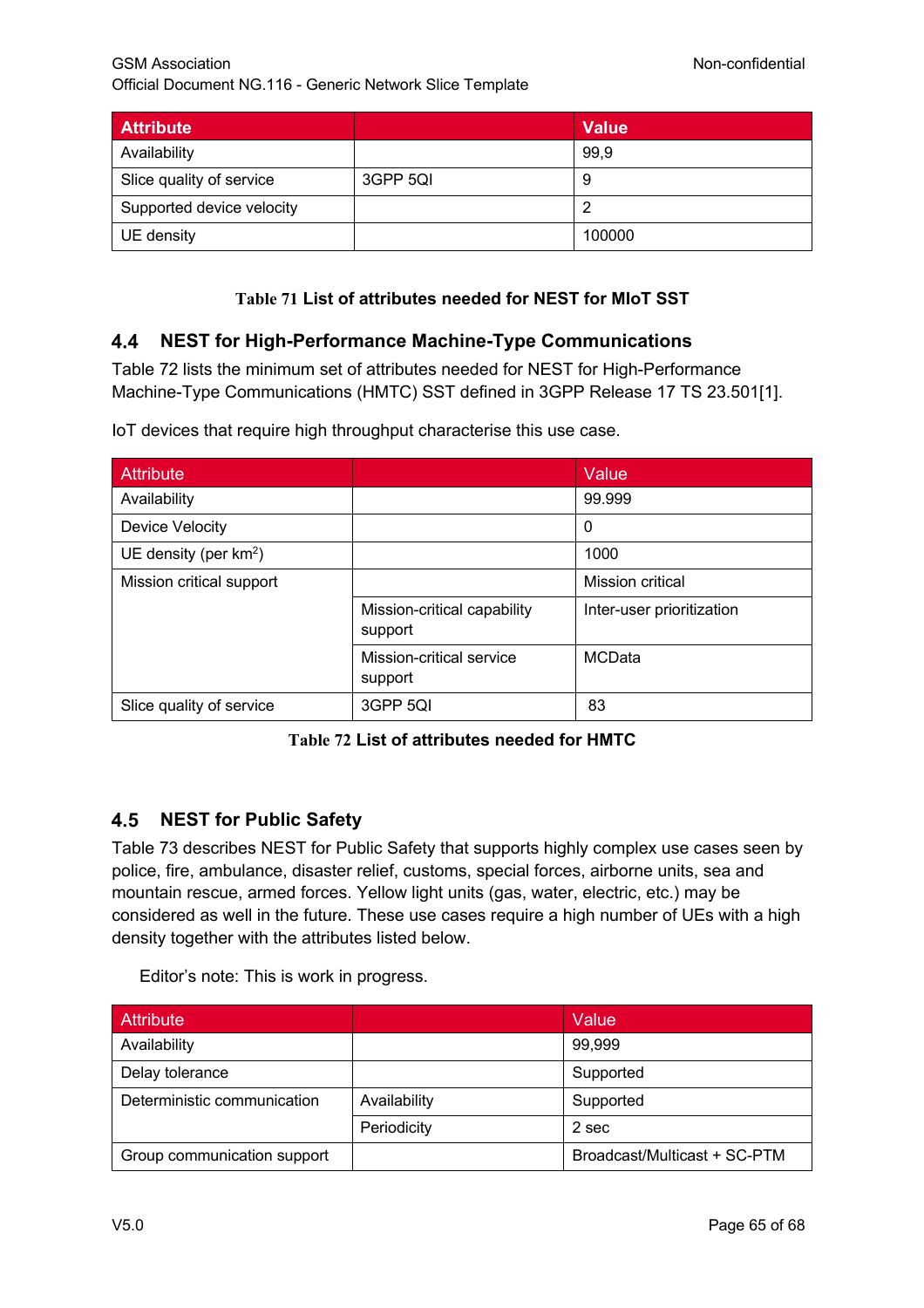| <b>Attribute</b>                              |                                               | Value                               |
|-----------------------------------------------|-----------------------------------------------|-------------------------------------|
| Mission critical support                      |                                               | Mission-critical                    |
|                                               | <b>Mission Critical Capability</b><br>Support | Inter-user prioritization           |
|                                               | <b>Mission Critical Service</b>               | <b>MCPTT</b>                        |
|                                               | Support                                       | <b>MCData</b>                       |
|                                               |                                               | <b>MCVideo</b>                      |
| <b>MMTel support</b>                          |                                               | Supported                           |
| Performance monitoring                        | Availability                                  | <b>Service Request Success Rate</b> |
|                                               | Monitoring sample<br>frequency                | Per minute                          |
| <b>Performance Prediction</b>                 | Availability                                  | Throughput                          |
|                                               |                                               | Latency                             |
|                                               |                                               | Service Request Success Rate        |
|                                               | <b>Prediction Frequency</b>                   | Per minute                          |
| Positioning support                           | Availability                                  | CIDE-CID (LTE and NR)               |
|                                               |                                               | OTDOA (LTE and NR)                  |
|                                               |                                               | <b>AECID</b>                        |
|                                               | Prediction frequency                          | Per minute                          |
| Session and Service Continuity<br>Support     |                                               | SSC mode 1                          |
| Support for Non-IP traffic                    |                                               | Supported                           |
| Supported device velocity                     |                                               | 450                                 |
| Synchronisity                                 | Availability                                  | Between BS and UE & UE and<br>UE    |
| <b>User Management Openness</b>               |                                               | Supported                           |
| V2X communication mode                        |                                               | YES -NR and E-UTRA                  |
| <b>Multimedia Priority Service</b><br>Support |                                               | <b>MPS</b>                          |

**Table 73 List of attributes needed for Public Safety**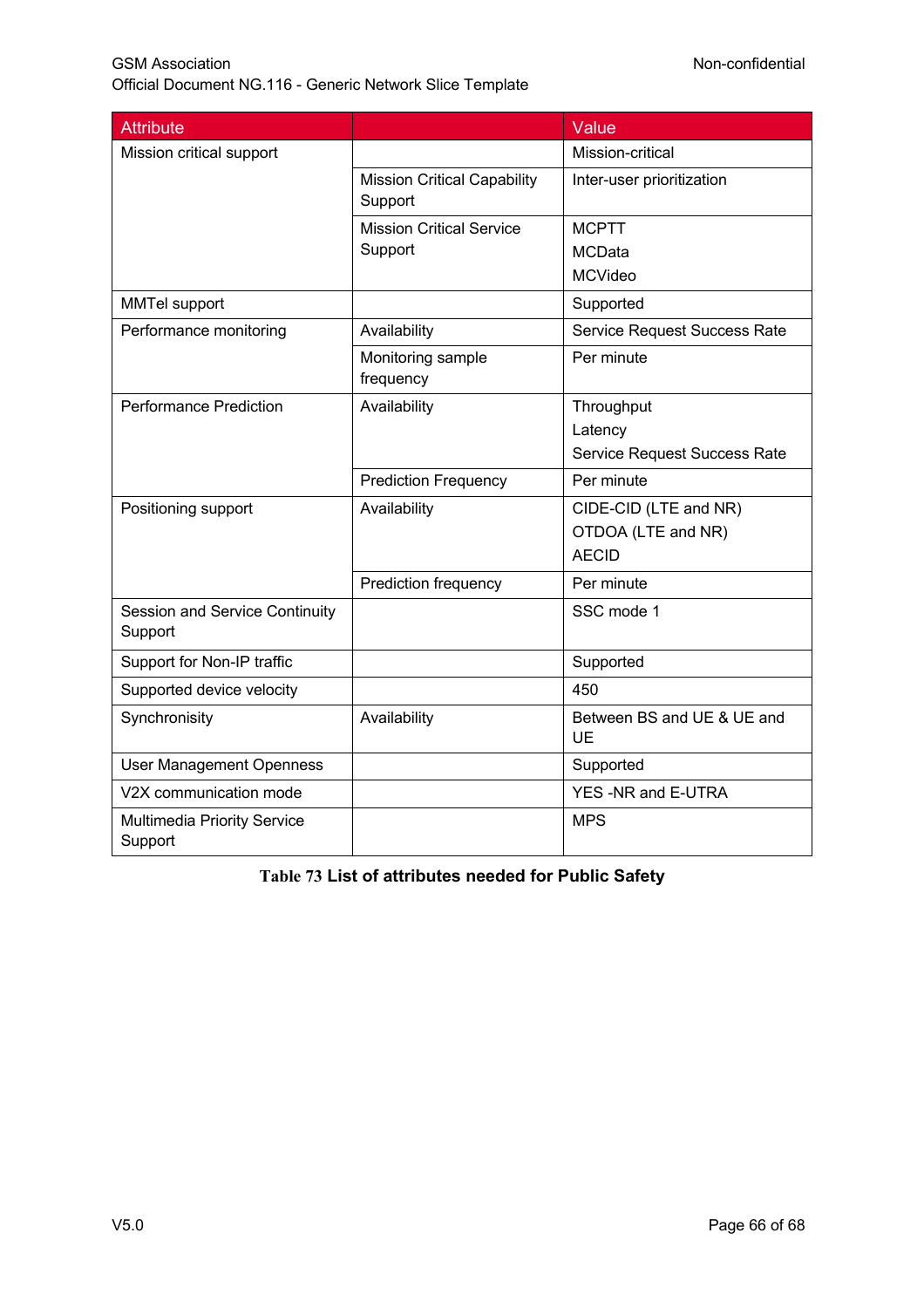# **Annex A Relation between GST and network slice NRM ServiceProfile**

The GST defined by GSMA and the service performance requirements defined in 3GPP TS 22.261 [27] and 3GPP TS 22.104 [28] are all considered as input for the network slice related requirements.

Figure 5 shows how GST attributes are used by 3GPP as inputs to network slice Network Resource Model (NRM) ServiceProfle [29] and then further translated into relevant attributes of constituted network slice subnets SliceProfile (i.e. 5GC SliceProfile and NG-RAN SliceProfile) and TN requirements, and finally, being translated into different 5G domain configuration parameters (i.e. 5GC domain and NG-RAN domain).



## **Figure 5: Relation between GST and network slice NRM ServiceProfile**

Figure 6 shows 3GPP network slice information model NRM fragment relationship.



**Figure 6: 3GPP network slice information model**